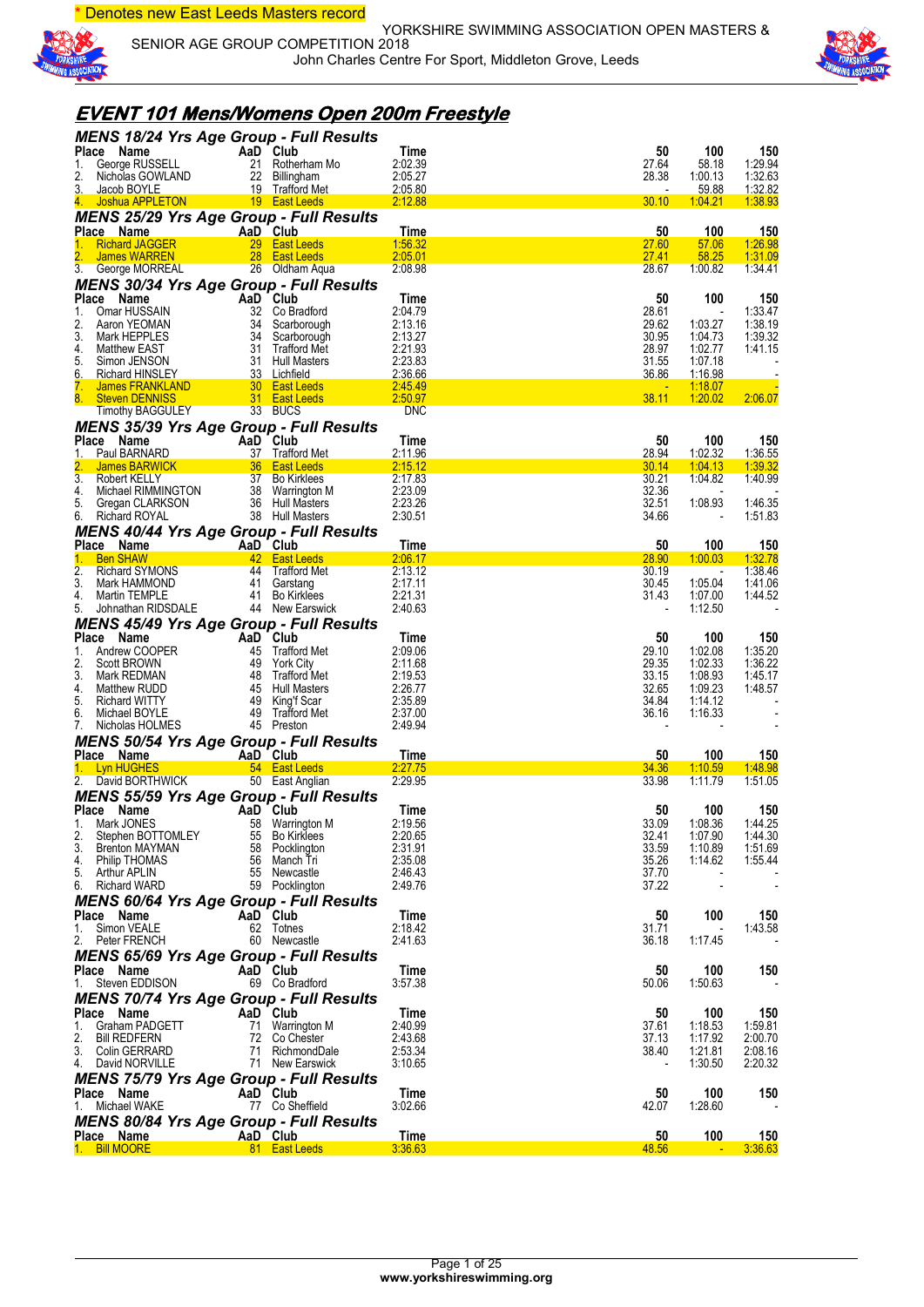



| <b>WOMENS 18/24 Yrs Age Group - Full Results</b>                                                                                                                        |                            |                                                                            |                       |                |                          |                          |
|-------------------------------------------------------------------------------------------------------------------------------------------------------------------------|----------------------------|----------------------------------------------------------------------------|-----------------------|----------------|--------------------------|--------------------------|
| Place Name<br>1. Emily JONES<br>2. Helen PHILLIPS<br>2. Helen PHILLIPS<br>3. Lauren GATE<br>4. Holly GLOSSOP<br>5. Danielle SENIOR<br>6. Imogen FIFE<br>22 Co Sund'land |                            |                                                                            | Time                  | 50             | 100                      | 150                      |
|                                                                                                                                                                         |                            |                                                                            | 2:19.39               |                | 1:06.97                  | 1:43.55                  |
|                                                                                                                                                                         |                            |                                                                            | 2:25.92               | 32.18          | - 4                      | 1:47.73                  |
|                                                                                                                                                                         |                            |                                                                            | 2:32.26               | 33.68          | 1:11.86                  | 1:52.09                  |
|                                                                                                                                                                         |                            |                                                                            | 2:33.90               | 35.89          | $\overline{\phantom{a}}$ | $\sim$                   |
|                                                                                                                                                                         |                            |                                                                            | 2:37.55               | 35.21          | 1:14.51                  | 1:56.55                  |
|                                                                                                                                                                         |                            | 22 Co Sund'land                                                            | 3:14.40               | 44.63          | 1:32.54                  | $\overline{\phantom{a}}$ |
| <b>WOMENS 25/29 Yrs Age Group - Full Results</b>                                                                                                                        |                            |                                                                            |                       |                |                          |                          |
| <b>Place Name</b><br>1. Kimberley BELL <b>7</b> 27 Manch Tri                                                                                                            |                            |                                                                            | Time                  | 50             | 100                      | 150                      |
|                                                                                                                                                                         |                            |                                                                            | 2:14.70               | 30.32          | 1:04.61                  | 1:40.09                  |
| 2.<br>Victoria BRADSHAW                                                                                                                                                 |                            | 27 Gates & Whick                                                           | 2:23.51               |                |                          |                          |
| 3. Faye HODGKINS                                                                                                                                                        |                            | V 27 Gates & vvnic<br>27 Co Sheffield                                      | 2:38.21               | 35.78          | 1:15.92                  | 1:57.31                  |
| <b>WOMENS 30/34 Yrs Age Group - Full Results</b>                                                                                                                        |                            |                                                                            |                       |                |                          |                          |
| Place Name                                                                                                                                                              | AaD Club                   |                                                                            | Time                  | 50             | 100                      | 150                      |
| 1. Sarah HULME                                                                                                                                                          |                            | 33 South Hunsle                                                            | 2:56.17               | 38.47          | $\overline{\phantom{a}}$ | 2:10.12                  |
| <b>WOMENS 35/39 Yrs Age Group - Full Results</b>                                                                                                                        |                            |                                                                            |                       |                |                          |                          |
| Place Name                                                                                                                                                              |                            | $AaD$ Club                                                                 | Time                  | 50             | 100                      | 150                      |
| 1. Sarah KINSEY                                                                                                                                                         |                            | 39 Co Wakefield                                                            | 2:25.64               | 32.69          | 1:09.16                  | 1:47.70                  |
| 2. Sara LANG                                                                                                                                                            |                            | 38 Southport                                                               | 2:36.55               | 34.02          | 1:13.46                  | 1:55.09                  |
| <b>WOMENS 45/49 Yrs Age Group - Full Results</b>                                                                                                                        |                            |                                                                            |                       |                |                          |                          |
| Place Name                                                                                                                                                              |                            |                                                                            | <b>Example 1</b> Time | 50             | 100                      | 150                      |
| 1. Helen SADLER                                                                                                                                                         |                            |                                                                            | 2:18.19               | 33.20          | 1:09.08                  | 1:44.02                  |
| Jayne BLIZZARD                                                                                                                                                          |                            |                                                                            | 2:41.15               | 36.95          | 1:17.56                  | 1:59.80                  |
| 3.<br><b>Gail WRANGLES</b>                                                                                                                                              |                            |                                                                            | 2:45.01               | 37.16          | 1:18.37                  | 2:02.35                  |
| 4. Dianne FOSTER                                                                                                                                                        |                            | Main Club<br>AaD Club<br>48 Trafford Met<br>48 East Leeds<br>49 East Leeds | 2:47.85               |                | 1:22.43                  | 2:05.61                  |
| 5.                                                                                                                                                                      |                            |                                                                            | 2:52.54               | $\blacksquare$ | 1:23.28                  | 2:08.50                  |
| Suzanne PATTERSON 48 Bo Kirklees<br>Melissa BRITTEN 47 Rotherham Mo                                                                                                     |                            |                                                                            | <b>DNC</b>            |                |                          |                          |
| <b>WOMENS 50/54 Yrs Age Group - Full Results</b>                                                                                                                        |                            |                                                                            |                       |                |                          |                          |
| Place Name                                                                                                                                                              | AaD Club                   |                                                                            | Time                  | 50             | 100                      | 150                      |
| 1. Kath MINGHELLA                                                                                                                                                       |                            |                                                                            | 2:49.92               | 37.04          | 1:19.08                  | 2:04.66                  |
| 2. Wendy FIGURES                                                                                                                                                        |                            | 54 King'f Scar<br>53 Co Sheffield<br>53 Co Sheffield                       | 3:25.00               | 46.34          | 1:35.99                  | 2:29.86                  |
| <b>WOMENS 55/59 Yrs Age Group - Full Results</b>                                                                                                                        |                            |                                                                            |                       |                |                          |                          |
| Place Name                                                                                                                                                              | <b>Example 20</b> AaD Club |                                                                            | <u>__Time</u>         | 50             | 100                      | 150                      |
| 1. Jayne DRESSER                                                                                                                                                        |                            | <b>East Leeds</b> 55 <b>East Leeds</b>                                     | $3:05.60*$            | 43.15          | 1:29.25                  | 2:17.98                  |
|                                                                                                                                                                         |                            |                                                                            |                       |                |                          |                          |
| <b>WOMENS 60/64 Yrs Age Group - Full Results</b><br>Place Name<br>1. Joan EDWARDS 60 Gates<br>2. Lindy WOODROW 64 Co.Sur                                                |                            |                                                                            |                       | 50             |                          |                          |
|                                                                                                                                                                         |                            |                                                                            | Time                  |                | 100                      | 150                      |
|                                                                                                                                                                         |                            | 60 Gates & Whick<br>64 Co Sund'land                                        | 2:34.20<br>3:36.55    | 35.75          | 1:14.84<br>1:44.46       | 1:54.81<br>2:41.95       |
| 3. Suzanne CLARKSON                                                                                                                                                     |                            | 63 Hull Masters                                                            | 4:25.92               | 1:00.28        | $\blacksquare$           | 3:19.60                  |
|                                                                                                                                                                         |                            |                                                                            |                       |                |                          |                          |
| <b>WOMENS 65/69 Yrs Age Group - Full Results</b>                                                                                                                        |                            |                                                                            |                       |                |                          |                          |
| Place Name    AaD Club                                                                                                                                                  |                            |                                                                            | Time                  | 50             | 100                      | 150                      |
| 1. Diana KAYE                                                                                                                                                           |                            | 65 Bo Kirklees                                                             | 3:23.71               | 46.99          | 1:39.16                  | 2:32.49                  |
| <b>WOMENS 70/74 Yrs Age Group - Full Results</b>                                                                                                                        |                            |                                                                            |                       |                |                          |                          |
| Place Name                                                                                                                                                              | TaaD Club                  |                                                                            | Time                  | 50             | 100                      | 150                      |
| 1. Rachel BARTON                                                                                                                                                        |                            | 70 Trafford Met                                                            | 2:53.99               | 39.85          | 1:24.01                  | 2:08.89                  |

### **EVENT 102 Womens Open 50m Breaststroke**

| AaD Club<br>Place<br>Name<br>Flace Name<br>1. Eleanor GRIFFIN<br>22<br>35.36<br>Tadcaster<br>24<br>2. Harriet SMITH<br>Co Sheffield<br>41.70<br>3. Leah BRAMALL<br>22<br>43.49<br>Co Sheffield<br>18 Rotherham Mo<br><b>DNC</b><br>Abbie ACKROYD<br>25/29 Yrs Age Group - Full Results<br>AaD Club<br>Place<br>Name<br>Time<br><b>Place Name</b><br>1. Georgina GARDNER-STOCK<br>25 N'wich Seals<br>27 Gates & Whick<br>2. Victoria BRADSHAW<br>3. Leanne TURNER<br>28 Hyde Seal<br>30/34 Yrs Age Group - Full Results<br>AaD Club<br>Place<br>Name<br><b>Place Name A</b><br>1. Deborah CROSSLAND<br>2. Laura BOWDEN<br>3. Katherine LOKER<br>4. Holly GLENN<br>5. Rachel HINCHCLIFFE<br>6. Claire SNEE<br>31<br><b>Bo Kirklees</b><br>31<br>38.94<br>Manch Tri<br>33 Trafford Met<br>38.99<br>34 Trafford Met<br>30 Bo Kirklees<br>39.24<br>39.48<br>6. Claire SNEE<br>31 Rotherham Mo<br>40.71<br>35/39 Yrs Age Group - Full Results<br>Place<br><b>Bo Kirklees</b><br>1.<br>40/44 Yrs Age Group - Full Results<br>Aap Club<br>Place Name<br>Sally EVERS 43<br>Joanne ROBINSON 44<br>1. Sally EVERS<br><b>East Leeds</b><br>2.<br>Co Bradford<br>42 Bradford<br>3. Sheryl CLAPHAM<br>45/49 Yrs Age Group - Full Results<br>AaD Club<br>Place<br>Name<br>47<br>1. Samantha ALMOND<br>South Hunsle<br>2. Nina CURRAN<br>45<br>KingstonHull<br>3. Joanne SMITH<br>47<br>Boldon<br>48<br>4. Louise MCLELLAN<br>Co Sund'land<br>50/54 Yrs Age Group - Full Results | 18/24 Yrs Age Group - Full Results |  |               |
|------------------------------------------------------------------------------------------------------------------------------------------------------------------------------------------------------------------------------------------------------------------------------------------------------------------------------------------------------------------------------------------------------------------------------------------------------------------------------------------------------------------------------------------------------------------------------------------------------------------------------------------------------------------------------------------------------------------------------------------------------------------------------------------------------------------------------------------------------------------------------------------------------------------------------------------------------------------------------------------------------------------------------------------------------------------------------------------------------------------------------------------------------------------------------------------------------------------------------------------------------------------------------------------------------------------------------------------------------------------------------------------------------------------------------------------------------------------|------------------------------------|--|---------------|
|                                                                                                                                                                                                                                                                                                                                                                                                                                                                                                                                                                                                                                                                                                                                                                                                                                                                                                                                                                                                                                                                                                                                                                                                                                                                                                                                                                                                                                                                  |                                    |  | Time          |
|                                                                                                                                                                                                                                                                                                                                                                                                                                                                                                                                                                                                                                                                                                                                                                                                                                                                                                                                                                                                                                                                                                                                                                                                                                                                                                                                                                                                                                                                  |                                    |  |               |
|                                                                                                                                                                                                                                                                                                                                                                                                                                                                                                                                                                                                                                                                                                                                                                                                                                                                                                                                                                                                                                                                                                                                                                                                                                                                                                                                                                                                                                                                  |                                    |  |               |
|                                                                                                                                                                                                                                                                                                                                                                                                                                                                                                                                                                                                                                                                                                                                                                                                                                                                                                                                                                                                                                                                                                                                                                                                                                                                                                                                                                                                                                                                  |                                    |  |               |
|                                                                                                                                                                                                                                                                                                                                                                                                                                                                                                                                                                                                                                                                                                                                                                                                                                                                                                                                                                                                                                                                                                                                                                                                                                                                                                                                                                                                                                                                  |                                    |  |               |
|                                                                                                                                                                                                                                                                                                                                                                                                                                                                                                                                                                                                                                                                                                                                                                                                                                                                                                                                                                                                                                                                                                                                                                                                                                                                                                                                                                                                                                                                  |                                    |  |               |
|                                                                                                                                                                                                                                                                                                                                                                                                                                                                                                                                                                                                                                                                                                                                                                                                                                                                                                                                                                                                                                                                                                                                                                                                                                                                                                                                                                                                                                                                  |                                    |  | 37.24         |
|                                                                                                                                                                                                                                                                                                                                                                                                                                                                                                                                                                                                                                                                                                                                                                                                                                                                                                                                                                                                                                                                                                                                                                                                                                                                                                                                                                                                                                                                  |                                    |  | 40.04         |
|                                                                                                                                                                                                                                                                                                                                                                                                                                                                                                                                                                                                                                                                                                                                                                                                                                                                                                                                                                                                                                                                                                                                                                                                                                                                                                                                                                                                                                                                  |                                    |  | 43.60         |
|                                                                                                                                                                                                                                                                                                                                                                                                                                                                                                                                                                                                                                                                                                                                                                                                                                                                                                                                                                                                                                                                                                                                                                                                                                                                                                                                                                                                                                                                  |                                    |  |               |
|                                                                                                                                                                                                                                                                                                                                                                                                                                                                                                                                                                                                                                                                                                                                                                                                                                                                                                                                                                                                                                                                                                                                                                                                                                                                                                                                                                                                                                                                  |                                    |  | Time          |
|                                                                                                                                                                                                                                                                                                                                                                                                                                                                                                                                                                                                                                                                                                                                                                                                                                                                                                                                                                                                                                                                                                                                                                                                                                                                                                                                                                                                                                                                  |                                    |  | 38.39         |
|                                                                                                                                                                                                                                                                                                                                                                                                                                                                                                                                                                                                                                                                                                                                                                                                                                                                                                                                                                                                                                                                                                                                                                                                                                                                                                                                                                                                                                                                  |                                    |  |               |
|                                                                                                                                                                                                                                                                                                                                                                                                                                                                                                                                                                                                                                                                                                                                                                                                                                                                                                                                                                                                                                                                                                                                                                                                                                                                                                                                                                                                                                                                  |                                    |  |               |
|                                                                                                                                                                                                                                                                                                                                                                                                                                                                                                                                                                                                                                                                                                                                                                                                                                                                                                                                                                                                                                                                                                                                                                                                                                                                                                                                                                                                                                                                  |                                    |  |               |
|                                                                                                                                                                                                                                                                                                                                                                                                                                                                                                                                                                                                                                                                                                                                                                                                                                                                                                                                                                                                                                                                                                                                                                                                                                                                                                                                                                                                                                                                  |                                    |  |               |
|                                                                                                                                                                                                                                                                                                                                                                                                                                                                                                                                                                                                                                                                                                                                                                                                                                                                                                                                                                                                                                                                                                                                                                                                                                                                                                                                                                                                                                                                  |                                    |  |               |
|                                                                                                                                                                                                                                                                                                                                                                                                                                                                                                                                                                                                                                                                                                                                                                                                                                                                                                                                                                                                                                                                                                                                                                                                                                                                                                                                                                                                                                                                  |                                    |  |               |
|                                                                                                                                                                                                                                                                                                                                                                                                                                                                                                                                                                                                                                                                                                                                                                                                                                                                                                                                                                                                                                                                                                                                                                                                                                                                                                                                                                                                                                                                  |                                    |  |               |
|                                                                                                                                                                                                                                                                                                                                                                                                                                                                                                                                                                                                                                                                                                                                                                                                                                                                                                                                                                                                                                                                                                                                                                                                                                                                                                                                                                                                                                                                  |                                    |  | Time          |
|                                                                                                                                                                                                                                                                                                                                                                                                                                                                                                                                                                                                                                                                                                                                                                                                                                                                                                                                                                                                                                                                                                                                                                                                                                                                                                                                                                                                                                                                  |                                    |  | 37.96         |
|                                                                                                                                                                                                                                                                                                                                                                                                                                                                                                                                                                                                                                                                                                                                                                                                                                                                                                                                                                                                                                                                                                                                                                                                                                                                                                                                                                                                                                                                  |                                    |  |               |
|                                                                                                                                                                                                                                                                                                                                                                                                                                                                                                                                                                                                                                                                                                                                                                                                                                                                                                                                                                                                                                                                                                                                                                                                                                                                                                                                                                                                                                                                  |                                    |  | Time<br>38.99 |
|                                                                                                                                                                                                                                                                                                                                                                                                                                                                                                                                                                                                                                                                                                                                                                                                                                                                                                                                                                                                                                                                                                                                                                                                                                                                                                                                                                                                                                                                  |                                    |  | 42.47         |
|                                                                                                                                                                                                                                                                                                                                                                                                                                                                                                                                                                                                                                                                                                                                                                                                                                                                                                                                                                                                                                                                                                                                                                                                                                                                                                                                                                                                                                                                  |                                    |  | 42.84         |
|                                                                                                                                                                                                                                                                                                                                                                                                                                                                                                                                                                                                                                                                                                                                                                                                                                                                                                                                                                                                                                                                                                                                                                                                                                                                                                                                                                                                                                                                  |                                    |  |               |
|                                                                                                                                                                                                                                                                                                                                                                                                                                                                                                                                                                                                                                                                                                                                                                                                                                                                                                                                                                                                                                                                                                                                                                                                                                                                                                                                                                                                                                                                  |                                    |  | Time          |
|                                                                                                                                                                                                                                                                                                                                                                                                                                                                                                                                                                                                                                                                                                                                                                                                                                                                                                                                                                                                                                                                                                                                                                                                                                                                                                                                                                                                                                                                  |                                    |  | 39.39         |
|                                                                                                                                                                                                                                                                                                                                                                                                                                                                                                                                                                                                                                                                                                                                                                                                                                                                                                                                                                                                                                                                                                                                                                                                                                                                                                                                                                                                                                                                  |                                    |  | 45.66         |
|                                                                                                                                                                                                                                                                                                                                                                                                                                                                                                                                                                                                                                                                                                                                                                                                                                                                                                                                                                                                                                                                                                                                                                                                                                                                                                                                                                                                                                                                  |                                    |  | 48.89         |
| AaD Club                                                                                                                                                                                                                                                                                                                                                                                                                                                                                                                                                                                                                                                                                                                                                                                                                                                                                                                                                                                                                                                                                                                                                                                                                                                                                                                                                                                                                                                         |                                    |  | 1:01.24       |
| 1. Karen GRAHAM<br>53 East Leeds                                                                                                                                                                                                                                                                                                                                                                                                                                                                                                                                                                                                                                                                                                                                                                                                                                                                                                                                                                                                                                                                                                                                                                                                                                                                                                                                                                                                                                 |                                    |  |               |
| 2.<br>53<br><b>Wendy FIGURES</b><br>Co Sheffield<br>44.52                                                                                                                                                                                                                                                                                                                                                                                                                                                                                                                                                                                                                                                                                                                                                                                                                                                                                                                                                                                                                                                                                                                                                                                                                                                                                                                                                                                                        | Place Name<br>$\frac{1}{\sqrt{2}}$ |  | Time<br>39.60 |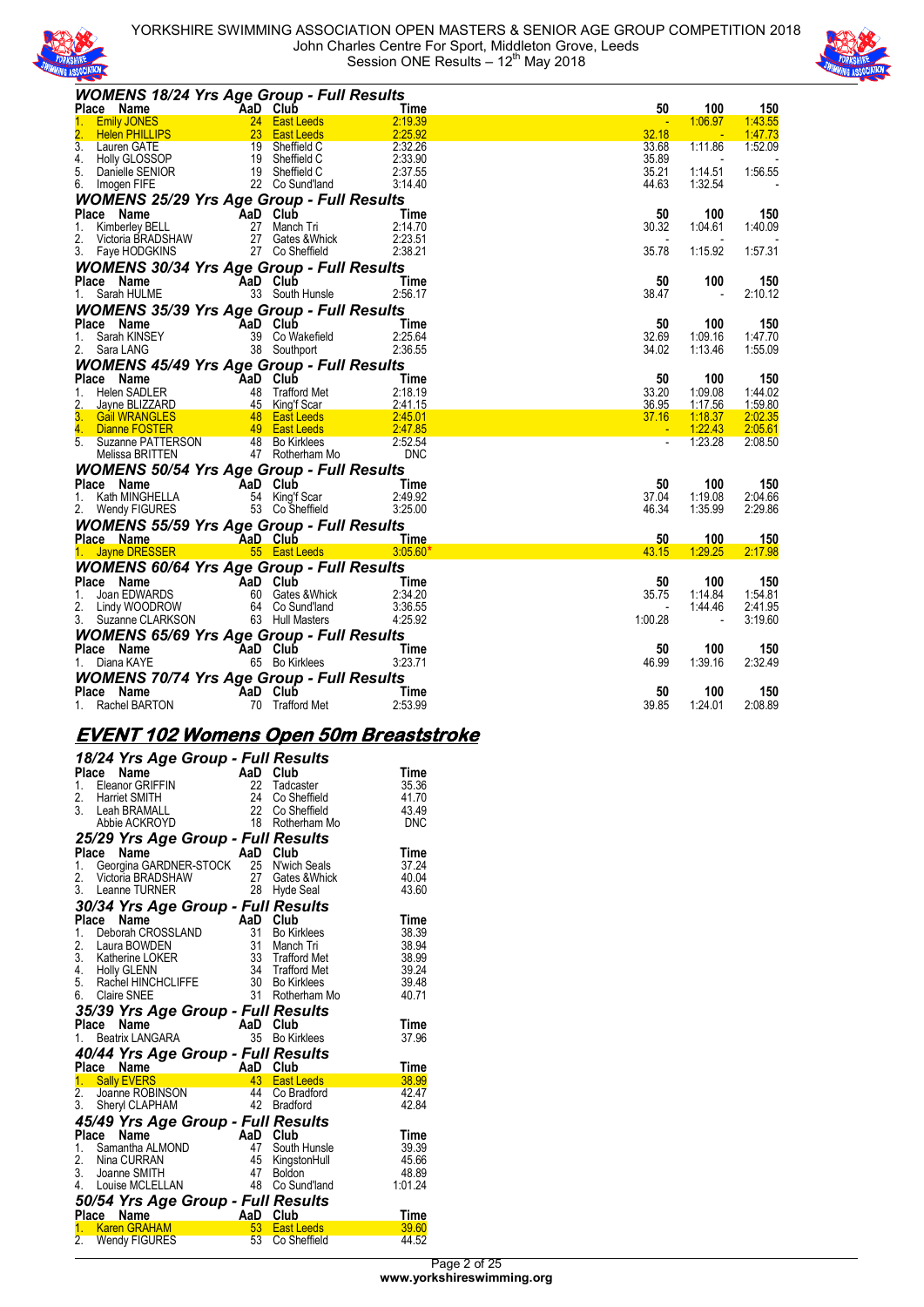



| 3.           | Jane EVES                          | 54       | Ryedale             | 44.77       |
|--------------|------------------------------------|----------|---------------------|-------------|
| 4.           | Lynne DAWSON                       | 51       | Chapeltown          | 45.70       |
|              | 55/59 Yrs Age Group - Full Results |          |                     |             |
|              | Place Name                         | AaD –    | <b>Club</b>         | <b>Time</b> |
| 1.           | Jayne DRESSER                      | 55       | <b>East Leeds</b>   | 50.72       |
|              | 2. Susanne GRIFFITHS               | 59       | <b>New Earswick</b> | 52.29       |
|              | 60/64 Yrs Age Group - Full Results |          |                     |             |
|              | Name<br>Place                      | AaD      | Club                | <b>Time</b> |
|              | 1. Sally SHIELDS                   | 64       | <b>Bo Kirklees</b>  | 40.87       |
|              | 2. Lindy WOODROW                   | 64       | Co Sund'land        | 1:00.17     |
|              | 65/69 Yrs Age Group - Full Results |          |                     |             |
|              | Place Name                         | AaD Club |                     | <b>Time</b> |
|              | 1. Hilary CRICK                    |          | 69 East Leeds       | 51.09       |
| 2            | Diana KAYE                         | 65       | <b>Bo Kirklees</b>  | 51.74       |
|              | 70/74 Yrs Age Group - Full Results |          |                     |             |
| <b>Place</b> | Name                               | AaD      | Club                | Time        |
|              | 1. Patricia JACKSON                | 71       | East Anglian        | 51.62       |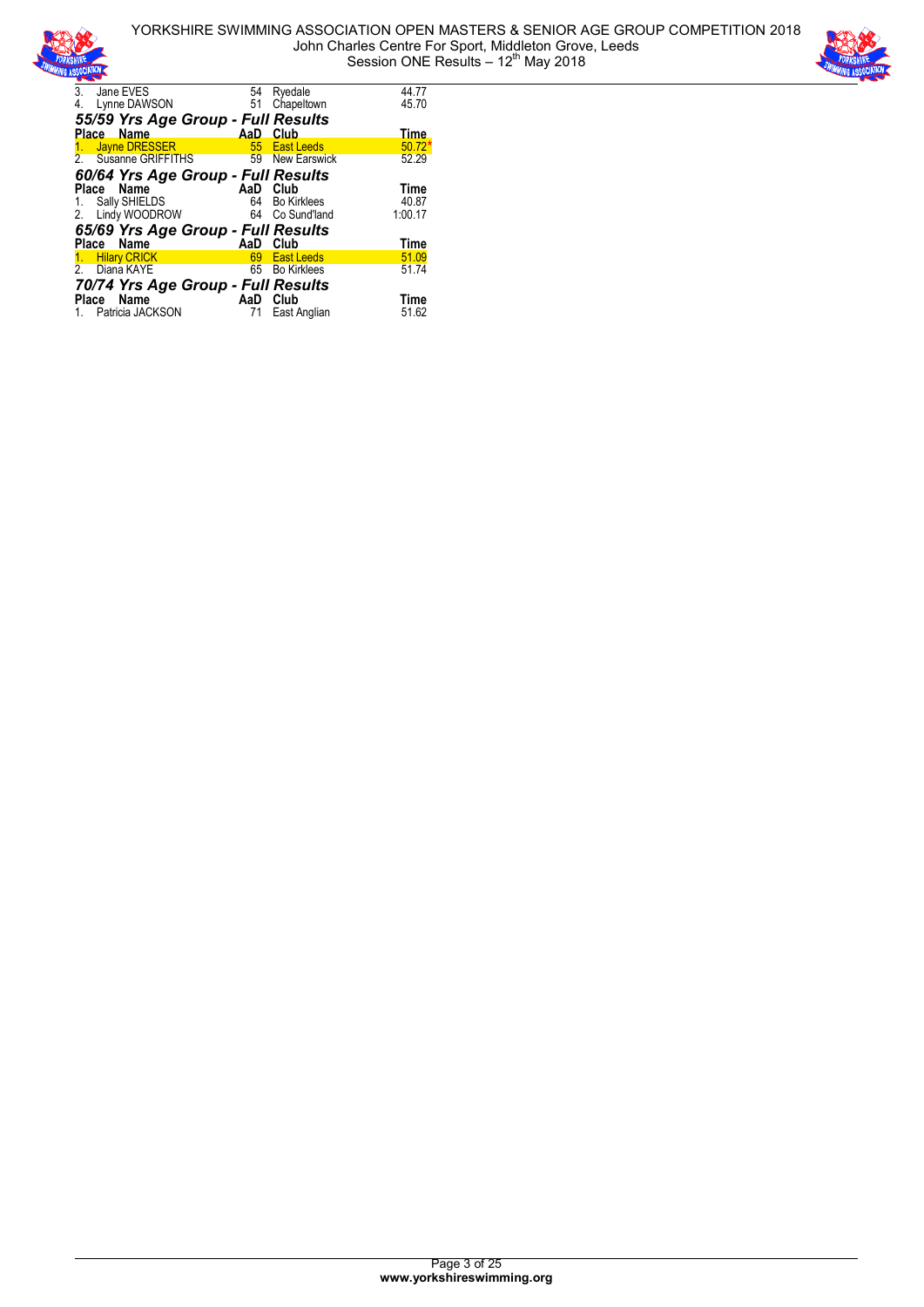



## **EVENT 103 Mens Open 50m Breaststroke**

|                  | 18/24 Yrs Age Group - Full Results                                                                                                                                                                                                                                            |                  |                                |                                                                                             |                |
|------------------|-------------------------------------------------------------------------------------------------------------------------------------------------------------------------------------------------------------------------------------------------------------------------------|------------------|--------------------------------|---------------------------------------------------------------------------------------------|----------------|
| Place            | Compared to the Manufacture of the Manufacture of the Manufacture of the Manufacture of the Manufacture of the Manufacture of the Manufacture of the Manufacture of the Manufacture of the Manufacture of the Manufacture of t                                                |                  | Club                           | Cat                                                                                         | Time           |
| 1.<br>2.         |                                                                                                                                                                                                                                                                               | 22               | Hyde Seal<br>Hyde Seal         |                                                                                             | 34.14<br>34.53 |
| 3.               | Jack DYSON                                                                                                                                                                                                                                                                    | 19               | Sheffield C                    |                                                                                             | 35.07          |
| 4.               |                                                                                                                                                                                                                                                                               | 24               | ORCA SWPC                      |                                                                                             | 35.20          |
| 5.               |                                                                                                                                                                                                                                                                               | 21               | Hyde Seal                      |                                                                                             | 35.53          |
|                  | 25/29 Yrs Age Group - Full Results                                                                                                                                                                                                                                            |                  |                                |                                                                                             |                |
| Place            | Name                                                                                                                                                                                                                                                                          | AaD              | Club                           | Cat                                                                                         | Time           |
| 1.               | Dean HEAPS                                                                                                                                                                                                                                                                    | 26               | Preston                        |                                                                                             | 31.10          |
| 2.               | <b>Matthew LEES</b>                                                                                                                                                                                                                                                           | 29               | Oldham Aqua                    |                                                                                             | 35.89          |
| 3.               | Gareth ORR                                                                                                                                                                                                                                                                    | 25               | Co Sund'land                   | 14                                                                                          | 40.46          |
|                  | Alexandros MITROPOULOS                                                                                                                                                                                                                                                        | 29               | Sheffield C                    |                                                                                             | <b>DNC</b>     |
|                  | Simon WORNE                                                                                                                                                                                                                                                                   | 26               | Rotherham Mo                   |                                                                                             | DNC            |
|                  | 30/34 Yrs Age Group - Full Results                                                                                                                                                                                                                                            |                  |                                |                                                                                             |                |
| Place            |                                                                                                                                                                                                                                                                               |                  | Club                           | Cat                                                                                         | Time           |
| 1.<br>2.         |                                                                                                                                                                                                                                                                               |                  | Preston<br><b>Hull Masters</b> |                                                                                             | 36.45<br>38.38 |
|                  | Je Name AaD<br>Jonathan DOYLE 33<br>Wojtek POPIELARZ 31<br>20 V≁c 2                                                                                                                                                                                                           |                  |                                |                                                                                             |                |
|                  | 35/39 Yrs Age Group - Full Results                                                                                                                                                                                                                                            |                  |                                | Cat                                                                                         |                |
| Place            |                                                                                                                                                                                                                                                                               |                  | Club<br><b>Adwick</b>          |                                                                                             | Time<br>30.90  |
| 2.               | ace Name<br>Sam SEDDON 37<br>Chris KNEE<br>Richard DERDOWSKI 39<br>Richard DERDOWSKI 37<br>Mark ROBINSON 35<br>John MAJOR 39                                                                                                                                                  |                  | <b>East Leeds</b>              |                                                                                             | 31.08          |
| 3.               |                                                                                                                                                                                                                                                                               |                  | <b>Bo Kirklees</b>             |                                                                                             | 31.87          |
| 4.               |                                                                                                                                                                                                                                                                               |                  | Co Sund'land                   |                                                                                             | 33.14          |
| 5.               | John MAJOR                                                                                                                                                                                                                                                                    | 39               | Hull Masters                   |                                                                                             | 34.00          |
|                  | 40/44 Yrs Age Group - Full Results                                                                                                                                                                                                                                            |                  |                                |                                                                                             |                |
| Place            | Name                                                                                                                                                                                                                                                                          | AaD Club         |                                | Cat                                                                                         | Time           |
| 1.               | <b>Ben HARKIN</b><br>Ben HARKIN<br>Graeme ATHERTON<br>Timothy GLEESON<br>Changet WORTHY                                                                                                                                                                                       | 40               | Warrington M                   |                                                                                             | 30.83          |
| 2.               |                                                                                                                                                                                                                                                                               | 43               | Warrington M                   |                                                                                             | 33.11          |
| $\overline{3}$ . | <b>Timothy GLEESON</b>                                                                                                                                                                                                                                                        | 44               | Co Sheffield                   |                                                                                             | 33.73          |
| 4.               | Stewart WORTHY                                                                                                                                                                                                                                                                | 40               | <b>Bo Kirklees</b>             |                                                                                             | 33.88          |
|                  | 5. Leonardo LARI                                                                                                                                                                                                                                                              | 43               | <b>York City</b>               |                                                                                             | 33.95          |
|                  | 6. Christopher ROLLE<br>7. Christopher RIX                                                                                                                                                                                                                                    | 44<br>- 42       | Horwich                        |                                                                                             | 34.04<br>34.55 |
| 8.               | Kevin PICKERING                                                                                                                                                                                                                                                               | 43               | Warrington M<br>Pocklington    |                                                                                             | 37.49          |
| 9.               | Martin SQUIRE                                                                                                                                                                                                                                                                 | 44               | <b>Brighouse</b>               |                                                                                             | 39.58          |
|                  | David HOYLE                                                                                                                                                                                                                                                                   |                  | 40 Bradford                    |                                                                                             | DNC            |
|                  | 45/49 Yrs Age Group - Full Results                                                                                                                                                                                                                                            |                  |                                |                                                                                             |                |
| Place            | Name                                                                                                                                                                                                                                                                          | <b>Example 2</b> | Club                           | Cat                                                                                         | Time           |
| 1.               | <b>Andrew COOPER</b>                                                                                                                                                                                                                                                          |                  | <b>Trafford Met</b>            |                                                                                             | 31.09          |
|                  |                                                                                                                                                                                                                                                                               |                  |                                |                                                                                             |                |
| 2.               |                                                                                                                                                                                                                                                                               |                  | <b>East Leeds</b>              |                                                                                             | 31.37          |
|                  | 3. David REES                                                                                                                                                                                                                                                                 |                  | <b>Stalybridge</b>             |                                                                                             | 31.80          |
|                  | Martin COOPER<br>Paul CLEMENCE<br>David REES<br>David REES                                                                                                                                                                                                                    |                  |                                |                                                                                             | 35.69          |
|                  | 3. David REES<br>4. Andrew ATKINSON 4. Andrew ATKING ASSEMBLE<br>5. Simon HALL                                                                                                                                                                                                | 45               | Barrow LD                      | and<br>1970 - Paul Barnett, amerikansk fotograf<br>1970 - Paul Barnett, amerikansk fotograf | 39.54          |
|                  | 6. Gary THOMAS                                                                                                                                                                                                                                                                | 47               | Corby                          |                                                                                             | 40.40          |
| 7.               | Steven PRICE                                                                                                                                                                                                                                                                  | 48               | <b>Brighouse</b>               |                                                                                             | 40.46          |
| 8.               | Nicholas HOLMES                                                                                                                                                                                                                                                               | 45               | Preston                        |                                                                                             | 40.67          |
|                  | Kenneth FLETT                                                                                                                                                                                                                                                                 | 46               | Chesterfield                   |                                                                                             | <b>DNC</b>     |
|                  |                                                                                                                                                                                                                                                                               |                  |                                |                                                                                             |                |
|                  |                                                                                                                                                                                                                                                                               |                  |                                | Cat                                                                                         | Time<br>32.91  |
|                  |                                                                                                                                                                                                                                                                               |                  |                                |                                                                                             | 33.97          |
|                  |                                                                                                                                                                                                                                                                               |                  | <b>East Leeds East Leeds</b>   |                                                                                             | 33.99          |
|                  |                                                                                                                                                                                                                                                                               |                  |                                |                                                                                             | <u>35.60</u>   |
|                  | <b>50/54 Yrs Age Group - Full Results<br/> Place Name AaD Club<br/> 1. David HOLMES 50 Hyde Seal<br/> 2. Peter JACKSON 52 East Leeds<br/> 3. Garry VICKERS 50 Horwich<br/> 4. Andrew CARR 50 Horwich<br/> 4. Andrew CARR 50 Horwich</b><br>55/59 Yrs Age Group - Full Results |                  |                                |                                                                                             |                |
|                  | Place Name                                                                                                                                                                                                                                                                    | AaD Club         |                                | Cat                                                                                         | <b>Time</b>    |
| 1.               | <b>Anthony PEARSON</b>                                                                                                                                                                                                                                                        | $58 -$           | <b>East Leeds</b>              |                                                                                             | 36.63          |
| 2.               | Stephen ALLEN                                                                                                                                                                                                                                                                 | 58               | <b>East Leeds</b>              |                                                                                             | 38.06          |
| 3.               | Arthur APLIN                                                                                                                                                                                                                                                                  | 55               | Newcastle                      |                                                                                             | 44.40          |
|                  | 60/64 Yrs Age Group - Full Results                                                                                                                                                                                                                                            |                  |                                |                                                                                             |                |
|                  | Place Name                                                                                                                                                                                                                                                                    | AaD Club         |                                | Cat                                                                                         | Time           |
| 1.               | <b>Neville BARTON</b>                                                                                                                                                                                                                                                         | 64               | <b>Trafford Met</b>            |                                                                                             | 34.93          |
| 2.               | David BRADFORD                                                                                                                                                                                                                                                                | 60               | Sheffield C                    |                                                                                             | 37.51          |
| 3.               | Peter GARLAND                                                                                                                                                                                                                                                                 | 64               | <b>Hull Masters</b>            |                                                                                             | 38.01          |
| 4.               | Robert STEEL                                                                                                                                                                                                                                                                  | 61               | NottmLeander                   |                                                                                             | 40.76          |
| 5.               | John WEAVER                                                                                                                                                                                                                                                                   | 64               | Aquabears                      |                                                                                             | 44.74          |
|                  | 65/69 Yrs Age Group - Full Results                                                                                                                                                                                                                                            |                  |                                |                                                                                             |                |
| Place            | Name                                                                                                                                                                                                                                                                          | AaD Club         |                                | Cat                                                                                         | Time           |
| 1.               | <b>Brian TAYLOR</b>                                                                                                                                                                                                                                                           | 68               | Adwick                         |                                                                                             | 37.74          |
| 2.               | Godfrey GREEN<br>Steven EDDISON                                                                                                                                                                                                                                               | 69               | Co Lincoln P<br>69 Co Bradford |                                                                                             | 43.25<br>56.02 |
| 3.               |                                                                                                                                                                                                                                                                               |                  |                                |                                                                                             |                |
|                  | 70/74 Yrs Age Group - Full Results                                                                                                                                                                                                                                            |                  |                                |                                                                                             |                |
|                  | Place Name                                                                                                                                                                                                                                                                    | AaD Club         |                                | Cat                                                                                         | Time           |
| 1.<br>2.         | Norman STEPHENSON<br>Carl BUTLER                                                                                                                                                                                                                                              | 74<br>74         | Co Sund'land<br>RichmondDale   |                                                                                             | 46.01<br>47.90 |
|                  |                                                                                                                                                                                                                                                                               |                  |                                |                                                                                             |                |
|                  | 75/79 Yrs Age Group - Full Results                                                                                                                                                                                                                                            |                  |                                |                                                                                             |                |
|                  | Place Name                                                                                                                                                                                                                                                                    | AaD Club         |                                | Cat                                                                                         | Time           |
| 1.               | Neil MACKINNON                                                                                                                                                                                                                                                                | 77               | <b>Trafford Met</b>            |                                                                                             | 46.34          |
|                  | 80/84 Yrs Age Group - Full Results                                                                                                                                                                                                                                            |                  |                                |                                                                                             |                |
|                  | Place Name<br>1. Bill MOORE                                                                                                                                                                                                                                                   | AaD<br>81.       | Club<br><b>East Leeds</b>      | Cat                                                                                         | Time<br>49.79  |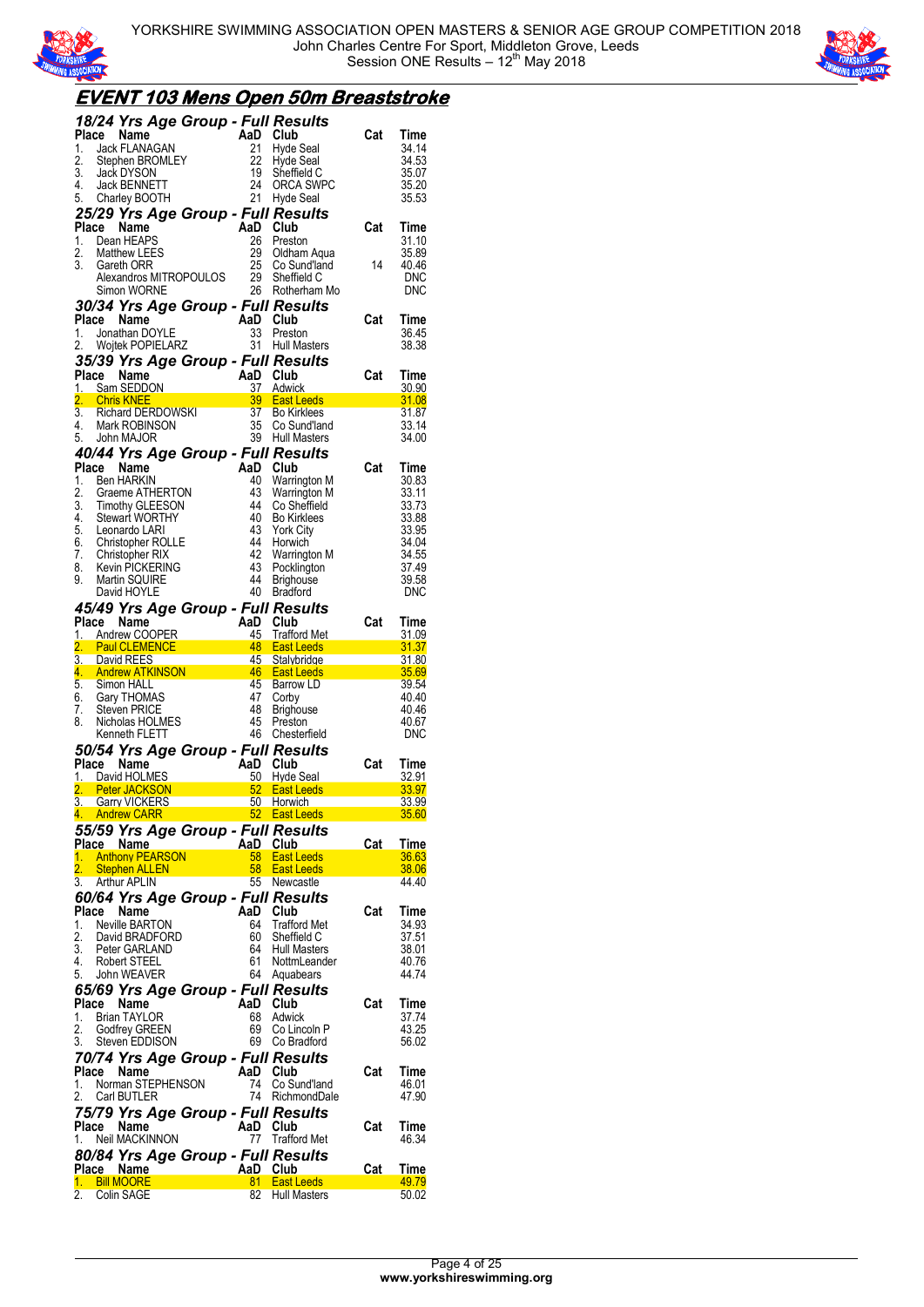



## **EVENT 104 Womens Open 100m Butterfly**

| Place          | 18/24 Yrs Age Group - Full Results<br>Name<br>Katie JEPSON           | 22                   | AaD Club<br>Preston                                 | Time<br>1:05.08                  | 50<br>30.53             |
|----------------|----------------------------------------------------------------------|----------------------|-----------------------------------------------------|----------------------------------|-------------------------|
| 2.<br>3.<br>4. | Lauren PALMER-JONES<br>Rebecca BRITTEN<br>Katie HANDS                | 19                   | <b>Thanet Swim</b><br>21 Rotherham Mo<br>22 Preston | 1:07.43<br>1:07.47<br>1:11.93    | 30.63<br>31.90<br>32.14 |
| 5.<br>6.       | <b>Rebecca GARFORTH</b><br>Holly GLOSSOP<br>Emily JONES              |                      | 22 East Leeds<br>19 Sheffield C<br>24 East Leeds    | 1:17.10<br>1:25.50<br><b>DNC</b> | 34.69<br>39.15          |
|                | 35/39 Yrs Age Group - Full Results<br>Place<br>Name                  | AaD                  | Club                                                | Time                             | 50                      |
|                | Sarah KINSEY<br>40/44 Yrs Age Group - Full Results                   | 39                   | Co Wakefield                                        | 1:14.67                          | 33.91                   |
|                | Place Name<br>Susan TEALE                                            | AaD<br>42            | Club<br><b>Bo Kirklees</b>                          | Time<br>1:12.24                  | 50<br>33.88             |
| 2.             | <b>Sally EVERS</b><br>45/49 Yrs Age Group - Full Results             | 43                   | <b>East Leeds</b>                                   | 1:14.73                          | 34.37                   |
|                | Place Name<br>Joanne ALEXANDER                                       | AaD Club<br>47       | Kenilworth M                                        | Time<br>1:41.27                  | 50<br>45.79             |
|                | 50/54 Yrs Age Group - Full Results                                   |                      |                                                     |                                  |                         |
|                | Place Name<br>Judy BROWN<br><b>Ruth RHODES</b>                       | AaD Club<br>54<br>50 | Warrington M<br><b>Bradford</b>                     | Time<br>1:14.71<br>1:22.57       | 50<br>35.25<br>37.44    |
| Place          | 55/59 Yrs Age Group - Full Results<br>Name<br>Jean PHILIPSON         | AaD Club<br>55       | South Hunsle                                        | Time<br>1:41.44                  | 50<br>44.22             |
|                | 70/74 Yrs Age Group - Full Results<br>Place Name<br>Patricia JACKSON | AaD Club<br>71       | East Anglian                                        | Time<br>1:52.49                  | 50<br>51.44             |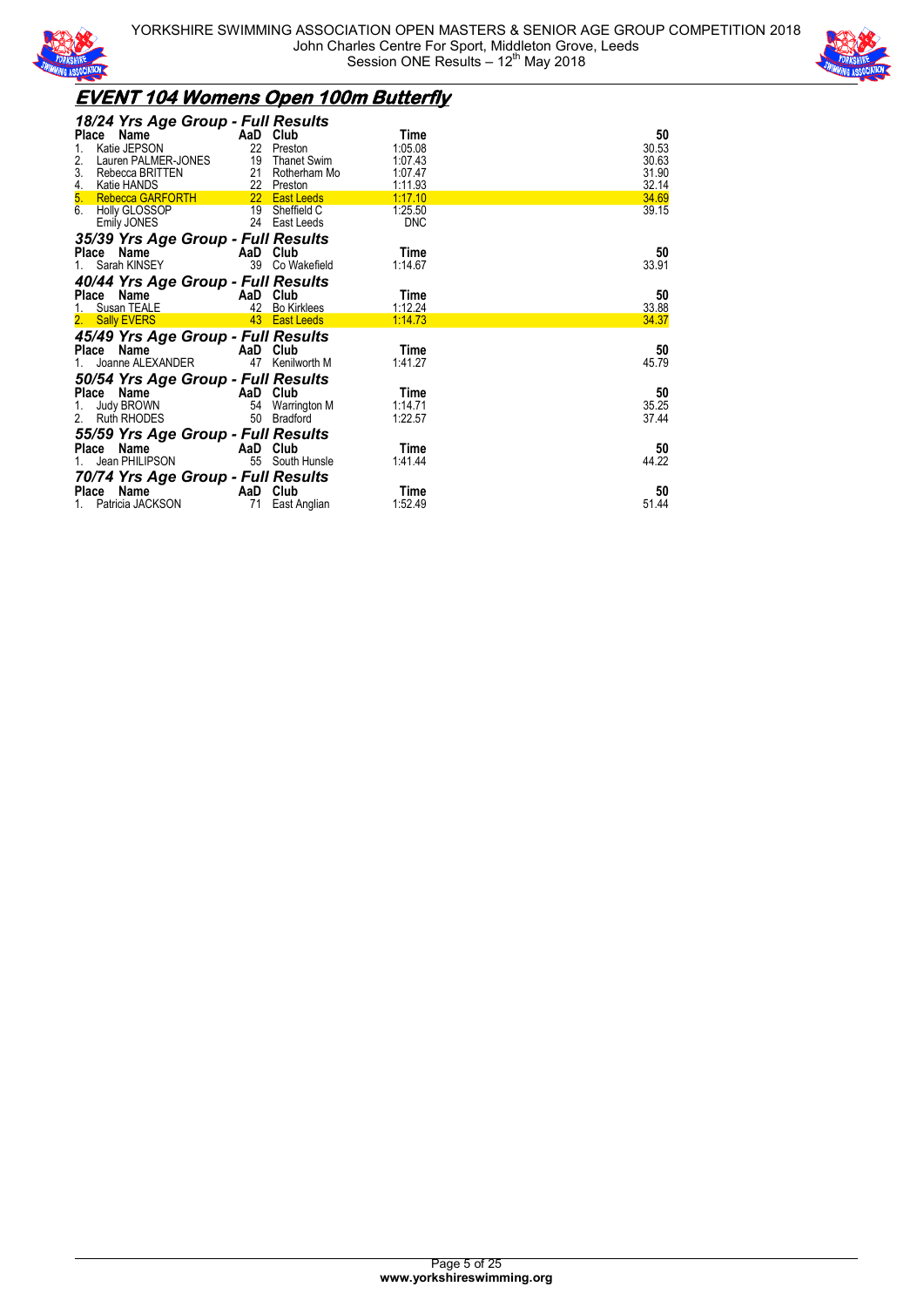



## **EVENT 105 Mens Open 100m Butterfly**

| 18/24 Yrs Age Group - Full Results                                                                                         |                |
|----------------------------------------------------------------------------------------------------------------------------|----------------|
| <b>Time</b><br>AaD Club<br><b>Place</b><br><b>Name</b><br>24 East Leeds<br><b>Ryan FLANAGAN</b><br>$55.81*$<br>$1_{-}$     | 50<br>26.48    |
| 22 Billingham<br>$\overline{2}$ .<br>59.37<br>Nicholas GOWLAND                                                             | 28.07          |
| 3.<br>23<br>1:05.43<br>Joseph MCCUE<br>Oldham Aqua                                                                         | 29.51          |
| 19 East Leeds<br>1:09.56<br>Joshua APPLETON<br>4.                                                                          | 31.42          |
| 25/29 Yrs Age Group - Full Results                                                                                         |                |
| AaD Club<br>Time<br><b>Place</b><br>Name                                                                                   | 50             |
| 25 Rotherham Mo<br>58.90<br>1.<br>Aaron WATERHOUSE                                                                         | 27.47          |
| 59.03<br>2.<br>29 East Leeds<br><b>Richard JAGGER</b>                                                                      | 27.78          |
| 26 Rotherham Mo<br>3 <sub>1</sub><br>1:02.02<br>Simon WORNE                                                                | 27.62          |
| 27 Sheffield C<br>Alexander THOMPSON<br>1:33.01<br>4.                                                                      | 41.62          |
| 30/34 Yrs Age Group - Full Results                                                                                         |                |
| AaD<br>Club<br>Place<br>Name<br>Time                                                                                       | 50             |
| 33<br>1.<br>James WARDLE<br>Kenilworth M<br>57.07                                                                          | 26.17          |
| 2.<br>32<br>1:04.73<br>Omar HUSSAIN<br>Co Bradford                                                                         | 29.64          |
| 3.<br>33<br>1:21.81<br><b>Richard HINSLEY</b><br>Lichfield                                                                 | 39.05          |
| 35/39 Yrs Age Group - Full Results                                                                                         |                |
| Place<br>Name<br>AaD Club<br>Time                                                                                          | 50             |
| 37 Adwick<br>1:07.57<br>Sam SEDDON                                                                                         | 30.88          |
| 36 East Leeds<br>1:08.73<br>2. James BARWICK                                                                               | 31.47          |
| 40/44 Yrs Age Group - Full Results                                                                                         |                |
| Place<br>Name<br>AaD Club<br>Time                                                                                          | 50             |
| <b>Trevor ELAND</b><br>42<br>Warrington M<br>1:00.55<br>1.<br>2.<br><b>Richard SYMONS</b><br>44<br>Trafford Met<br>1:08.08 | 28.05<br>32.35 |
| 42 Sedgefield<br>3.<br>Michael VICKERS<br>1:12.00                                                                          | 33.61          |
|                                                                                                                            |                |
| 45/49 Yrs Age Group - Full Results<br>AaD<br>Club<br>Place<br>Time                                                         | 50             |
| Name<br>Philip CROXALL<br>49<br>Colne<br>1:14.07<br>1.                                                                     | 34.62          |
| 2.<br>Alan WEDDELL<br>46 Ashington<br>1:32.66                                                                              | 43.51          |
| 50/54 Yrs Age Group - Full Results                                                                                         |                |
| Place Name<br>AaD Club<br>Time                                                                                             | 50             |
| 52 Amersham<br>1:07.93<br>Andrew MOORE<br>1.                                                                               |                |
|                                                                                                                            |                |
| 55/59 Yrs Age Group - Full Results<br>Place Name<br>AaD Club<br>Time                                                       | 50             |
| Alec JOHNSON<br>56<br><b>Trafford Met</b><br>1:06.38                                                                       | 30.22          |
| 2.<br>58 Warrington M<br>Mark JONES<br>1:20.33                                                                             | 37.45          |
|                                                                                                                            |                |
| 70/74 Yrs Age Group - Full Results<br><b>Place</b><br>Name<br>AaD Club<br>Time                                             | 50             |
| Norman STEPHENSON<br>Co Sund'land<br>74<br>1:47.14                                                                         | 50.04          |

### **EVENT 106 Womens Open 200m IM**

| Place Name                                                                                                    | 18/24 Yrs Age Group - Full Results<br>AaD Club                                                      | Time               | 50          | 100                | 150            |
|---------------------------------------------------------------------------------------------------------------|-----------------------------------------------------------------------------------------------------|--------------------|-------------|--------------------|----------------|
| 1. Eleanor GRIFFIN                                                                                            | 22 Tadcaster                                                                                        | 2:36.10            | 34.31       | 1:15.92            | 1:58.89        |
| Place Name                                                                                                    | 25/29 Yrs Age Group - Full Results<br>AaD Club                                                      | Time               | 50          | 100                | 150            |
| 1 Amy HICKS                                                                                                   | 26 East Leeds                                                                                       | 3:20.59            | 43.79       | 1 31 44            | 2:31.59        |
| Place Name<br>1. Laura BOWDEN                                                                                 | 30/34 Yrs Age Group - Full Results<br>AaD Club<br>31<br>Manch Tri                                   | Time<br>2:38.64    | 50<br>34.68 | 100<br>1:16.84     | 150<br>2:01.81 |
|                                                                                                               | 35/39 Yrs Age Group - Full Results                                                                  |                    |             |                    |                |
| Place Name                                                                                                    | AaD Club                                                                                            | Time               | 50          | 100                | 150            |
| 1. Caroline MARSH                                                                                             | 39 Bo Kirklees                                                                                      | 2:48.04            | 36.30       | 1:19.79            |                |
| 50/54 Yrs Age Group - Full Results                                                                            |                                                                                                     |                    |             |                    |                |
|                                                                                                               |                                                                                                     |                    |             |                    |                |
| Place Name and the place of the state of the state of the state of the state of the state of the state of the | AaD Club                                                                                            | Time               | 50          | 100                | 150            |
| <b>Judy BROWN</b><br>1.                                                                                       |                                                                                                     | 2:43.04            | 35.87       | 1:15.06            | 2:05.85        |
|                                                                                                               | Entertainment 1941 Warrington M<br>1941 - Tan Bast Leeds                                            | 2:44.29            | 35.26       |                    | 2:09.47        |
| 2. Karen GRAHAM<br>3. Wendy FIGURES<br>4. Lynne DAWSON                                                        | 53 Co Sheffield<br>51 Chapeltown                                                                    | 3:16.70<br>3:27.33 | 44.71       | 1:37.84<br>1:41.88 | 2:39.67        |
|                                                                                                               |                                                                                                     |                    |             |                    |                |
| Place Name<br>1. Kathleen TUNNICLIFFE                                                                         | 65/69 Yrs Age Group - Full Results<br>AaD Club<br>66 BC&PMast<br>70/74 Yrs Age Group - Full Results | Time<br>3:26.45    | 50<br>42.18 | 100<br>1:34.59     | 150<br>2:40.14 |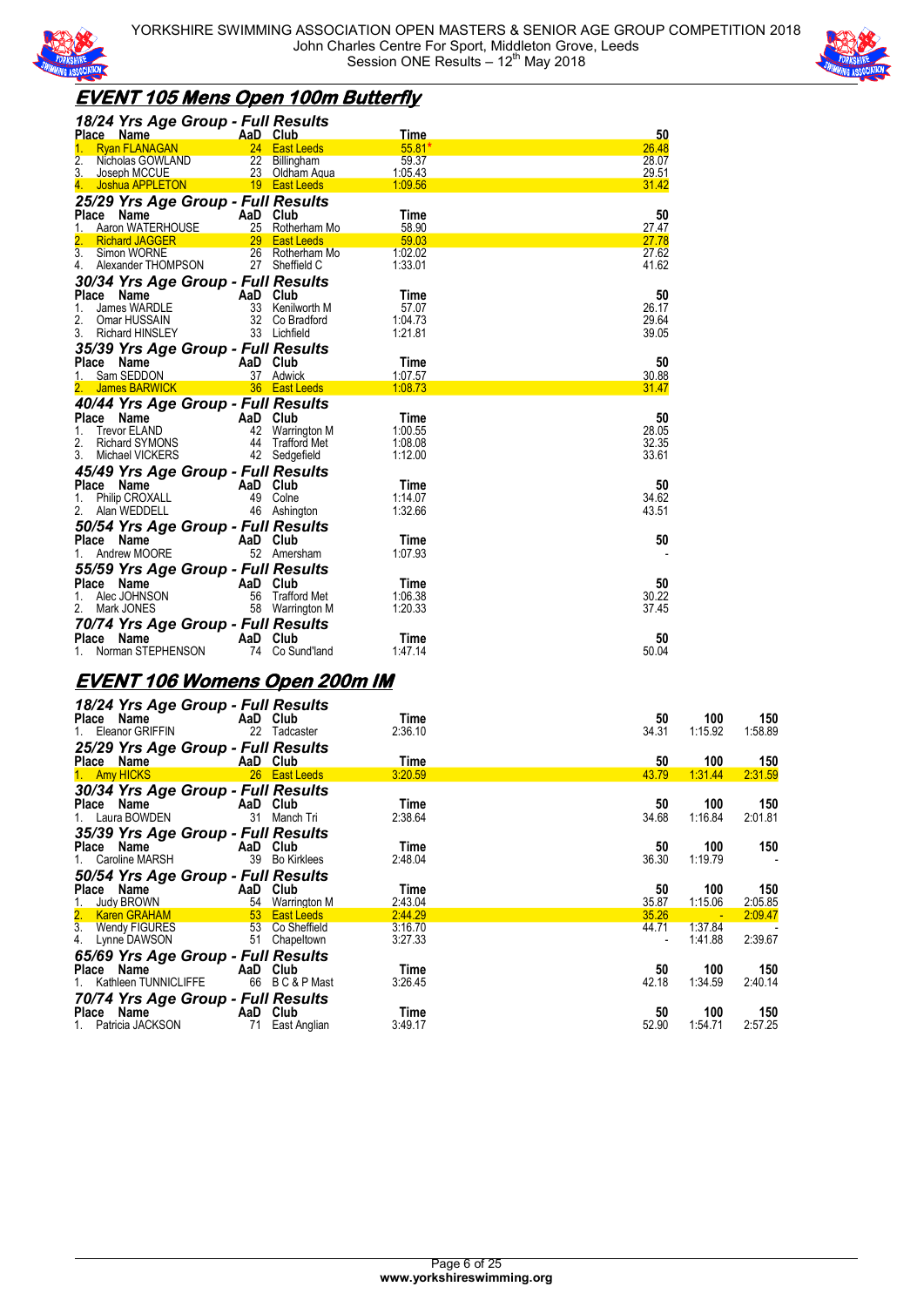



### **EVENT 107 Mens Open 200m IM**

| 25/29 Yrs Age Group - Full Results               |          |                                 |             |                          |                          |                          |
|--------------------------------------------------|----------|---------------------------------|-------------|--------------------------|--------------------------|--------------------------|
| Place Name                                       | AaD Club |                                 | Time        | 50                       | 100                      | 150                      |
| 1.<br>Kalon VEALE                                |          | 27 Totnes                       | 2:08.91     | 27.13                    | 59.72                    | 1:36.75                  |
| 2.<br><b>James WARREN</b>                        |          | 28 East Leeds                   | 2:20.52     | 30.09                    | 1:05.43                  | 1:47.10                  |
| 3 <sub>1</sub><br><b>George MORREAL</b>          |          | 26 Oldham Aqua                  | 2:25.32     | 29.66                    | 1:05.33                  |                          |
| 4.<br>Dean HEAPS                                 |          | 26 Preston                      | 2:28.19     | 30.81                    | 1:11.84                  | 1:50.81                  |
| 5.<br>Matthew LEES                               |          | 29 Oldham Aqua                  | 2:44.13     | 32.76                    | 1:19.03                  | 2:08.37                  |
| 30/34 Yrs Age Group - Full Results               |          |                                 |             |                          |                          |                          |
| Place Name                                       |          | AaD Club                        | Time        | 50                       | 100                      | 150                      |
| <b>Woitek POPIELARZ</b><br>1.                    |          | 31 Hull Masters                 | 2:50.25     | 35.05                    | 1:19.56                  | 2:09.81                  |
| 40/44 Yrs Age Group - Full Results               |          |                                 |             |                          |                          |                          |
| Place Name                                       | AaD Club |                                 | Time        | 50                       | 100                      | 150                      |
| 1.<br>Christopher RIX                            |          | 42 Warrington M                 | 2:23.24     | 29.82                    | 1.04.44                  | 1:48.14                  |
| 2.<br><b>Stewart WORTHY</b>                      |          | 40 Bo Kirklees                  | 2:26.45     | 31.15                    |                          | 1:51.49                  |
| 3.<br>Philip WOODS                               |          | 40 Warrington M                 | 2:27.05     | 31.40                    | 1:10.45                  | 1:54.01                  |
| 4.<br>Timothy GLEESON                            |          | 44 Co Sheffield                 | 2:29.69     | 33.40                    | 1:12.30                  | 1:54.72                  |
| 5.<br>Richard SYMONS                             |          | 44 Trafford Met                 | 2:32.84     | 31.66                    | 1:12.85                  | 1:56.21                  |
| 6.<br>Martin TEMPLE                              |          | 41 Bo Kirklees                  | 2:46.32     | 37.12                    | 1:19.11                  | 2:08.87                  |
| 45/49 Yrs Age Group - Full Results               |          |                                 |             |                          |                          |                          |
| Place<br>Name                                    | AaD Club |                                 | Time        | 50                       | 100                      | 150                      |
| 1. Andrew COOPER                                 |          | 45 Trafford Met                 | 2:26.66     | 30.68                    | 1:08.94                  | 1:51.56                  |
|                                                  |          |                                 |             |                          |                          |                          |
| 50/54 Yrs Age Group - Full Results               |          |                                 |             |                          |                          |                          |
| Place Name                                       |          | AaD Club                        | <b>Time</b> | 50                       | 100                      | 150                      |
| 1. Andrew CARR                                   |          | 52 East Leeds                   | $2:33.64*$  | 33.99                    | 1:14.94                  | 1:57.57                  |
| 55/59 Yrs Age Group - Full Results               |          |                                 |             |                          |                          |                          |
| Place Name                                       | AaD Club |                                 | Time        | 50                       | 100                      | 150                      |
| Russell MASON<br>1.                              |          | 55 Warrington M                 | 2:27.33     | 31.60                    | 1:09.12                  | 1:51.22                  |
| 2.<br>Stephen BOTTOMLEY                          |          | 55 Bo Kirklees                  | 2:39.50     | 36.66                    | 1:17.74                  |                          |
| 3. Mark JONES                                    |          | 58 Warrington M                 | 2:44.67     | 37.37                    | 1:22.63                  | 2:08.92                  |
| 60/64 Yrs Age Group - Full Results               |          |                                 |             |                          |                          |                          |
| Place Name                                       |          | AaD Club                        | Time        | 50                       | 100                      | 150                      |
| Simon VEALE<br>1.                                |          | 62 Totnes                       | 2:35.72     | 33.52                    | 1:12.91                  | 2:00.45                  |
| 2.<br>Peter GARLAND                              |          | 64 Hull Masters                 | 3:06.39     | 36.82                    | 1:32.22                  | 2:23.16                  |
| 65/69 Yrs Age Group - Full Results               |          |                                 |             |                          |                          |                          |
| Place Name                                       | AaD Club |                                 | Time        | 50                       | 100                      | 150                      |
| 1.<br><b>Brian TAYLOR</b>                        |          | 68 Adwick                       | 3:13.14     | 42.85                    | $\overline{\phantom{a}}$ | 2:27.65                  |
| 2. Graeme SHUTT                                  |          | 69 Co Sund'land                 | 3:57.41     | 49.58                    | 1:48.75                  | 3:00.64                  |
|                                                  |          |                                 |             |                          |                          |                          |
| 70/74 Yrs Age Group - Full Results<br>Place Name | AaD Club |                                 | Time        | 50                       | 100                      | 150                      |
| Graham PADGETT                                   | 71       |                                 | 3:05.89     | 43.38                    | $\overline{\phantom{a}}$ | 2:24.81                  |
| Norman STEPHENSON                                |          | Warrington M<br>74 Co Sund'land | 3:41.57     | $\overline{\phantom{a}}$ | $\overline{\phantom{a}}$ | $\overline{\phantom{a}}$ |
|                                                  |          |                                 |             |                          |                          |                          |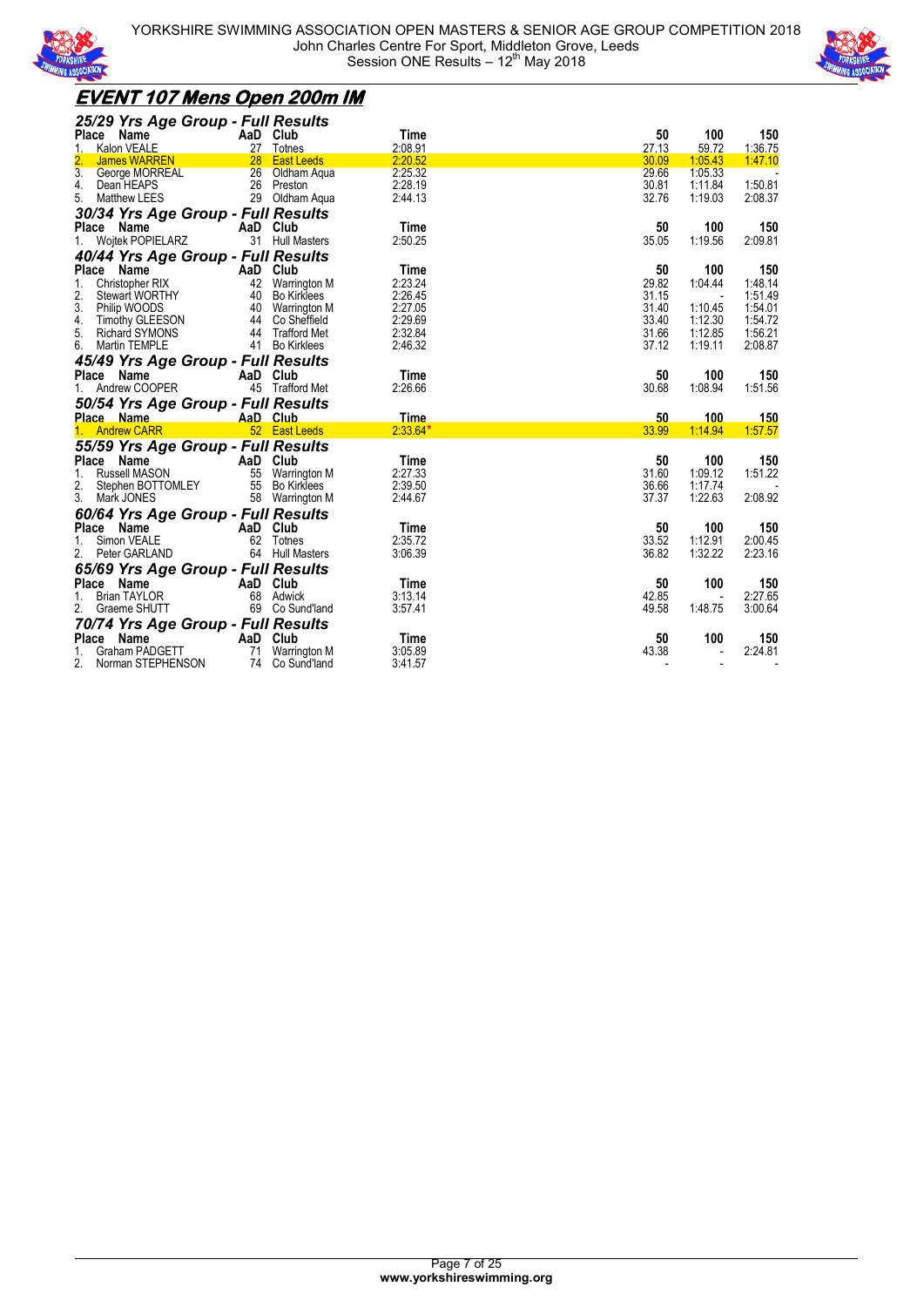



## **EVENT 108 Womens Open 50m Freestyle**

|                  | <b>18/24 Yrs Age Group - Full Results<br/>Place Name AaD Club<br/>1. Rebecca BRITTEN 21 Rotherham N</b>                                                                                                                                              |                       |                 |                                                                                                                                                                                                                                                        |                       |
|------------------|------------------------------------------------------------------------------------------------------------------------------------------------------------------------------------------------------------------------------------------------------|-----------------------|-----------------|--------------------------------------------------------------------------------------------------------------------------------------------------------------------------------------------------------------------------------------------------------|-----------------------|
|                  | Place Name                                                                                                                                                                                                                                           |                       |                 |                                                                                                                                                                                                                                                        | Time                  |
|                  | 1. Rebecca BRITTEN<br>2. Lauren PALMER-JONES<br>3. Lauren PALMER-JONES<br>3. Lauren PALMER-JONES<br>4. Katie HANDS<br>4. Katie HANDS<br>5. Helen PHILLIPS<br>5. Helen PHILLIPS<br>6. Rebecca BAMBER<br>7. Lauren GATE<br>7. Lauren GATE<br>7. Lauren |                       |                 | Rotherham Mo                                                                                                                                                                                                                                           | 27.93                 |
|                  |                                                                                                                                                                                                                                                      |                       |                 |                                                                                                                                                                                                                                                        | $\frac{28.74}{29.09}$ |
|                  |                                                                                                                                                                                                                                                      |                       |                 |                                                                                                                                                                                                                                                        |                       |
|                  |                                                                                                                                                                                                                                                      |                       |                 |                                                                                                                                                                                                                                                        | $\frac{29.40}{30.59}$ |
|                  |                                                                                                                                                                                                                                                      |                       |                 |                                                                                                                                                                                                                                                        |                       |
|                  |                                                                                                                                                                                                                                                      |                       |                 |                                                                                                                                                                                                                                                        | $\frac{31.97}{32.15}$ |
|                  |                                                                                                                                                                                                                                                      |                       |                 |                                                                                                                                                                                                                                                        | 32.36                 |
|                  | 10. Danielle SENIOR                                                                                                                                                                                                                                  |                       | $\frac{19}{24}$ | Sheffield C                                                                                                                                                                                                                                            | 32.63                 |
|                  | 11. Harriet SMITH                                                                                                                                                                                                                                    |                       | 24              | Co Sheffield                                                                                                                                                                                                                                           | 33.00                 |
|                  | 12. Imogen FIFE                                                                                                                                                                                                                                      |                       | 22              | Co Sund'land                                                                                                                                                                                                                                           | 40.09                 |
|                  | Abbie ACKROYD                                                                                                                                                                                                                                        |                       | 18              | Rotherham Mo<br>20 Leiston                                                                                                                                                                                                                             | <b>DNC</b>            |
|                  | Jade BREWER                                                                                                                                                                                                                                          |                       |                 |                                                                                                                                                                                                                                                        | <b>DNC</b>            |
|                  | <b>25/29 Yrs Age Group - Full Results<br/>Place Name AaD Club<br/>1. Louise RICHARDS 29 Trafford Met</b>                                                                                                                                             |                       |                 |                                                                                                                                                                                                                                                        |                       |
|                  |                                                                                                                                                                                                                                                      |                       |                 |                                                                                                                                                                                                                                                        | Time<br>28.85         |
|                  |                                                                                                                                                                                                                                                      |                       |                 |                                                                                                                                                                                                                                                        | 28.87                 |
|                  |                                                                                                                                                                                                                                                      |                       |                 |                                                                                                                                                                                                                                                        |                       |
|                  |                                                                                                                                                                                                                                                      |                       |                 | Place Name<br>1. Louise RICHARDS<br>2. Georgina GARDNER-STOCK<br>25 N'wich Seals<br>3. Victoria BRADSHAW<br>4. Emma HILDYARD<br>5. Faye HODGKINS<br>5. Faye HODGKINS<br>6. Hannah ROBSON<br>7. Leanne TURNER<br>27 Boldon<br>7. Leanne TURNER<br>27 Bo | $\frac{30.22}{31.28}$ |
|                  |                                                                                                                                                                                                                                                      |                       |                 |                                                                                                                                                                                                                                                        | 32.63                 |
|                  |                                                                                                                                                                                                                                                      |                       |                 |                                                                                                                                                                                                                                                        | 33.21<br>33.66        |
|                  |                                                                                                                                                                                                                                                      |                       |                 |                                                                                                                                                                                                                                                        |                       |
|                  | 30/34 Yrs Age Group - Full Results<br>Place Name                                                                                                                                                                                                     |                       | AaD Club        |                                                                                                                                                                                                                                                        | Time                  |
|                  | 1. Lucy RODWELL                                                                                                                                                                                                                                      |                       | 32              | Sheffield C                                                                                                                                                                                                                                            | 29.64                 |
|                  | 2. Claire SNEE                                                                                                                                                                                                                                       |                       | 31              | Rotherham Mo                                                                                                                                                                                                                                           |                       |
|                  | 3. Katherine LOKER<br>4. Holly GLENN                                                                                                                                                                                                                 |                       | 33              | Trafford Met                                                                                                                                                                                                                                           | 31.21<br>31.62        |
|                  |                                                                                                                                                                                                                                                      |                       | 34              | <b>Trafford Met</b>                                                                                                                                                                                                                                    | 31.69                 |
|                  | 5. Sarah HULME                                                                                                                                                                                                                                       |                       |                 | 33 South Hunsle                                                                                                                                                                                                                                        | 35.58                 |
|                  | <b>35/39 Yrs Age Group - Full Results<br/>Place Name AaD Club<br/>1. Beatrix LANGARA 1. 35 Bo Kirklees</b>                                                                                                                                           |                       |                 |                                                                                                                                                                                                                                                        |                       |
|                  |                                                                                                                                                                                                                                                      |                       |                 |                                                                                                                                                                                                                                                        | Time                  |
| 1.               | Beatrix LANGARA                                                                                                                                                                                                                                      |                       |                 | 35 Bo Kirklees                                                                                                                                                                                                                                         | 33.60                 |
|                  | 40/44 Yrs Age Group - Full Results                                                                                                                                                                                                                   |                       |                 |                                                                                                                                                                                                                                                        |                       |
|                  | Place Name<br>1. Susan TEALE                                                                                                                                                                                                                         |                       | AaD Club<br>42  |                                                                                                                                                                                                                                                        | Time<br>29.43         |
| 2.               | Fiona COOKE                                                                                                                                                                                                                                          |                       | 42              | <b>Bo Kirklees</b><br>S B Stingray                                                                                                                                                                                                                     | 29.67                 |
|                  |                                                                                                                                                                                                                                                      |                       | 44              | <b>Warrington M</b>                                                                                                                                                                                                                                    | 31.71                 |
|                  | 3. Alison MACKAY<br>4. Carolyn MACKAY                                                                                                                                                                                                                |                       | 44              | Warrington M                                                                                                                                                                                                                                           | 32.50                 |
|                  | 5. Joanne ROBINSON<br>6. Sheryl CLAPHAM<br>7. Tanya GREEN<br>8. Elisabeth YANESKE                                                                                                                                                                    |                       | -44             | Co Bradford                                                                                                                                                                                                                                            | 32.88                 |
|                  |                                                                                                                                                                                                                                                      |                       | -42<br>44       | <b>Bradford</b>                                                                                                                                                                                                                                        | 33.49                 |
|                  |                                                                                                                                                                                                                                                      | $\frac{41}{40}$<br>43 |                 | New Earswick<br>Sedgefield                                                                                                                                                                                                                             | 33.92<br>34.26        |
| 9.               | Elizabeth IBBOTSON                                                                                                                                                                                                                                   |                       |                 | Co Bradford                                                                                                                                                                                                                                            | 37.40                 |
|                  | 10. Emma GODFREY                                                                                                                                                                                                                                     |                       |                 | <b>Bo Kirklees</b>                                                                                                                                                                                                                                     | 43.01                 |
|                  | 45/49 Yrs Age Group - Full Results                                                                                                                                                                                                                   |                       |                 |                                                                                                                                                                                                                                                        |                       |
|                  | Trace <b>Name</b><br><b>1. Philippa RICKARD</b><br><b>2.</b> Samantha ALMOND<br><b>3.</b> Jayne BLIZZARD<br><b>4.</b> Sarah COATSWORTH<br><b>4.</b> Sarah COATSWORTH<br><b>5.</b> Joanne BROOK<br><b>5.</b> Joanne BROOK                             |                       |                 |                                                                                                                                                                                                                                                        | Time                  |
|                  |                                                                                                                                                                                                                                                      |                       |                 |                                                                                                                                                                                                                                                        | $\frac{30.26}{ }$     |
|                  |                                                                                                                                                                                                                                                      |                       |                 | South Hunsle                                                                                                                                                                                                                                           | 31.22                 |
|                  |                                                                                                                                                                                                                                                      |                       |                 |                                                                                                                                                                                                                                                        | 34.34<br>34.69        |
|                  |                                                                                                                                                                                                                                                      |                       |                 |                                                                                                                                                                                                                                                        | 34.89                 |
| 6.               | Nina CURRAN                                                                                                                                                                                                                                          |                       |                 |                                                                                                                                                                                                                                                        |                       |
| 7.               |                                                                                                                                                                                                                                                      |                       | 45              | KingstonHull                                                                                                                                                                                                                                           | 35.93                 |
| 8.               | Angela RICHMOND                                                                                                                                                                                                                                      |                       | 46              | <b>Bradford</b>                                                                                                                                                                                                                                        | 36.09                 |
| 9.               | Dianne FOSTER                                                                                                                                                                                                                                        |                       | 49              | East Leeds                                                                                                                                                                                                                                             | 37.28                 |
|                  | Suzanne PATTERSON                                                                                                                                                                                                                                    |                       | 48              | <b>Bo Kirklees</b>                                                                                                                                                                                                                                     | 37.38                 |
|                  | 10. Joanne SMITH                                                                                                                                                                                                                                     |                       | 47              | <b>Boldon</b>                                                                                                                                                                                                                                          | 37.67                 |
|                  | Melissa BRITTEN                                                                                                                                                                                                                                      |                       |                 | 47 Rotherham Mo                                                                                                                                                                                                                                        | <b>DNC</b><br>DQ      |
|                  | <b>Gail WRANGLES</b>                                                                                                                                                                                                                                 |                       |                 | سی سے ہوتا ہے ۔<br>48 East Leeds<br>-                                                                                                                                                                                                                  |                       |
|                  | 50/54 Yrs Age Group - Full Results<br>Place Name                                                                                                                                                                                                     |                       | AaD Club        |                                                                                                                                                                                                                                                        | Time                  |
| $\overline{1}$ . | <b>Karen GRAHAM</b>                                                                                                                                                                                                                                  |                       |                 | 53 East Leeds                                                                                                                                                                                                                                          | 29.86                 |
| $\overline{2}$ . | Jayne SIMPSON                                                                                                                                                                                                                                        |                       | 51              | <b>Boldon</b>                                                                                                                                                                                                                                          | 31.38                 |
| 3.               | Ruth RHODES                                                                                                                                                                                                                                          |                       | 50              | <b>Bradford</b>                                                                                                                                                                                                                                        | 33.14                 |
| 4.               | Kath MINGHELLA                                                                                                                                                                                                                                       |                       | 54              | King'f Scar                                                                                                                                                                                                                                            | 34.27                 |
| 5.               | Jane EVES                                                                                                                                                                                                                                            |                       | 54              | Ryedale                                                                                                                                                                                                                                                | 39.98                 |
|                  | 55/59 Yrs Age Group - Full Results                                                                                                                                                                                                                   |                       |                 |                                                                                                                                                                                                                                                        |                       |
|                  | Place Name                                                                                                                                                                                                                                           |                       | AaD Club        |                                                                                                                                                                                                                                                        | Time                  |
| 1.               | Jean PHILIPSON<br>2. Carol JAMES                                                                                                                                                                                                                     |                       | 55              | South Hunsle                                                                                                                                                                                                                                           | 36.84<br>37.36        |
| 3.               | Jayne DRESSER                                                                                                                                                                                                                                        |                       |                 | 58 Sheffield C                                                                                                                                                                                                                                         | 39.66                 |
| 4.               | Susanne GRIFFITHS                                                                                                                                                                                                                                    |                       |                 | Example 155 East Leeds<br>19 New Earswick                                                                                                                                                                                                              | 43.95                 |
|                  | 60/64 Yrs Age Group - Full Results                                                                                                                                                                                                                   |                       |                 |                                                                                                                                                                                                                                                        |                       |
| Place            | Name                                                                                                                                                                                                                                                 |                       | AaD Club        |                                                                                                                                                                                                                                                        | Time                  |
|                  | Joan EDWARDS                                                                                                                                                                                                                                         |                       | 60              | Gates & Whick                                                                                                                                                                                                                                          | 33.97                 |
|                  | Wendy OFFORD                                                                                                                                                                                                                                         |                       |                 | 64 Bo Kirklees                                                                                                                                                                                                                                         | 34.97                 |
| 3.               | Sally ŚHIELDS                                                                                                                                                                                                                                        |                       | 64              | 64 Bo Kirklees                                                                                                                                                                                                                                         | 35.65                 |
| 1.<br>2.<br>4.   | Lindy WOODROW<br>5. Suzanne CLARKSON                                                                                                                                                                                                                 |                       |                 | Co Sund'land<br>63 Hull Masters                                                                                                                                                                                                                        | 48.80<br>52.90        |
|                  |                                                                                                                                                                                                                                                      |                       |                 |                                                                                                                                                                                                                                                        |                       |
|                  | 65/69 Yrs Age Group - Full Results<br>Place Name                                                                                                                                                                                                     |                       | AaD Club        |                                                                                                                                                                                                                                                        | Time                  |
| 2.               | 1. Kathleen TUNNICLIFFE<br>Diana KAYE                                                                                                                                                                                                                |                       | 66<br>65        | B C & P Mast<br><b>Bo Kirklees</b>                                                                                                                                                                                                                     | 34.00<br>42.48        |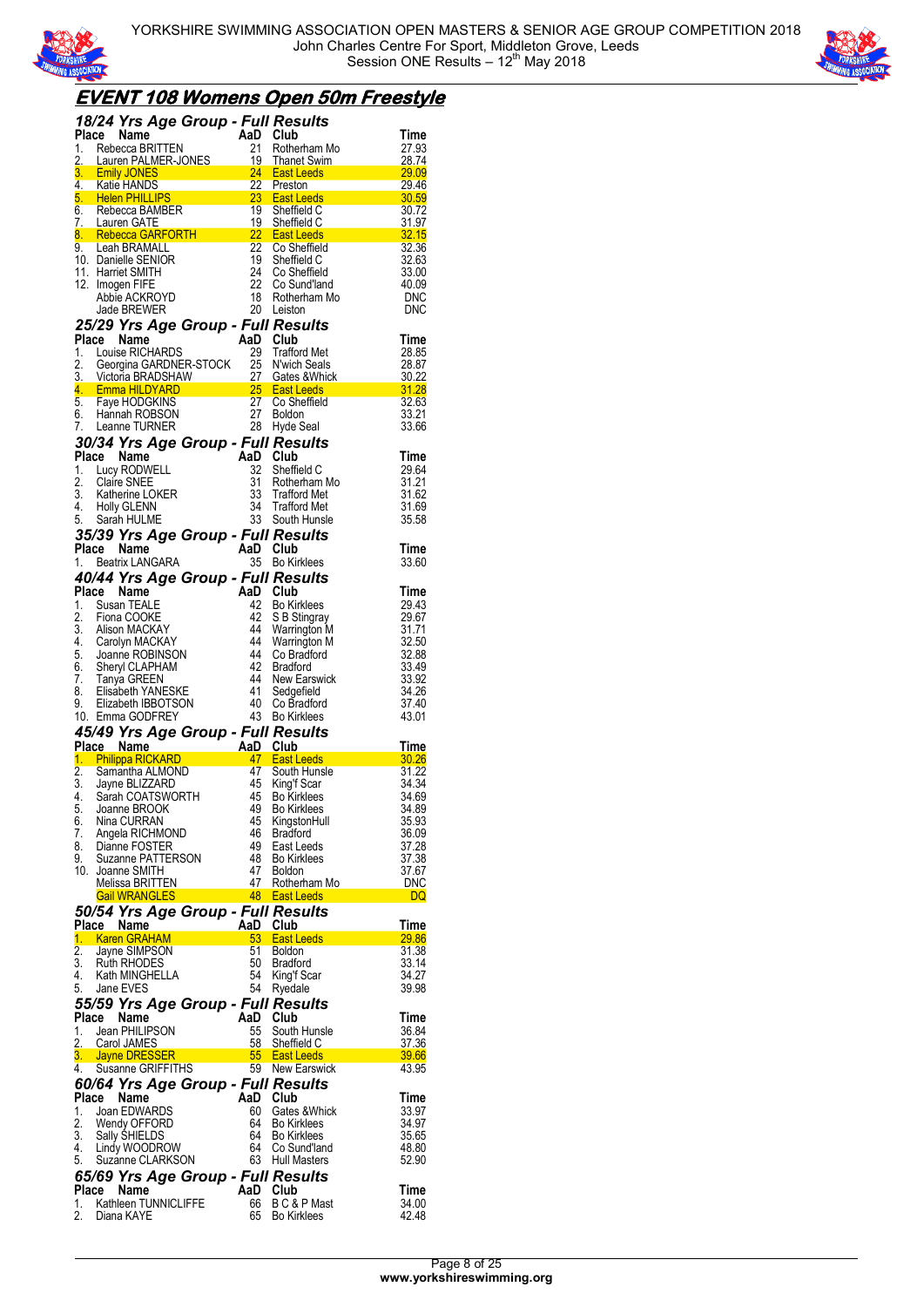



#### *70/74 Yrs Age Group - Full Results*

| $1917 + 1191198$ and $1997 + 19111$ |                     |                 |       |
|-------------------------------------|---------------------|-----------------|-------|
|                                     | Place Name          | AaD Club        | Time  |
|                                     | 1. Rachel BARTON    | 70 Trafford Met | 34.24 |
|                                     | 2. Patricia JACKSON | 71 East Anglian | 42.68 |

### **EVENT 109 Mens Open 50m Freestyle**

|          |                 |                                                                                                                                                                           |                                     |                 | 18/24 Yrs Age Group - Full Results         |                                                                                                                                                                                                                                  |                          |
|----------|-----------------|---------------------------------------------------------------------------------------------------------------------------------------------------------------------------|-------------------------------------|-----------------|--------------------------------------------|----------------------------------------------------------------------------------------------------------------------------------------------------------------------------------------------------------------------------------|--------------------------|
|          | Place Name      |                                                                                                                                                                           | AaD Club<br>24 East L<br>20 Sheffie |                 |                                            | Cat_                                                                                                                                                                                                                             | <u>Time</u>              |
| 1.       |                 | <b>Ryan FLANAGAN</b>                                                                                                                                                      |                                     |                 | East Leeds                                 |                                                                                                                                                                                                                                  | 23.29'                   |
| 2.       |                 | Robert BURTON                                                                                                                                                             |                                     |                 | Sheffield C                                |                                                                                                                                                                                                                                  | 23.90                    |
| 3.       |                 | Jack FLANAGAN                                                                                                                                                             |                                     | 21<br>23        | Hyde Seal                                  |                                                                                                                                                                                                                                  | 25.37                    |
| 4.<br>5. |                 | Joseph MCCUE<br>Aidan TEVLIN                                                                                                                                              |                                     | 19              | Oldham Aqua                                |                                                                                                                                                                                                                                  | 25.46<br>25.77           |
| 6.       |                 | Nicholas GOWLAND                                                                                                                                                          |                                     | 22              | Oldham Aqua<br>Billingham                  |                                                                                                                                                                                                                                  | 26.19                    |
| 7.       |                 | George RUSSELL                                                                                                                                                            |                                     | 21              | Rotherham Mo                               |                                                                                                                                                                                                                                  | 26.26                    |
| 8.       |                 | Stephen BROMLEY                                                                                                                                                           |                                     | 22              | Hyde Seal                                  |                                                                                                                                                                                                                                  | 26.27                    |
| 9.       |                 | Jacob BOYLE                                                                                                                                                               |                                     | 19              | <b>Trafford Met</b>                        |                                                                                                                                                                                                                                  | 26.34                    |
| 10.      |                 | Thomas DAY                                                                                                                                                                |                                     | 19              | Co Sheffield                               |                                                                                                                                                                                                                                  | 26.59                    |
|          |                 | 11. Jack BENNETT                                                                                                                                                          |                                     | 24              | ORCA SWPC                                  |                                                                                                                                                                                                                                  | 27.43                    |
|          |                 | 12. Jack DYSON                                                                                                                                                            |                                     | 19              | Sheffield C                                |                                                                                                                                                                                                                                  | 27.97                    |
|          |                 | 13. Charley BOOTH                                                                                                                                                         |                                     | 21              | Hyde Seal                                  |                                                                                                                                                                                                                                  | 29.48                    |
|          |                 |                                                                                                                                                                           |                                     |                 | 25/29 Yrs Age Group - Full Results         |                                                                                                                                                                                                                                  |                          |
| Place    |                 | Name                                                                                                                                                                      |                                     | AaD Club        |                                            | Cat                                                                                                                                                                                                                              | Time                     |
| 1.       |                 | Simon WORNE                                                                                                                                                               |                                     | 26              | Rotherham Mo                               |                                                                                                                                                                                                                                  | 24.77                    |
| 2.       |                 | Michard JAGGER<br>Aaron WATERHOUSE 25 Rothernam<br>Aaron WATERHOUSE 28 East Leeds                                                                                         |                                     |                 |                                            |                                                                                                                                                                                                                                  | 24.80                    |
| 3.       |                 |                                                                                                                                                                           |                                     |                 | 25 Rotherham Mo<br>28 East Leeds           |                                                                                                                                                                                                                                  | 25.05                    |
| 4.       |                 | James WARREN                                                                                                                                                              |                                     |                 |                                            |                                                                                                                                                                                                                                  | 26.04                    |
| 5.       |                 | Alexandros MITROPOULOS 29                                                                                                                                                 |                                     |                 | Sheffield C                                |                                                                                                                                                                                                                                  | 26.94                    |
| 6.       |                 | Andrea MEO                                                                                                                                                                |                                     | 28              | <b>York City</b>                           |                                                                                                                                                                                                                                  | 30.10                    |
| 7.       |                 | Robert WHELAN                                                                                                                                                             |                                     | 28              | Sheffield C                                |                                                                                                                                                                                                                                  | 30.58                    |
| 8.       |                 | Gareth ORR                                                                                                                                                                |                                     | 25              | Co Sund'land                               | 14                                                                                                                                                                                                                               | 30.65                    |
|          |                 |                                                                                                                                                                           |                                     |                 | 30/34 Yrs Age Group - Full Results         |                                                                                                                                                                                                                                  |                          |
|          | Place Name      |                                                                                                                                                                           |                                     | AaD Club        |                                            | Cat                                                                                                                                                                                                                              | Time                     |
| 1.       |                 | Mark HEPPLES                                                                                                                                                              |                                     | 34              | Scarborough                                |                                                                                                                                                                                                                                  | 26.52                    |
| 2.       |                 | <b>Matthew EAST</b>                                                                                                                                                       |                                     | 31              | <b>Trafford Met</b>                        |                                                                                                                                                                                                                                  | 27.99                    |
| 3.       |                 | <b>Woitek POPIELARZ</b>                                                                                                                                                   |                                     | 31              | Hull Masters                               |                                                                                                                                                                                                                                  | 29.31                    |
|          |                 | 4. Peter BRADBURY                                                                                                                                                         |                                     | 31              | <b>Bo Kirklees</b>                         |                                                                                                                                                                                                                                  | 29.36                    |
|          |                 | 5. Jonathan DOYLE                                                                                                                                                         |                                     |                 |                                            |                                                                                                                                                                                                                                  | 30.99                    |
| 6.       |                 |                                                                                                                                                                           |                                     |                 |                                            |                                                                                                                                                                                                                                  | 31.50                    |
| 7.       |                 |                                                                                                                                                                           |                                     |                 |                                            |                                                                                                                                                                                                                                  | 32.36                    |
|          |                 |                                                                                                                                                                           |                                     |                 |                                            |                                                                                                                                                                                                                                  | <b>DNC</b>               |
|          |                 |                                                                                                                                                                           |                                     |                 | 35/39 Yrs Age Group - Full Results         |                                                                                                                                                                                                                                  |                          |
|          |                 | Place Name AaD Club<br>1. Chris KNEE AaD Club<br>2. Mark ROBINSON 35 Co Sund'lar<br>3. Richard DERDOWSKI<br>4. James BARWICK 36 East Leeds<br>5. John MAJOR 3. Hull Moder |                                     |                 |                                            | Cat                                                                                                                                                                                                                              | Time                     |
|          |                 |                                                                                                                                                                           |                                     |                 |                                            |                                                                                                                                                                                                                                  | 23.96                    |
|          |                 |                                                                                                                                                                           |                                     |                 | Co Sund'land                               |                                                                                                                                                                                                                                  | 25.86                    |
|          |                 |                                                                                                                                                                           |                                     |                 |                                            |                                                                                                                                                                                                                                  | <u>25.95</u>             |
|          |                 |                                                                                                                                                                           |                                     |                 |                                            | a provincia de la provincia de la provincia de la provincia de la provincia de la provincia de la provincia de<br>En 1910, establecer de la provincia de la provincia de la provincia de la provincia de la provincia de la prov | 26.38                    |
| 5.       |                 | John MAJOR                                                                                                                                                                |                                     | 39 <sup>7</sup> | <b>Hull Masters</b>                        |                                                                                                                                                                                                                                  | 26.48                    |
| 6.       |                 | Robert KELLY                                                                                                                                                              |                                     | 37              | <b>Bo Kirklees</b>                         |                                                                                                                                                                                                                                  | 27.22                    |
| 7.       |                 | Liam MCKAY                                                                                                                                                                |                                     | 38              | ORCA SWPC                                  |                                                                                                                                                                                                                                  | 27.57                    |
| 8.<br>9. |                 | <b>Richard ROYAL</b><br>Gregan CLARKSON                                                                                                                                   |                                     | 38<br>36        | <b>Hull Masters</b><br><b>Hull Masters</b> |                                                                                                                                                                                                                                  | 28.14<br>28.79           |
|          |                 |                                                                                                                                                                           |                                     |                 |                                            |                                                                                                                                                                                                                                  |                          |
|          |                 |                                                                                                                                                                           |                                     |                 | 40/44 Yrs Age Group - Full Results         |                                                                                                                                                                                                                                  |                          |
|          | Place           | Name                                                                                                                                                                      |                                     | AaD             | Club                                       | Cat                                                                                                                                                                                                                              | Time                     |
| 1.       |                 | <b>Ben HARKIN</b>                                                                                                                                                         |                                     | 40<br>43        | Warrington M                               |                                                                                                                                                                                                                                  | 24.91                    |
| 2.<br>3. |                 | Graeme ATHERTON                                                                                                                                                           |                                     | 42 <sup>2</sup> | <b>Warrington M</b><br>East Leeds          |                                                                                                                                                                                                                                  | 25.62<br>26.91           |
| 4.       | <b>Ben SHAW</b> | Stewart WORTHY                                                                                                                                                            |                                     | 40              | <b>Bo Kirklees</b>                         |                                                                                                                                                                                                                                  | 26.96                    |
|          |                 | 5. Mark HAMMOND                                                                                                                                                           |                                     | 41              | Garstang                                   |                                                                                                                                                                                                                                  | 27.03                    |
| 6.       |                 | Christopher ROLLE                                                                                                                                                         |                                     | 44              | Horwich                                    |                                                                                                                                                                                                                                  | 28.23                    |
| 7.       |                 | Martin SQUIRE                                                                                                                                                             |                                     | 44              | Brighouse                                  |                                                                                                                                                                                                                                  | 28.51                    |
| 8.       |                 | Michael VICKERS                                                                                                                                                           |                                     | 42              | Sedgefield                                 |                                                                                                                                                                                                                                  | 29.11                    |
| 9.       |                 | <b>Kevin PICKERING</b>                                                                                                                                                    |                                     | 43              | Pocklington                                |                                                                                                                                                                                                                                  | 29.52                    |
| 10.      |                 | David HOYLE                                                                                                                                                               |                                     | 40              | Bradford                                   |                                                                                                                                                                                                                                  | 30.22                    |
| 11.      |                 | Johnathan RIDSDALE                                                                                                                                                        |                                     | 44              | New Earswick                               |                                                                                                                                                                                                                                  | 31.39                    |
|          |                 |                                                                                                                                                                           |                                     |                 |                                            |                                                                                                                                                                                                                                  | 34.11                    |
|          |                 | 12. Luca PAPPALARDO                                                                                                                                                       |                                     | 42              | Roma Nuoto                                 |                                                                                                                                                                                                                                  |                          |
| Place    |                 |                                                                                                                                                                           |                                     |                 |                                            |                                                                                                                                                                                                                                  |                          |
|          |                 |                                                                                                                                                                           |                                     |                 | 45/49 Yrs Age Group - Full Results         |                                                                                                                                                                                                                                  |                          |
|          |                 | Name                                                                                                                                                                      |                                     | AaD             | Club                                       | Cat                                                                                                                                                                                                                              | Time                     |
| 1.<br>2. |                 | <b>Paul CLEMENCE</b><br>David REES                                                                                                                                        |                                     | 48<br>45        | East Leeds<br>Stalybridge                  |                                                                                                                                                                                                                                  | 23.88<br>25.68           |
| 3.       |                 | <b>Scott BROWN</b>                                                                                                                                                        |                                     | 49              | York City                                  |                                                                                                                                                                                                                                  | <u>27.06</u>             |
| 4.       |                 | <b>Andrew ATKINSON</b>                                                                                                                                                    |                                     | 46              | <b>East Leeds</b>                          |                                                                                                                                                                                                                                  | <u>27.56</u>             |
| 5.       |                 | Mark REDMAN                                                                                                                                                               |                                     | 48              | <b>Trafford Met</b>                        |                                                                                                                                                                                                                                  | 28.55                    |
| 6.       |                 | Michael BOYLE                                                                                                                                                             |                                     | 49              | <b>Trafford Met</b>                        |                                                                                                                                                                                                                                  | 29.78                    |
| 7.       |                 | Mark CRANE                                                                                                                                                                |                                     | 46              | Bradford                                   |                                                                                                                                                                                                                                  | 30.23                    |
| 8.       |                 | <b>Richard WITTY</b>                                                                                                                                                      |                                     | 49              | King'f Scar                                |                                                                                                                                                                                                                                  | 31.43                    |
| 9.       |                 | <b>Steven PRICE</b>                                                                                                                                                       |                                     | 48              | Brighouse                                  |                                                                                                                                                                                                                                  | 32.01                    |
| 10.      |                 | Gary THOMAS                                                                                                                                                               |                                     | 47              | Corby                                      |                                                                                                                                                                                                                                  | 32.33                    |
| 11.      |                 | Nicholas HOLMES                                                                                                                                                           |                                     | 45              | Preston                                    |                                                                                                                                                                                                                                  | 32.39                    |
|          |                 | Simon HALL<br>Kenneth FLETT                                                                                                                                               |                                     | 45<br>46        | Barrow LD<br>Chesterfield                  |                                                                                                                                                                                                                                  | <b>DNC</b><br><b>DNC</b> |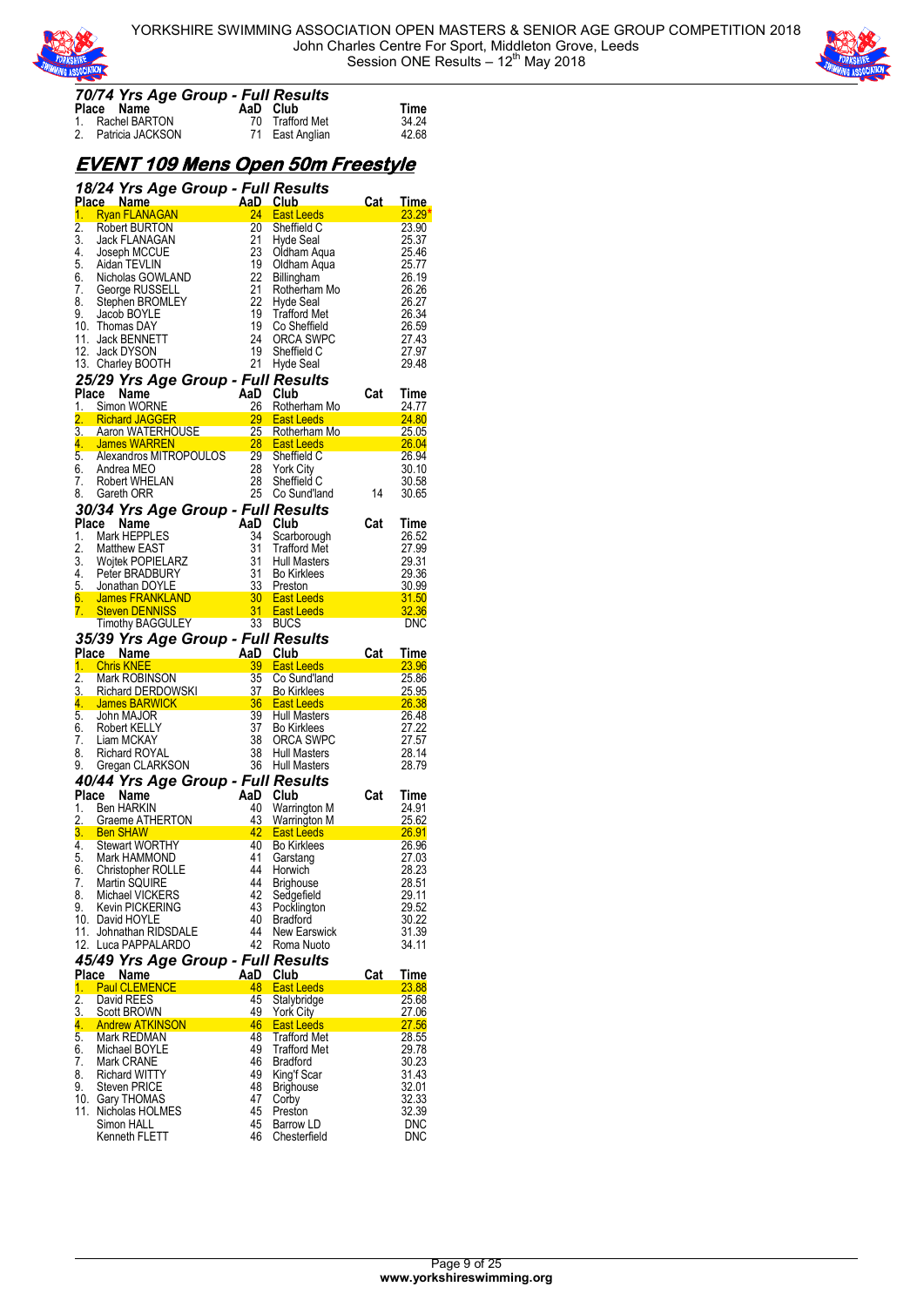



|                  |       | 50/54 Yrs Age Group - Full Results                           |                       |                |                                 |     |                     |
|------------------|-------|--------------------------------------------------------------|-----------------------|----------------|---------------------------------|-----|---------------------|
| <b>Place</b>     |       | Name                                                         |                       | AaD            | Club                            | Cat | Time                |
| 1.               |       | Andrew MOORE                                                 |                       | 52             | Amersham                        |     | 26.63               |
| 1.               |       | David HOLMES                                                 |                       | 50             | Hyde Seal                       |     | 26.63               |
| 3.               |       | <b>Garry VICKERS</b>                                         |                       | 50             | Horwich                         |     | 26.88               |
|                  |       | 4. Alex METCALFE                                             |                       | 51             | Preston                         |     | 27.90               |
|                  |       | 4 David HOGG                                                 |                       | 54             | <b>East Leeds</b>               |     | 27.90               |
|                  |       | 6. Jonathan SAUNDERS<br>Massimo LEONE                        |                       | 52             | Co Sheffield                    |     | 28.28               |
|                  |       | Massimo LEONE                                                |                       | 52             | Rotherham Mo                    |     | <b>DNC</b>          |
|                  |       | 55/59 Yrs Age Group - Full Results                           |                       |                |                                 |     |                     |
|                  |       | Place Name                                                   | AaD Club<br>56 East L |                |                                 | Cat | Time                |
| 1.               |       | David EMERSON                                                |                       |                | <b>East Leeds</b>               |     | $25.21*$            |
| $\overline{2}$ . |       | Paul ANJOS                                                   |                       | 57             | <b>Bo Kirklees</b>              |     | 29.96               |
| 3.               |       | <b>Arthur APLIN</b>                                          |                       |                | 55 Newcastle                    |     | 31.86               |
|                  |       | 60/64 Yrs Age Group - Full Results                           |                       |                |                                 |     |                     |
| <b>Place</b>     |       | Name                                                         |                       | AaD Club       |                                 | Cat | Time                |
| 1.               |       | Neville BARTON                                               |                       | 64             | Trafford Met                    |     | 28.26               |
| 2.               |       | Brian GODFREY                                                |                       | 63             | <b>Bo Kirklees</b>              |     | 29.07               |
| $\overline{3}$ . |       | David BRADFORD                                               |                       | 60             | Sheffield C                     |     | 29.27               |
|                  |       | 4. Martin JENNINGS                                           |                       | 60             | Bo Kirklees                     |     | 30.73               |
|                  |       | 5. Peter FRENCH                                              |                       | 60             | Newcastle                       |     | 31.45               |
|                  |       | 6. Robert STEEL                                              |                       | 61             | NottmLeander                    |     | 32.06               |
|                  |       | 65/69 Yrs Age Group - Full Results                           |                       |                |                                 |     |                     |
| Place            |       |                                                              |                       |                | Club                            | Cat | Time                |
| 1.               |       |                                                              |                       |                | Co Lincoln P                    |     | 39.01               |
| 2.               |       | Control Countries<br>Control Godfrey GREEN<br>Steven EDDISON |                       | 69             | Co Bradford                     |     | 43.62               |
|                  |       |                                                              |                       |                |                                 |     |                     |
|                  |       | 70/74 Yrs Age Group - Full Results                           |                       |                |                                 |     |                     |
| 1.               | Place | Name                                                         |                       | AaD Club<br>71 |                                 | Cat | Time                |
|                  |       | David NORVILLE                                               |                       |                | <b>New Earswick</b>             |     | 39.14               |
| 2.<br>3.         |       | Carl BUTLER                                                  |                       | 74<br>70       | RichmondDale                    |     | 40.00               |
|                  |       | Carl BUTLER<br>Barry ROBINSON<br>Colin GERRARD               |                       |                | Co Sund'land<br>71 RichmondDale |     | 40.33<br><b>DNC</b> |
|                  |       |                                                              |                       |                |                                 |     |                     |
|                  |       | 75/79 Yrs Age Group - Full Results                           |                       |                |                                 |     |                     |
| Place            |       | Name                                                         |                       |                | Club                            | Cat | Time                |
| 1.               |       | <b>Neil MACKINNON</b>                                        | AaD                   | 77             | <b>Trafford Met</b>             |     | 32.95               |
|                  |       | 80/84 Yrs Age Group - Full Results                           |                       |                |                                 |     |                     |
|                  | Place | Name                                                         |                       | AaD Club       |                                 | Cat | Time                |
|                  |       | 1. Colin SAGE                                                |                       | 82             | <b>Hull Masters</b>             |     | 45.25               |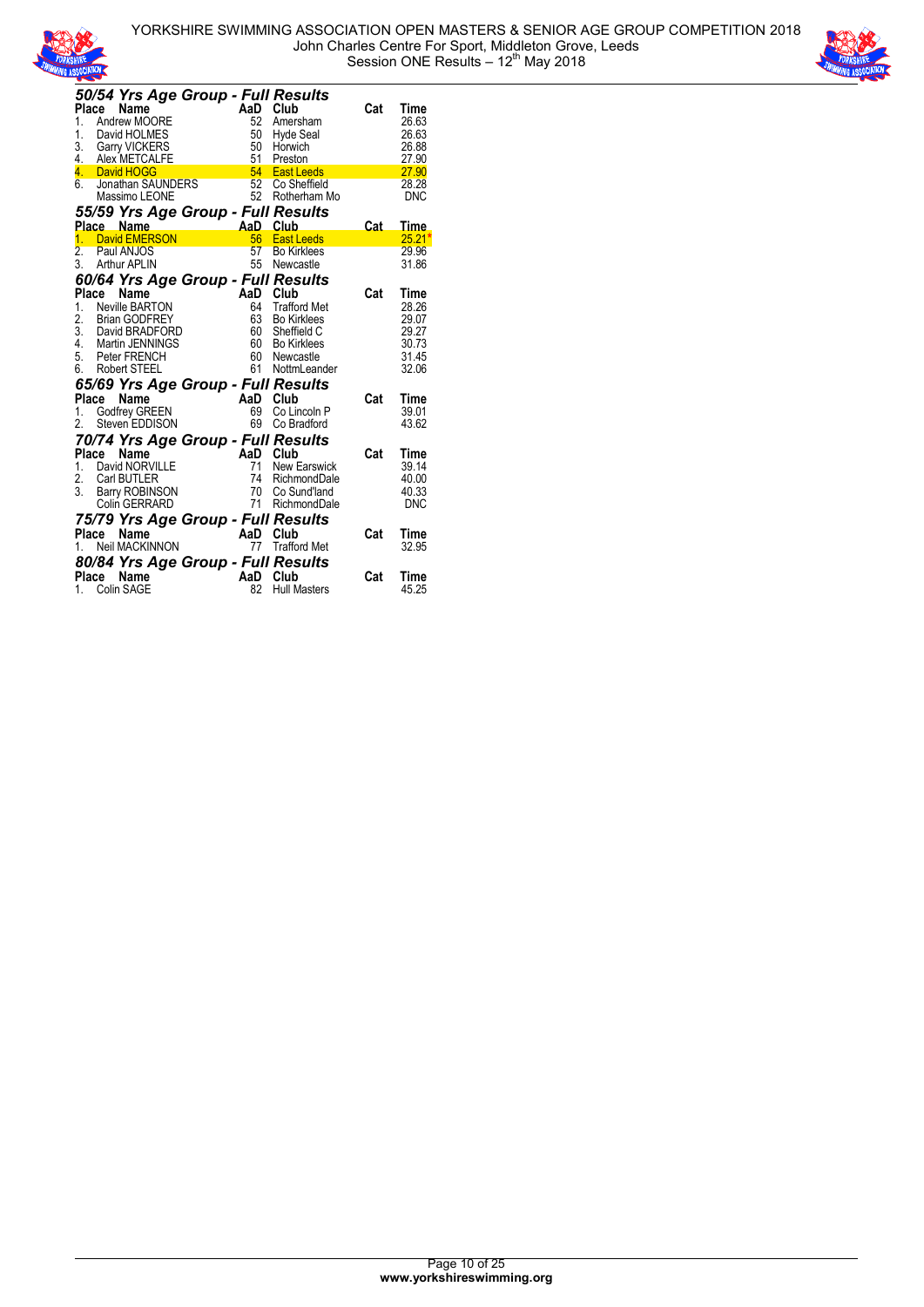



## **EVENT 110 Womens Open 100m Backstroke**

| 18/24 Yrs Age Group - Full Results                 |                |                                 |                    |                |
|----------------------------------------------------|----------------|---------------------------------|--------------------|----------------|
| <b>Place</b><br>Name                               | AaD Club       |                                 | Time               | 50             |
| Katie JEPSON<br>1.                                 |                | 22 Preston                      | 1:04.61            | 31.23          |
| 2.<br>Lauren PALMER-JONES                          | 19             | Thanet Swim                     | 1:09.00            |                |
| 3.<br>Rebecca BAMBER                               |                | 19 Sheffield C<br>22 East Leeds | 1:16.18<br>1:18.95 | 36.25<br>38.00 |
| <b>Rebecca GARFORTH</b><br>4.<br>5.<br>Lauren GATE |                | 19 Sheffield C                  | 1:19.43            |                |
| 6. Holly GLOSSOP                                   |                | 19 Sheffield C                  | 1:25.27            |                |
| Abbie ACKROYD                                      |                | 18 Rotherham Mo                 | <b>DNC</b>         |                |
|                                                    |                |                                 |                    |                |
| 25/29 Yrs Age Group - Full Results                 |                |                                 |                    |                |
| Place Name                                         | AaD Club       |                                 | Time               | 50             |
| 1.<br>Kimberley BELL                               |                | 27 Manch Tri                    | 1:12.43            | 35.30          |
| 2.<br>Louise RICHARDS                              |                | 29 Trafford Met                 | 1:13.59            | 35.14          |
| 3.<br>Emma HILDYARD                                |                | 25 East Leeds                   | 1:15.75            | 36.85          |
| 4.<br>Victoria BRADSHAW                            | 27             | Gates & Whick                   | 1:17.37            | 37.54          |
| 5.<br>Leanne TURNER                                |                | 28 Hyde Seal                    | 1:22.39            |                |
| 6.<br>Jessica WELLS                                |                | 27 Preston                      | 1:23.62            | 39.71          |
| 30/34 Yrs Age Group - Full Results                 |                |                                 |                    |                |
| Place Name                                         | AaD Club       |                                 | Time               | 50             |
| 1.<br>Joanne GRIME                                 |                | 32 Preston                      | 1:13.04            | 35.16          |
| 2.<br>Deborah CROSSLAND                            |                | 31 Bo Kirklees                  | 1:13.68            | 35.05          |
| 3.<br>Laura BOWDEN                                 |                | 31 Manch Tri                    | 1:13.84            | 36.35          |
| 4. Katherine LOKER                                 |                | 33 Trafford Met                 | 1:16.19            |                |
| 35/39 Yrs Age Group - Full Results                 |                |                                 |                    |                |
| Place Name                                         | AaD Club       |                                 | Time               | 50             |
| Sara LANG<br>1.                                    |                | 38 Southport                    | 1:17.32            | 36.78          |
| 45/49 Yrs Age Group - Full Results                 |                |                                 |                    |                |
| Place Name                                         | AaD Club       |                                 | Time               | 50             |
| Helen SADLER<br>1.                                 |                | 48 Trafford Met                 | 1:14.32            | 37.24          |
|                                                    |                |                                 |                    |                |
| 50/54 Yrs Age Group - Full Results                 |                |                                 |                    |                |
| Place Name                                         | AaD Club       |                                 | Time               | 50             |
| Lynne DAWSON<br>1.                                 |                | 51 Chapeltown                   | 1:33.91            | 46.66          |
| Karen GRAHAM                                       |                | 53 East Leeds                   | <b>DNC</b>         |                |
| 55/59 Yrs Age Group - Full Results                 |                |                                 |                    |                |
| Place Name                                         | AaD Club       |                                 | Time               | 50             |
| Carolyn IRVINE<br>1.                               |                | 55 Bo Kirklees                  | 1:24.70            | 40.21          |
| 2. Jayne DRESSER                                   |                | 55 East Leeds                   | 1:42.71            |                |
| 60/64 Yrs Age Group - Full Results                 |                |                                 |                    |                |
| Place Name                                         | AaD Club       |                                 | Time               | 50             |
| Wendy OFFORD<br>1.                                 |                | 64 Bo Kirklees                  | 1:39.81            | 48.00          |
| 65/69 Yrs Age Group - Full Results                 |                |                                 |                    |                |
|                                                    |                |                                 |                    |                |
|                                                    |                |                                 |                    |                |
| Place Name                                         | AaD Club       |                                 | Time               | 50             |
| Kathleen TUNNICLIFFE                               |                | 66 BC&PMast                     | 1:29.83            | 44.18          |
| 2. Hilary CRICK                                    |                | 69 East Leeds                   | 1:50.75            | 56.17          |
| 70/74 Yrs Age Group - Full Results                 |                |                                 |                    |                |
| Place Name<br>Patricia JACKSON<br>1.               | AaD Club<br>71 | East Anglian                    | Time<br>1:41.07    | 50             |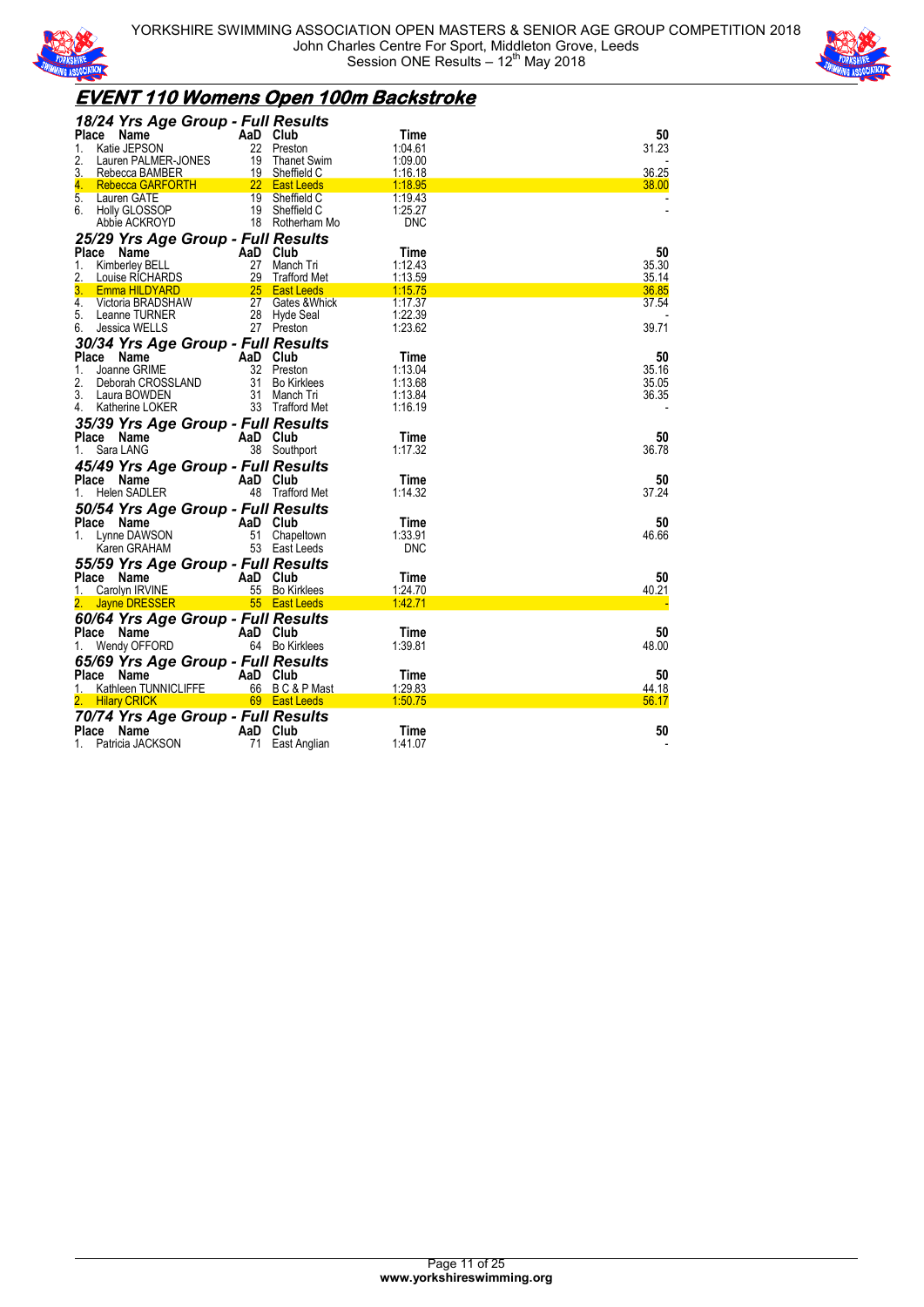



## **EVENT 111 Mens Open 100m Backstroke**

| 18/24 Yrs Age Group - Full Results               |          |                                |                       |             |
|--------------------------------------------------|----------|--------------------------------|-----------------------|-------------|
| Place Name                                       | AaD Club |                                | <b>Time</b>           | 50          |
| Thomas DAY<br>1.                                 |          | 19 Co Sheffield                | 1:05.42               | 31.35       |
| 25/29 Yrs Age Group - Full Results               |          |                                |                       |             |
| Place Name                                       | AaD Club |                                | Time                  | 50          |
| <b>Richard JAGGER</b>                            |          | 29 East Leeds                  | 1:05.09               | 31.56       |
| 2.<br>Alexander THOMPSON                         | 27       | Sheffield C                    | 1:24.06               |             |
| 35/39 Yrs Age Group - Full Results               |          |                                |                       |             |
| Place Name                                       | AaD Club |                                | Time                  | 50          |
| Paul BARNARD<br>1.                               |          | 37 Trafford Met                | 1:00.10               | 28.79       |
| <b>Philip PRATT</b>                              |          | 37 East Leeds                  | 1:01.19               | 29.50       |
| 3.<br><b>Chris GODFREY</b>                       |          | 37 Bo Kirklees                 | 1:07.94               | 31.28       |
| 4.<br>James BARWICK                              |          | 36 East Leeds                  | 1:15.50               | 36.19       |
| 5. Michael RIMMINGTON                            |          | 38 Warrington M                | 1:15.95               |             |
| 40/44 Yrs Age Group - Full Results               |          |                                |                       |             |
| Place Name                                       | AaD Club |                                | Time                  | 50          |
| Trevor ELAND                                     |          | 42 Warrington M                | <b>DNC</b>            |             |
| 45/49 Yrs Age Group - Full Results               |          |                                |                       |             |
| Place<br>Name                                    | AaD Club |                                | Time                  | 50          |
| Sean O'FLAHERTY<br>1.                            |          | 46 Bo Kirklees                 | 1:08.23               |             |
| 2.<br><b>Philip CROXALL</b>                      |          | 49 Colne                       | 1:25.72               | 43.35       |
| 3.<br>Alan WEDDELL                               |          | 46 Ashington                   | 1:41.90               |             |
| 50/54 Yrs Age Group - Full Results               |          |                                |                       |             |
| Place Name                                       |          | AaD Club                       | Time                  | 50          |
|                                                  |          |                                |                       |             |
|                                                  |          |                                | 1:18.46               |             |
| <b>Lyn HUGHES</b><br>1.                          |          | 54 East Leeds                  |                       |             |
| 55/59 Yrs Age Group - Full Results               |          |                                |                       |             |
| Place<br>Name                                    | AaD Club |                                | Time                  | 50          |
| Alec JOHNSON<br>1.                               |          | 56 Trafford Met                | 1:07.97               | 32.65       |
| 2.<br>Stephen BOTTOMLEY                          |          | 55 Bo Kirklees                 | 1:12.25               | 35.51       |
| 3. Mark JONES                                    | 58       | Warrington M<br>56 Bo Kirklees | 1:19.88<br><b>DNC</b> | 39.67       |
| Anthony FAWTHROP                                 |          |                                |                       |             |
| 60/64 Yrs Age Group - Full Results               |          |                                |                       |             |
| Place<br>Name                                    | AaD Club |                                | Time                  | 50          |
| <b>Brian GODFREY</b><br>1.<br>Peter FRENCH<br>2. |          | 63 Bo Kirklees                 | 1:23.26<br>1:29.80    | 39.90       |
|                                                  |          | 60 Newcastle                   |                       |             |
| 65/69 Yrs Age Group - Full Results               |          |                                |                       |             |
| Place<br>Name                                    | AaD      | Club                           | Time                  | 50          |
| Christopher BROWN<br>1.                          |          | 65 Co Bradford                 | 1:13.09               | 35.07       |
| 2.<br>Graeme SHUTT                               |          | 69 Co Sund'land                | 1:53.13               | 52.22       |
| 70/74 Yrs Age Group - Full Results               |          |                                |                       |             |
| Place Name                                       | AaD Club |                                | Time                  | 50          |
| <b>BIII REDFERN</b><br>1.                        |          | 72 Co Chester                  | 1:32.44               | 45.38       |
| 2.<br>Carl BUTLER                                |          | 74 RichmondDale                | 1:45.17               |             |
| 3.<br>Barry ROBINSON                             |          | 70 Co Sund'land                | 2:00.58               |             |
| 80/84 Yrs Age Group - Full Results               |          |                                |                       |             |
| Place Name<br><b>Bill MOORE</b><br>1.            | AaD Club | 81 East Leeds                  | Time<br>1:54.40       | 50<br>55.33 |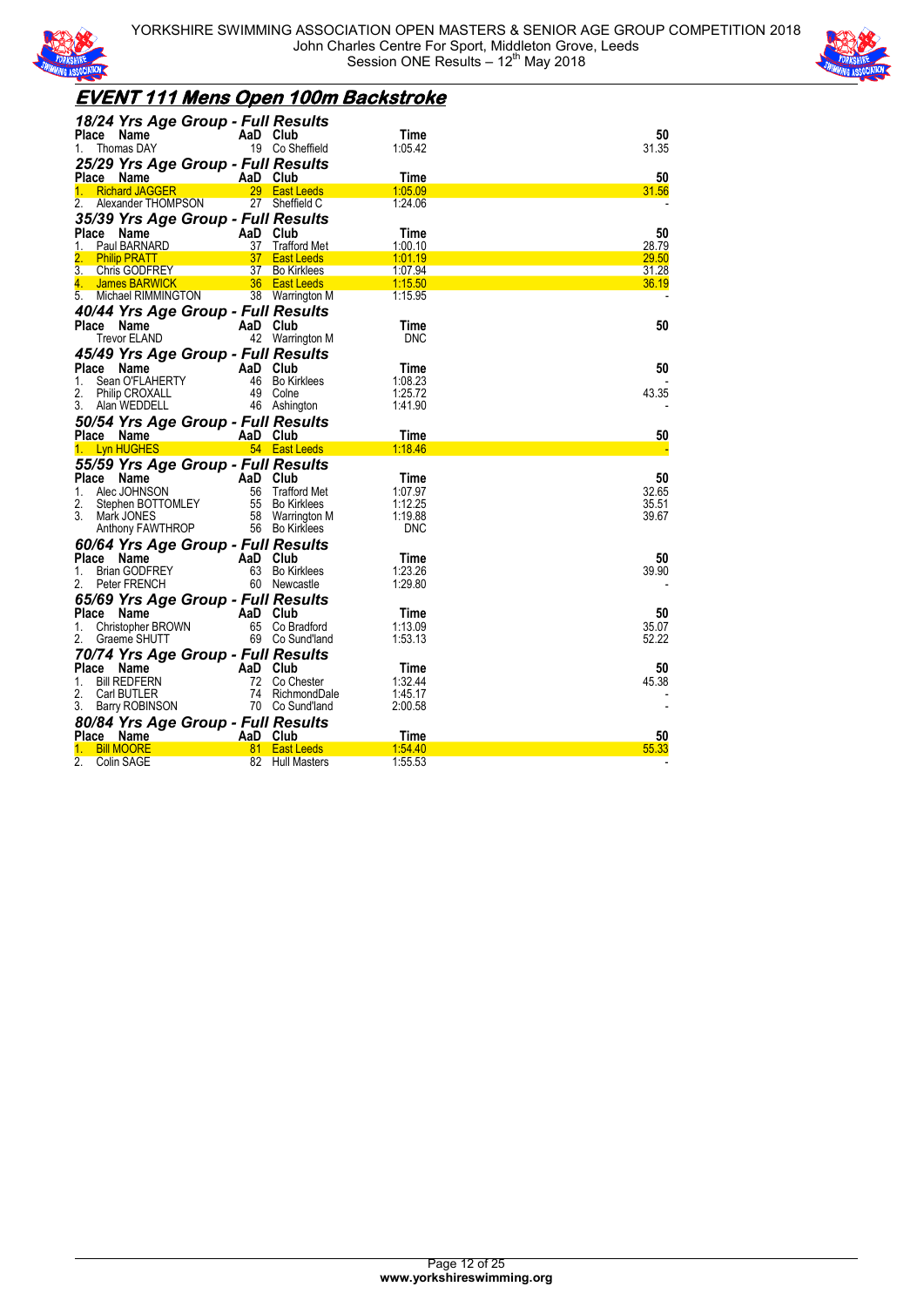



### **EVENT 112 Womens Open 200m Freestyle Team**

| 072+ Yrs Age Group - Full Results |        |                    |            |       |                          |         |
|-----------------------------------|--------|--------------------|------------|-------|--------------------------|---------|
| Place<br>Name                     |        | A.G Club           | Time       | 50    | 100                      | 150     |
| East Leeds SC                     | $072+$ | <b>East Leeds</b>  | 1.59.73    | 31.55 | 1:01.90                  |         |
| Sheffield City SC<br>2.           | $072+$ | Sheffield C        | 2:04.39    | 31.38 | 1:03.11                  | 1:34.99 |
| Bradford SC<br>3.                 | $072+$ | Bradford           | 2:12.72    | 31.68 | 1:04.02                  | 1:36.95 |
| City of Sheffield Swim<br>4.      | 072+   | Co Sheffield       | 2:16.98    | 33.01 | $\overline{\phantom{0}}$ | 1:44.28 |
| 160+ Yrs Age Group - Full Results |        |                    |            |       |                          |         |
| Place<br>Name                     |        | A.G Club           | Time       | 50    | 100                      | 150     |
| Borough of Kirklees SC            | $160+$ | <b>Bo Kirklees</b> | 2:08.49    | 29.35 | 1:02.06                  |         |
| 2.<br>South Hunsley SC            | $160+$ | South Hunsle       | 2:25.59    | 37.16 | 1:18.82                  | 1:54.13 |
| East Leeds SC                     | 160+   | East Leeds         | <b>DNC</b> |       |                          |         |
| 200+ Yrs Age Group - Full Results |        |                    |            |       |                          |         |
| <b>Place</b><br>Name              | A.G    | Club               | Time       | 50    | 100                      | 150     |
| Borough of Kirklees SC            | $200+$ | <b>Bo Kirklees</b> | 2:19.98    | 34.27 | 1:10.09                  |         |
| 2.<br><b>East Leeds SC</b>        |        | $200 +$ East Leeds | 2:44.20    | 37.49 |                          | 2:08.21 |

### **EVENT 113 Mens Open 200m Freestyle Team**

|                   | 072+ Yrs Age Group - Full Results         |                    |                            |                 |             |                                 |                |
|-------------------|-------------------------------------------|--------------------|----------------------------|-----------------|-------------|---------------------------------|----------------|
| Place             | Name                                      |                    | A.G Club                   | Time            | 50          | 100                             | 150            |
| 1.                | Oldham Aquatics SC                        | $072+$             | Oldham Agua                | 1:43.46         |             | 52.10                           | 1:22.17        |
| $\frac{2}{3}$     | Hyde Seal SC                              | $072+$             | Hyde Seal                  | 1:46.54         | 25.61       | 51.60                           | 1:20.36        |
|                   | Rotherham Metro SC                        | $072+$             | Rotherham Mo               | 1:46.91         | 24.38       | 55.92                           | 1:22.22        |
| $rac{4}{5}$ .     | Sheffield City SC                         | $072+$             | Sheffield C                | 1:47.16         | 26.50       |                                 | 1:23.26        |
|                   | <b>Bradford SC</b>                        | $072+$             | <b>Bradford</b>            | 1:56.42         | 27.17       | 56.62                           | 1:26.26        |
| 6.                | City of Sheffield Swim                    | $072+$             | Co Sheffield               | 1:59.01         | 27.28       | $\overline{\phantom{a}}$        | 1:31.77        |
|                   | 120+ Yrs Age Group - Full Results         |                    |                            |                 |             |                                 |                |
| Place             | Name                                      | A.G                | Club                       | Time            | 50          | 100                             | 150            |
| 1.                | East Leeds SC                             | $120+$             | <b>East Leeds</b>          | 1:41.76         | 25.78       | 51.71                           |                |
|                   | 2. Borough of Kirklees SC                 | $120+$             | <b>Bo Kirklees</b>         | 1:48.12         | 26.00       | 52.96                           | 1:20.05        |
|                   | 160+ Yrs Age Group - Full Results         |                    |                            |                 |             |                                 |                |
|                   |                                           |                    |                            |                 |             |                                 |                |
|                   |                                           |                    |                            |                 |             |                                 |                |
| <b>Place</b>      | Name<br><b>East Leeds SC</b>              | A.G Club<br>$160+$ | <b>East Leeds</b>          | Time<br>1:51.70 | 50<br>27.60 | 100<br>55.99                    | 150<br>1:23.51 |
| 2.                | <b>Hull Masters SC</b>                    | 160+               | <b>Hull Masters</b>        | 1:55.10         | 29.03       | 1:01.02                         | 1:28.87        |
|                   |                                           |                    |                            |                 |             |                                 |                |
|                   | 200+ Yrs Age Group - Full Results         | A.G                | <b>Club</b>                | Time            | 50          | 100                             |                |
| Place Name<br>1.  | <b>East Leeds SC</b>                      | $200+$             | <b>East Leeds</b>          | 1:42.53         |             | 53.10                           | 150<br>1:18.94 |
| 2.                | Pocklington Dolphin SC                    | $200+$             | Pocklington                | 2:06.57         | 30.42       | 1:05.51                         | 1:37.10        |
|                   |                                           |                    |                            |                 |             |                                 |                |
|                   | 220+ Yrs Age Group - Full Results<br>Name |                    |                            |                 | 50          |                                 |                |
| Place<br>1.<br>2. | Borough of Kirklees SC                    | A.G<br>$220+$      | Club<br><b>Bo Kirklees</b> | Time<br>1:57.86 | 29.69       | 100<br>$\overline{\phantom{a}}$ | 150<br>1:27.80 |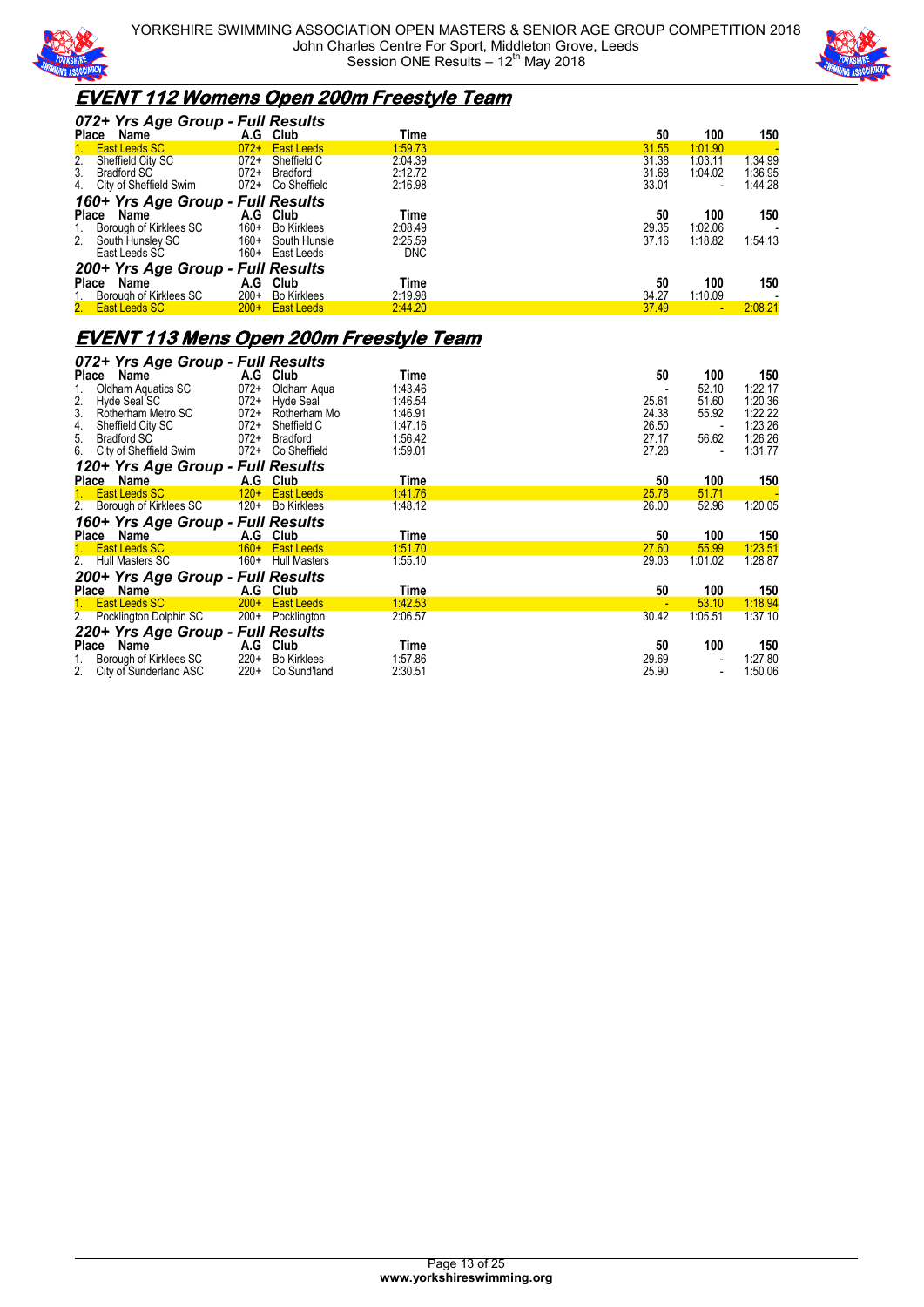

YORKSHIRE SWIMMING ASSOCIATION OPEN MASTERS & SENIOR AGE GROUP COMPETITION 2018 John Charles Centre For Sport, Middleton Grove, Leeds Session TWO Results - 12<sup>th</sup> May 2018



# **EVENT 201 Mens/Womens Open 400m Freestyle**

|                                         | MENS 18/24 Yrs Age Group - Full Results                           |                            |                |              |              |              |
|-----------------------------------------|-------------------------------------------------------------------|----------------------------|----------------|--------------|--------------|--------------|
| Place Name<br>George RUSSELL<br>1.      | AaD Club<br>21 Rotherham Mo                                       | Time<br>4:24.27            |                |              |              |              |
| 50m 29.29<br>2. Joshua APPLETON         | $\frac{21}{100m}$ 1:01.67<br>150m 1:34.97<br>19 East Leeds        | 200m 2:08.54<br>4:44.65    | 250m 2:42.47   | 300m 3:16.57 | 350m 3:50.58 | 400m 4:24.27 |
| 50m 30.78                               | 100m 1:05.66<br><u>150m 1:41.91</u>                               | 200m 2:18.92               | 250m 2:55.78   | 300m 3:33.02 | 350m 4:09.50 | 400m 4:44.65 |
| Place Name                              | <b>MENS 25/29 Yrs Age Group - Full Results</b><br>AaD Club        | <b>Time</b>                |                |              |              |              |
| 1. Richard JAGGER<br>50m 30.32          | 29 East Leeds<br>100m 1:03.41<br>150m 1:37.01                     | 4:16.71<br>200m 2:09.96    | 250m 2:42.21   | 300m 3:14.79 | 350m 3:47.25 | 400m 4:16.71 |
| 2.<br>Dean HEAPS<br>50m 31.59           | 26 Preston<br>100m 1:06.26<br>150m 1:41.89                        | 4:42.97<br>200m 2:17.92    | 250m 2:53.26   | 300m 3:29.54 | 350m 4:06.66 | 400m 4:42.97 |
| 3.<br>Robert WHELAN<br>50m 40.46        | 28 Sheffield C<br>100m 1:24.42<br>150m 2:09.28                    | 5:59.13<br>$200m -$        | 250m -         | $300m -$     | $350m -$     | 400m 5:59.13 |
|                                         | <b>MENS 30/34 Yrs Age Group - Full Results</b>                    |                            |                |              |              |              |
| Place Name<br>Omar HUSSAIN<br>1.        | AaD Club<br>32 Co Bradford                                        | Time<br>4:29.79            |                |              |              |              |
| 50m -<br>2.<br>Aaron YEOMAN             | 100m 1:02.61<br>150m 1:36.41<br>34 Scarborough                    | 200m 2:10.99<br>4:45.32    | 250m -         | 300m 3:21.11 | 350m -       | 400m 4:29.79 |
| 50m 30.75<br>3.<br>Simon JENSON         | 100m 1:05.85<br>150m 1:42.27<br>31 Hull Masters                   | 200m 2:19.12<br>4:55.23    | 250m 2:55.90   | 300m 3:33.18 | 350m 4:10.12 | 400m 4:45.32 |
| 50m 32.59                               | 100m 1:08.52<br>150m 1:45.45                                      | 200m 2:23.03               | 250m 3:01.29   | 300m 3:39.86 | 350m 4:18.60 | 400m 4:55.23 |
| <b>Richard HINSLEY</b><br>4.<br>$50m -$ | 33 Lichfield<br>100m 1:18.64<br>150m 2:01.33                      | 5:33.66<br>200m -          | 250m 3:27.37   | 300m 4:10.12 | $350m -$     | 400m 5:33.66 |
| <b>Timothy BAGGULEY</b>                 | 33 BUCS<br><b>MENS 35/39 Yrs Age Group - Full Results</b>         | <b>DNC</b>                 |                |              |              |              |
| Place Name<br>Gregan CLARKSON           | AaD Club                                                          | Time                       |                |              |              |              |
| 1.<br>50m 33.46                         | 36 Hull Masters<br>100m 1:12.29<br>150m -                         | 5:07.56<br>200m -          | 250m -         | 300m 3:50.63 | 350m 4:29.52 | 400m 5:07.56 |
| 2. Richard ROYAL<br>50m 36.27           | 38 Hull Masters<br>100m 1:17.15<br>150m 1:59.54                   | 5:34.17<br>200m 2:43.39    | 250m 3:27.65   | 300m 4:12.08 | 350m 4:56.51 | 400m 5:34.17 |
| Place Name                              | <b>MENS 40/44 Yrs Age Group - Full Results</b><br>AaD Club        | Time                       |                |              |              |              |
| Philip WOODS<br>1.                      | 40 Warrington M                                                   | 4:34.23                    |                |              |              |              |
| 50m 31.95<br>2.<br>Richard SYMONS       | 100m 1:06.78<br>150m 1:41.98<br>44 Trafford Met                   | 200m 2:17.31<br>4:44.95    | 250m 2:51.84   | 300m 3:26.19 | 350m 4:00.59 | 400m 4:34.23 |
| 50m 31.69<br>3.<br>Michael VICKERS      | 100m 1:07.70<br>150m 1:43.66<br>42 Sedgefield                     | 200m 2:19.76<br>4:50.76    | 250m 2:55.29   | 300m 3:31.93 | 350m 4:08.94 | 400m 4:44.95 |
| 50m 33.18<br>Mark HAMMOND<br>4.         | 100m 1:08.88<br>150m 1:45.55<br>41 Garstang                       | 200m 2:22.31<br>4:58.28    | 250m 2:59.12   | 300m 3:36.22 | 350m 4:13.73 | 400m 4:50.76 |
| 50m 32.60<br>5.<br>Luca PAPPALARDO      | 100m 1:09.42<br>150m 1:47.11<br>42 Roma Nuoto                     | 200m 2:25.05<br>6:09.19    | 250m 3:03.32   | 300m 3:42.39 | 350m 4:21.28 | 400m 4:58.28 |
| 50m 43.02                               | 100m 1:29.30<br>150m 2:16.98                                      | 200m-                      | 250m -         | $300m -$     | $350m -$     | 400m 6:09.19 |
| Place Name                              | MENS 45/49 Yrs Age Group - Full Results<br>AaD Club               | Time                       |                |              |              |              |
| Joseph GAVELLE<br>1.<br>50m 34.58       | 48 Rotherham Mo<br>100m 1:12.23<br>150m 1:51.50                   | 5:07.63<br>200m -          | 250m 3:10.40   | 300m 3:49.88 | 350m 4:29.29 | 400m 5:07.63 |
| 2.<br>Mark REDMAN<br>50m 37.00          | 48 Trafford Met<br>100m 1:17.88<br>150m -                         | 5:33.64<br>200m -          | 250m -         | $300m -$     | $350m -$     | 400m 5:33.64 |
| 3.<br>Alan WEDDELL<br>$50m -$           | 46 Ashington<br>100m 1:32.97<br>150m 2:20.41                      | 6:22.08<br>200m 4:00.41    | 250m -         | $300m -$     | 350m 4:49.68 | 400m 6:22.08 |
|                                         | MENS 50/54 Yrs Age Group - Full Results                           |                            |                |              |              |              |
| Place Name<br>1. Andrew CARR            | AaD Club<br>52 East Leeds                                         | Time<br>4:43.35            |                |              |              |              |
| 50m 31.80<br>Lyn HUGHES                 | 150m 1:43.22<br>100m 1:07.17<br>54 East Leeds                     | 200m 2:19.81<br>5:07.53    | 250m 2:56.21   | 300m 3:32.45 | 350m 4:08.47 | 400m 4:43.35 |
| 50m 35.59<br>David BORTHWICK<br>3.      | 100m 1:13.59<br>150m 1:52.40<br>50 East Anglian                   | 200m 2:31.67<br>5:34.75    | 250m 3:10.36   | 300m 3:49.49 | 350m 4:28.82 | 400m 5:07.53 |
| $50m -$<br>4. Robert CLIFFORD           | 100m 1:21.05<br>150m -<br>52 BelperMarlin                         | 200m 2:47.39<br>6:58.14    | 250m -         | 300m 4:13.94 | 350m -       | 400m 5:34.75 |
| 50m 45.70                               | 100m 1:33.27<br>150m 3:18.90                                      | 200m -                     | 250m -         | $300m -$     | 350m 6:03.86 | 400m 6:58.14 |
| Place Name                              | <b>MENS 55/59 Yrs Age Group - Full Results</b><br>AaD Club        | Time                       |                |              |              |              |
| Russell MASON<br>1.<br>$50m -$          | 55 Warrington M<br>100m 1:07.29<br>150m 1:43.27                   | 4:46.69<br>200m 2:19.94    | 250m 2:56.54   | $300m -$     | 350m 4:10.15 | 400m 4:46.69 |
| 2.<br>Mark JONES<br>50m 34.14           | 58 Warrington M<br>100m 1:10.77<br>150m -                         | 4:50.93<br>200m 2:25.63    | 250m 3:01.98   | 300m 3:39.16 | 350m 4:15.55 | 400m 4:50.93 |
| 3.<br>Stephen BOTTOMLEY                 | 55 Bo Kirklees                                                    | 4:58.99                    |                |              |              |              |
| 50m 34.70<br><b>Philip THOMAS</b>       | 150m -<br>100m -<br>56 Manch Tri                                  | 200m 2:29.85<br><b>DNC</b> | 250m 3:08.36   | 300m 3:46.52 | 350m 4:23.40 | 400m 4:58.99 |
| Place Name                              | <b>MENS 65/69 Yrs Age Group - Full Results</b><br>AaD Club        | Time                       |                |              |              |              |
| <b>Brian TAYLOR</b><br>1.<br>$50m -$    | 68 Adwick<br>100m 1:32.62<br>150m -                               | 6:31.21<br>200m -          | 250m 4:04.54   | 300m 4:55.03 | 350m 5:44.58 | 400m 6:31.21 |
|                                         | <b>MENS 70/74 Yrs Age Group - Full Results</b>                    |                            |                |              |              |              |
| Place Name<br>Graham PADGETT<br>1.      | AaD Club<br>71 Warrington M                                       | Time<br>5:34:43            |                |              |              |              |
| $50m -$<br><b>Bill REDFERN</b><br>2.    | 100m -<br>$150m -$<br>72 Co Chester                               | 200m -<br>5:52.58          | 250m 3:28.47   | 300m 4:11.70 | $350m -$     | 400m 5:34.43 |
| 50m 38.90<br>3.                         | 100m 1:22.04<br>150m 2:06.66                                      | 200m 2:51.87               | 250m 3:37.16   | 300m 4:22.25 | 350m 5:08.29 | 400m 5:52.58 |
| David NORVILLE<br>50m 45.70             | 71 New Earswick<br>100m 1:36.56<br>150m 2:31.51                   | 7:08.44<br>200m 3:27.15    | 250m 4:23.38   | $300m -$     | $350m -$     | 400m 7:08.44 |
| Colin GERRARD                           | 71 RichmondDale<br><b>MENS 80/84 Yrs Age Group - Full Results</b> | <b>DNC</b>                 |                |              |              |              |
| Place Name<br>1. Bill MOORE             | AaD Club                                                          | Time<br>7:37.76            |                |              |              |              |
| $50m -$                                 | 81 East Leeds<br>$100m -$<br>$150m -$                             | $200m -$                   | $250m$ 4:46.10 | 300m 5:44.52 | $350m -$     | 400m 7:37.76 |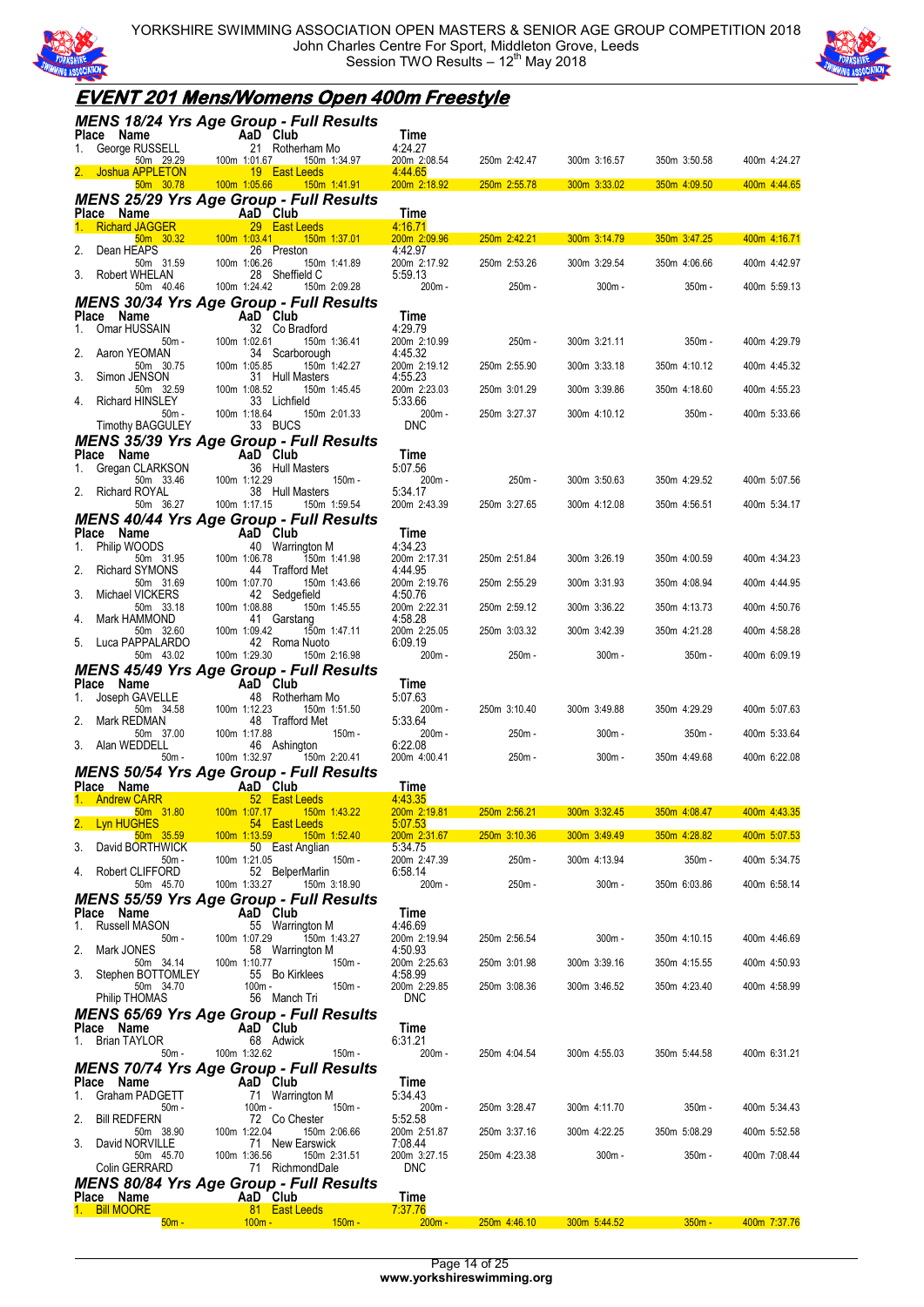

YORKSHIRE SWIMMING ASSOCIATION OPEN MASTERS & SENIOR AGE GROUP COMPETITION 2018 John Charles Centre For Sport, Middleton Grove, Leeds Session TWO Results - 12<sup>th</sup> May 2018



| <b>WOMENS 18/24 Yrs Age Group - Full Results</b>               |              |                                  |                          |              |              |              |              |
|----------------------------------------------------------------|--------------|----------------------------------|--------------------------|--------------|--------------|--------------|--------------|
| Place Name                                                     |              | AaD Club                         | Time                     |              |              |              |              |
| Leah BRAMALL<br>1.<br>50m -                                    | 100m 1:14.74 | 22 Co Sheffield<br>150m 1:53.77  | 5:09.31<br>200m 2:33.19  | 250m 3:12.65 | 300m 3:52.28 | 350m 4:31.60 | 400m 5:09.31 |
| Imogen FIFE<br>2.                                              |              | 22 Co Sund'land                  | 6:57.31                  |              |              |              |              |
| 50m 46.78                                                      | $100m -$     | $150m -$                         | 200m 3:23.09             | 250m 4:17.48 | $300m -$     | $350m -$     | 400m 6:57.31 |
| <b>WOMENS 25/29 Yrs Age Group - Full Results</b>               |              |                                  |                          |              |              |              |              |
| Place Name                                                     |              | AaD Club                         | Time                     |              |              |              |              |
| 1. Kimberley BELL<br>$50m -$                                   | 100m 1:08.15 | 27 Manch Tri<br>150m 1:43.46     | 4:43.43<br>200m 2:19.52  | $250m -$     | 300m 3:32.00 | 350m 4:08.10 | 400m 4:43.43 |
| <b>WOMENS 30/34 Yrs Age Group - Full Results</b>               |              |                                  |                          |              |              |              |              |
| Place Name                                                     |              | AaD Club                         | Time                     |              |              |              |              |
| Laura BOWDEN<br>1.                                             |              | 31 Manch Tri                     | 4:53.18                  |              |              |              |              |
| $50m -$<br><b>Michelle TENWICK</b>                             | 100m 1:10.15 | <u> 150m - </u><br>32 East Leeds | 200m 2:24.26<br>5:12.40" | 250m -       | $300m -$     | 350m -       | 400m 4:53.18 |
| 50m 33.96                                                      | $100m -$     | $150m -$                         | 200m 2:31.57             | $250m -$     | 300m 3:51.82 | $350m -$     | 400m 5:12.40 |
| Sarah HULME<br>3.                                              |              | 33 South Hunsle                  | 6:11.40                  |              |              |              |              |
| 50m 40.03                                                      | 100m 1:25.77 | 150m 2:13.48                     | 200m 3:01.86             | 250m 3:50.37 | $300m -$     | 350m 4:39.07 | 400m 6:11.40 |
| <b>WOMENS 35/39 Yrs Age Group - Full Results</b><br>Place Name |              | AaD Club                         | Time                     |              |              |              |              |
| Emma WILLS<br>1.                                               |              | 39 York City                     | 4:35.16                  |              |              |              |              |
| 50m 30.98                                                      | 100m 1:04.02 | 150m 1:38.07                     | 200m 2:12.67             | 250m 2:47.89 | 300m 3:23.56 | 350m 3:59.37 | 400m 4:35.16 |
| Sarah KINSEY<br>2.<br>50m 33.17                                | 100m 1:09.59 | 39 Co Wakefield<br>150m 1:48.11  | 5:06.08<br>200m 2:27.45  | 250m 3:07.92 | 300m 3:47.88 | 350m 4:27.84 | 400m 5:06.08 |
| <b>WOMENS 40/44 Yrs Age Group - Full Results</b>               |              |                                  |                          |              |              |              |              |
| Place<br>Name                                                  |              | AaD Club                         | Time                     |              |              |              |              |
| <b>Elisabeth YANESKE</b><br>1.                                 |              | 41 Sedgefield                    | 5:11.79                  |              |              |              |              |
| 50m 36.20                                                      | 100m 1:14.86 | 150m 1:54.31                     | 200m 2:33.88             | 250m 3:13.69 | 300m 3:53.10 | 350m 4:32.62 | 400m 5:11.79 |
| 2.<br>Joanne DUKES<br>50m 38.71                                | 100m 1:22.51 | 42 New Earswick<br>150m 2:07.38  | 5:54.92<br>200m 2:52.73  | 250m 3:37.98 | 300m 4:24.47 | 350m -       | 400m 5:54.92 |
| <b>WOMENS 45/49 Yrs Age Group - Full Results</b>               |              |                                  |                          |              |              |              |              |
| Place Name                                                     |              | AaD Club                         | Time                     |              |              |              |              |
| <b>Helen SADLER</b><br>1.                                      |              | 48 Trafford Met                  | 4:50.54                  |              |              |              |              |
| 50m 34.15<br><b>Gail WRANGLES</b>                              | 100m 1:10.95 | 150m 1:48.53<br>48 East Leeds    | 200m 2:25.81<br>5:48.96  | 250m 3:03.38 | 300m 3:40.28 | 350m 4:16.68 | 400m 4:50.54 |
| 50m 39.35                                                      | 100m 1:22.02 | 150m 2:06.23                     | 200m 2:51.71             | 250m 3:35.91 | 300m 4:21.00 | 350m 5:05.70 | 400m 5:48.96 |
| Dianne FOSTER<br>50m 1:23.88                                   | $100m -$     | 49 East Leeds<br>$150m -$        | 5:49.72<br>200m 2:52.64  | 250m 3:37.22 | $300m -$     | 350m 5:06.66 | 400m 5:49.72 |
| <b>WOMENS 50/54 Yrs Age Group - Full Results</b>               |              |                                  |                          |              |              |              |              |
| Place Name                                                     |              | AaD Club                         | Time                     |              |              |              |              |
| <b>Judy BROWN</b><br>1.                                        |              | 54 Warrington M                  | 5:10.88                  |              |              |              |              |
| 50m 35.38<br>2.<br>Lynne DAWSON                                | 100m 1:13.87 | 150m 1:53.56<br>51 Chapeltown    | 200m 2:33.04<br>6:23.46  | 250m 3:12.59 | 300m 3:52.32 | 350m 4:32.33 | 400m 5:10.88 |
| 50m 41.28                                                      | 100m 1:27.69 | 150m 2:15.84                     | 200m 3:05.03             | 250m 3:54.55 | $300m -$     | 350m 4:44.79 | 400m 6:23.46 |
| <b>WOMENS 55/59 Yrs Age Group - Full Results</b>               |              |                                  |                          |              |              |              |              |
| Place Name                                                     |              | AaD Club                         | Time                     |              |              |              |              |
| <b>Jayne DRESSER</b><br>50m 44.33                              | 100m 1:30.66 | 55 East Leeds<br>150m 2:18.06    | 6:19.43<br>200m 3:05.90  | 250m 3:54.06 | $300m -$     | 350m 4:43.38 | 400m 6:19.43 |
| Susanne GRIFFITHS<br>2.                                        |              | 59 New Earswick                  | 7:56.04                  |              |              |              |              |
| $50m -$                                                        | 100m 1:44.28 | 150m 2:43.88                     | 200m 3:44.99             | 250m -       | 300m -       | 350m -       | 400m 7:56.04 |
| <b>WOMENS 60/64 Yrs Age Group - Full Results</b>               |              |                                  |                          |              |              |              |              |
| Place Name<br>Joan EDWARDS<br>1.                               |              | AaD Club<br>60 Gates & Whick     | Time<br>5:22.50          |              |              |              |              |
| 50m 36.45                                                      | 100m 1:16.35 | 150m 1:57.63                     | 200m 2:39.17             | 250m 3:20.19 | 300m 4:01.89 | 350m -       | 400m 5:22.50 |
| 2.<br>Lindy WOODROW                                            |              | 64 Co Sund'land                  | 7:29.32                  |              |              |              |              |
| $50m -$                                                        | $100m -$     | 150m 2:44.72                     | 200m-                    | $250m -$     | $300m -$     | 350m -       | 400m 7:29.32 |
| <b>WOMENS 65/69 Yrs Age Group - Full Results</b><br>Place Name |              | AaD Club                         | Time                     |              |              |              |              |
| Diana KAYE<br>1.                                               |              | 65 Bo Kirklees                   | 6:56.29                  |              |              |              |              |
| 50m 47.32                                                      | $100m -$     | $150m -$                         | 200m -                   | 250m -       | $300m -$     | 350m -       | 400m 6:56.29 |
|                                                                |              |                                  |                          |              |              |              |              |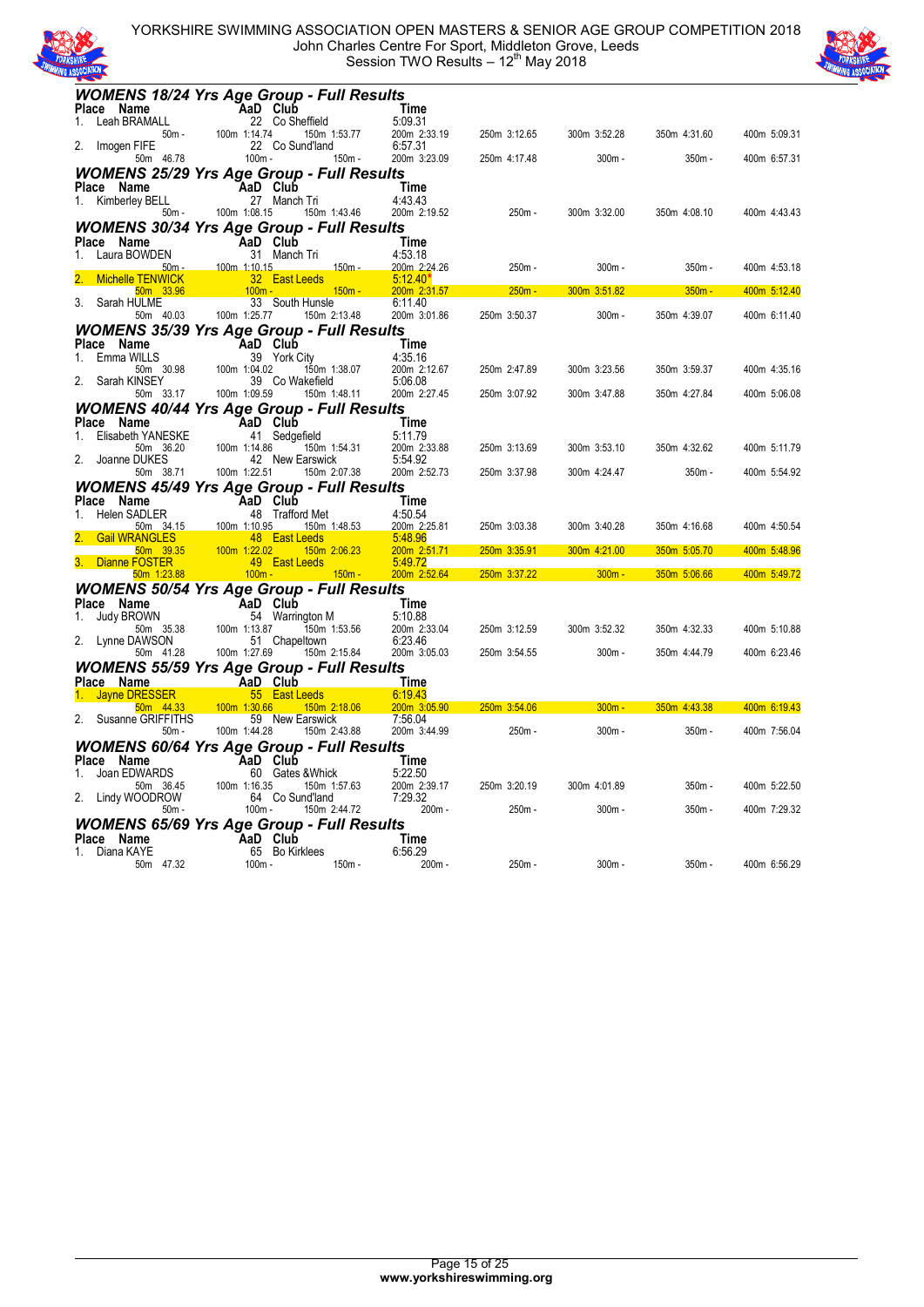



## **EVENT 202 Womens Open 100m Breaststroke**

| 18/24 Yrs Age Group - Full Results            |          |                   |                 |             |
|-----------------------------------------------|----------|-------------------|-----------------|-------------|
| Place<br>Name<br><b>Eleanor GRIFFIN</b><br>1. | AaD Club | 22 Tadcaster      | Time<br>1:19.50 | 50<br>37.51 |
| 2. Helen PHILLIPS                             |          | 23 East Leeds     | 1:30.74         | 43.44       |
| 25/29 Yrs Age Group - Full Results            |          |                   |                 |             |
| Place<br>Name $\overline{\phantom{a}}$        | AaD Club |                   | Time            | 50          |
| 1.<br>Victoria BRADSHAW                       |          | 27 Gates & Whick  | 1:25.74         | 40.85       |
| 2.<br>Jessica WELLS                           |          | 27 Preston        | 1:34.12         | 45.24       |
| 3. Leanne TURNER                              |          | 28 Hyde Seal      | 1:37.22         | 46.40       |
| 30/34 Yrs Age Group - Full Results            |          |                   |                 |             |
| Place Name                                    | AaD Club |                   | Time            | 50          |
| Katherine LOKER<br>1.                         |          | 33 Trafford Met   | 1:24.56         | 41.08       |
| 2. Laura BOWDEN                               |          | 31 Manch Tri      | 1:26.32         | 40.91       |
| Holly GLENN                                   |          | 34 Trafford Met   | <b>DNC</b>      |             |
| 35/39 Yrs Age Group - Full Results            |          |                   |                 |             |
| Place<br>Name                                 | AaD Club |                   | Time            | 50          |
| Beatrix LANGARA<br>1.                         |          | 35 Bo Kirklees    | 1:23.68         | 40.42       |
| 40/44 Yrs Age Group - Full Results            |          |                   |                 |             |
| Place Name<br><u> Liberatura de la c</u>      | AaD Club | <b>East Leeds</b> | Time<br>1:24.42 | 50<br>39.46 |
| <b>Sally EVERS</b><br>2.<br>Joanne ROBINSON   |          | 44 Co Bradford    | 1:33.75         | 44.86       |
| 3. Joanne DUKES                               |          | 42 New Earswick   | 1:34.28         | 44.58       |
| 4. Sheryl CLAPHAM                             |          | 42 Bradford       | 1:34.73         | 44.48       |
| 45/49 Yrs Age Group - Full Results            |          |                   |                 |             |
| Place Name                                    | AaD Club |                   | Time            | 50          |
| Samantha ALMOND<br>1.                         |          | 47 South Hunsle   | 1:34.81         | 43.15       |
| 2.<br>Louise MCLELLAN                         |          | 48 Co Sund'land   | 2:27.21         | 1:07.90     |
| 50/54 Yrs Age Group - Full Results            |          |                   |                 |             |
| Place<br>Name                                 | AaD Club |                   | Time            | 50          |
| Wendy FIGURES<br>1.                           |          | 53 Co Sheffield   | 1:38.22         | 46.87       |
| 2.<br>Jane EVES                               |          | 54 Ryedale        | 1:45.01         | 50.48       |
| 55/59 Yrs Age Group - Full Results            |          |                   |                 |             |
| Place Name                                    | AaD Club |                   | <b>Time</b>     | 50          |
| 1. Jayne DRESSER                              |          | 55 East Leeds     | $2:02.07*$      | 56.08       |
| 60/64 Yrs Age Group - Full Results            |          |                   |                 |             |
| Place Name                                    | AaD Club |                   | Time            | 50          |
| 1.<br>Sally SHIELDS                           |          | 64 Bo Kirklees    | 1:33.00         | 44.49       |
| 65/69 Yrs Age Group - Full Results            |          |                   |                 |             |
| Place Name                                    | AaD Club |                   | Time            | 50          |
| 1. Hilary CRICK                               |          | 69 East Leeds     | 1:55.22         | 54.54       |
| 70/74 Yrs Age Group - Full Results            |          |                   |                 |             |
| Place<br>Name                                 | AaD Club |                   | Time            | 50          |
| Patricia JACKSON<br>1.                        |          | 71 East Anglian   | 1:53.32         | 54.02       |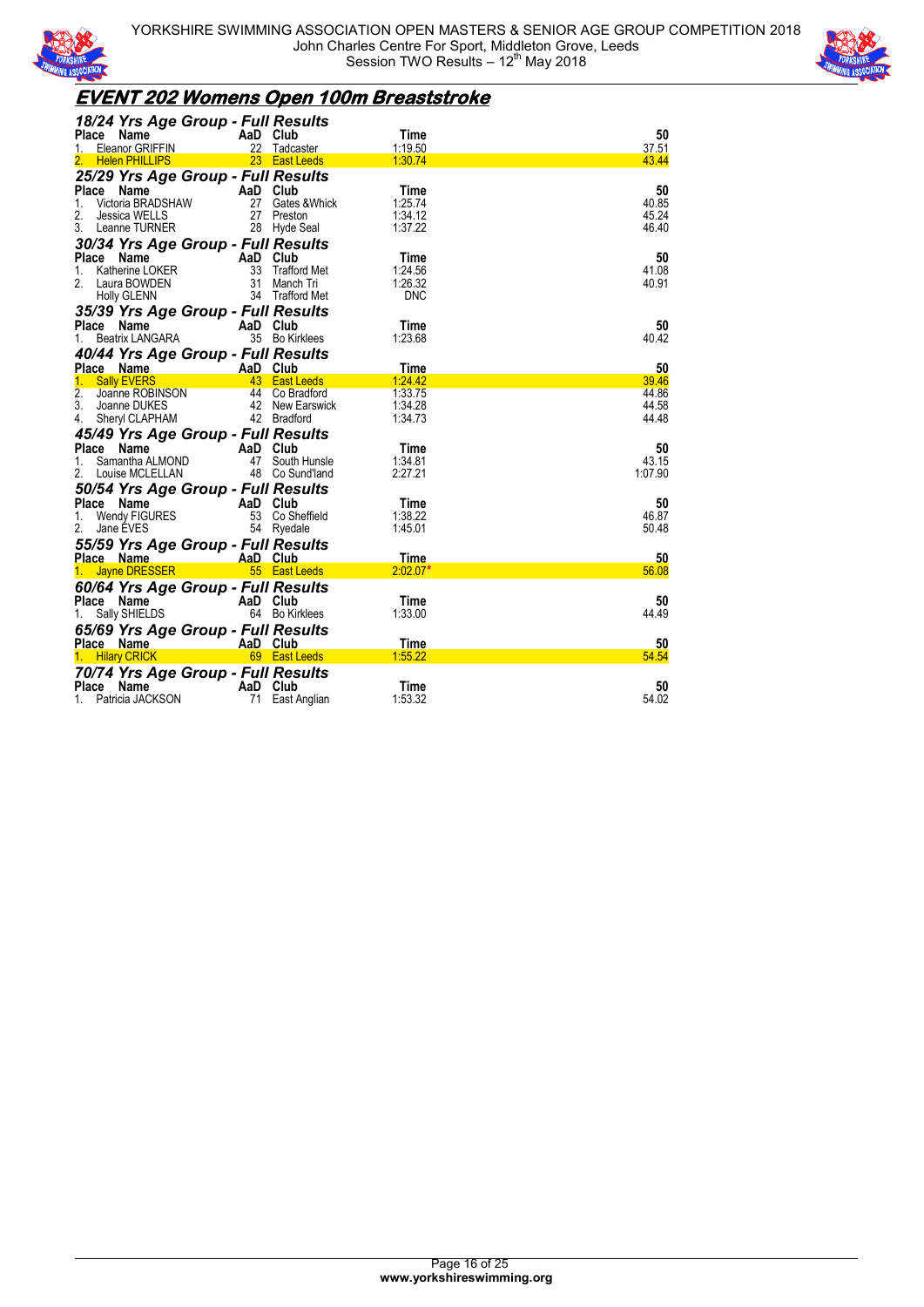



### **EVENT 203 Mens Open 100m Breaststroke**

| 18/24 Yrs Age Group - Full Results                                                                             |          |                                  |                    |                |
|----------------------------------------------------------------------------------------------------------------|----------|----------------------------------|--------------------|----------------|
| Place Name<br>AaD Club<br>19 Co She<br>1.<br>Thomas DAY                                                        |          | 19 Co Sheffield                  | Time<br>1:14.95    | 50<br>35.76    |
| 2.<br>Stephen BROMLEY                                                                                          |          | 22 Hyde Seal                     | 1:19.61            | 38.32          |
| 3.<br>Jack DYSON                                                                                               |          | 19 Sheffield C                   | 1:19.63            | 36.99          |
| Nicholas GOWLAND                                                                                               |          | 22 Billingham                    | <b>DNC</b>         |                |
| 25/29 Yrs Age Group - Full Results                                                                             |          |                                  |                    |                |
| Place Name                                                                                                     | AaD Club |                                  | Time               | 50             |
| Dean HEAPS<br>1.                                                                                               |          | 26 Preston                       | 1:10.65            | 33.36          |
| Alexandros MITROPOULOS                                                                                         |          | 29 Sheffield C                   | <b>DNC</b>         |                |
| 30/34 Yrs Age Group - Full Results                                                                             |          |                                  |                    |                |
| Place Name                                                                                                     | AaD Club |                                  | Time               | 50             |
| Jonathan DOYLE<br>1.                                                                                           |          | 33 Preston                       | 1:24.20            | 40.46          |
| 35/39 Yrs Age Group - Full Results                                                                             |          |                                  |                    |                |
| Place Name                                                                                                     | AaD Club |                                  | Time               | 50             |
| 1.<br>Sam SEDDON                                                                                               |          | 37 Adwick                        | 1:09.04            | 32.39          |
| Richard DERDOWSKI<br>2.                                                                                        |          | 37 Bo Kirklees                   | 1:09.73            | 33.97          |
| 40/44 Yrs Age Group - Full Results                                                                             |          |                                  |                    |                |
| Place Name<br>Ce Name AaD Club<br>Ben HARKIN 40 Warrin<br>Christopher ROLLE 44 Horwid<br>Leonardo LARI 43 York |          |                                  | Time               | 50             |
| 1.                                                                                                             |          | 40 Warrington M                  | 1:07.31            | 31.62          |
| 2.                                                                                                             |          | 44 Horwich                       | 1.14.63            | 35.78          |
| 3.                                                                                                             |          | 43 York City                     | 1:15.00            | 36.03          |
| 4.<br>Timothy GLEESON                                                                                          |          | 44 Co Sheffield                  | 1:15.77            | 35.71          |
| 5. David HOYLE                                                                                                 |          | 40 Bradford                      | 1:29.48            | 42.57          |
| 45/49 Yrs Age Group - Full Results                                                                             |          |                                  |                    |                |
| Place Name<br>PER<br>PER 45 Traffor                                                                            |          |                                  | Time               | 50             |
| Andrew COOPER<br>1.                                                                                            |          | 45 Trafford Met                  | 1:10.57            | 33.88          |
| 2.<br>Philip CROXALL<br>3.<br>Nicholas HOLMES                                                                  |          | 49 Colne<br>45 Preston           | 1:23.32<br>1:30.64 | 40.30<br>42.94 |
|                                                                                                                |          |                                  |                    |                |
|                                                                                                                |          |                                  |                    |                |
| David REES                                                                                                     |          | 45 Stalybridge                   | <b>DNC</b>         |                |
| 50/54 Yrs Age Group - Full Results                                                                             |          |                                  |                    |                |
| - AaD Club<br>Place Name                                                                                       |          |                                  | Time               | 50             |
| <b>Peter JACKSON</b><br>1.<br><b>Andrew CARR</b>                                                               |          | 52 East Leeds<br>52 East Leeds   | 1:16.84<br>1:17.75 | 34.93<br>37.14 |
| 3.<br>Steven CARR                                                                                              |          | 51 New Earswick                  | 1:34.42            | 43.32          |
|                                                                                                                |          |                                  |                    |                |
| 55/59 Yrs Age Group - Full Results<br>Place Name                                                               |          |                                  | <u>Time</u>        | 50             |
|                                                                                                                |          |                                  | $1:23.92*$         | 40.41          |
| ce Name (Capacal AaD Club)<br>Stephen ALLEN (Stephen ALLEN<br>Anthony FAWTHROP                                 |          | 56 Bo Kirklees                   | <b>DNC</b>         |                |
|                                                                                                                |          |                                  |                    |                |
| 60/64 Yrs Age Group - Full Results<br>Place Name                                                               | AaD Club |                                  | Time               | 50             |
| Peter GARLAND<br>1.                                                                                            |          | 64 Hull Masters                  | 1:25.93            | 40.22          |
| 2.<br>Robert STEEL                                                                                             |          | 61 NottmLeander                  | 1:34.50            | 45.37          |
|                                                                                                                |          |                                  |                    |                |
| 65/69 Yrs Age Group - Full Results<br>Place Name                                                               | AaD Club |                                  | Time               | 50             |
| 1.                                                                                                             |          | 69 Co Lincoln P                  | 1:36.71            | 45.76          |
| <b>E Name</b><br>Godfrey GREEN                                                                                 |          |                                  |                    |                |
| 70/74 Yrs Age Group - Full Results<br>Place Name                                                               | AaD Club |                                  | Time               | 50             |
| Norman STEPHENSON                                                                                              |          | 74 Co Sund'land                  | 1:45.74            | 50.72          |
|                                                                                                                |          |                                  |                    |                |
| 75/79 Yrs Age Group - Full Results<br>Place Name                                                               | AaD Club |                                  | Time               | 50             |
| Michael WAKE<br>1.                                                                                             |          | 77 Co Sheffield                  | 1:48.16            | 51.08          |
|                                                                                                                |          |                                  |                    |                |
| 80/84 Yrs Age Group - Full Results<br>Place Name                                                               | AaD Club |                                  | Time               | 50             |
| Colin SAGE<br>1.                                                                                               |          | 82 Hull Masters<br>81 East Leeds | 1:56.73<br>1:59.09 | 56.78<br>55.55 |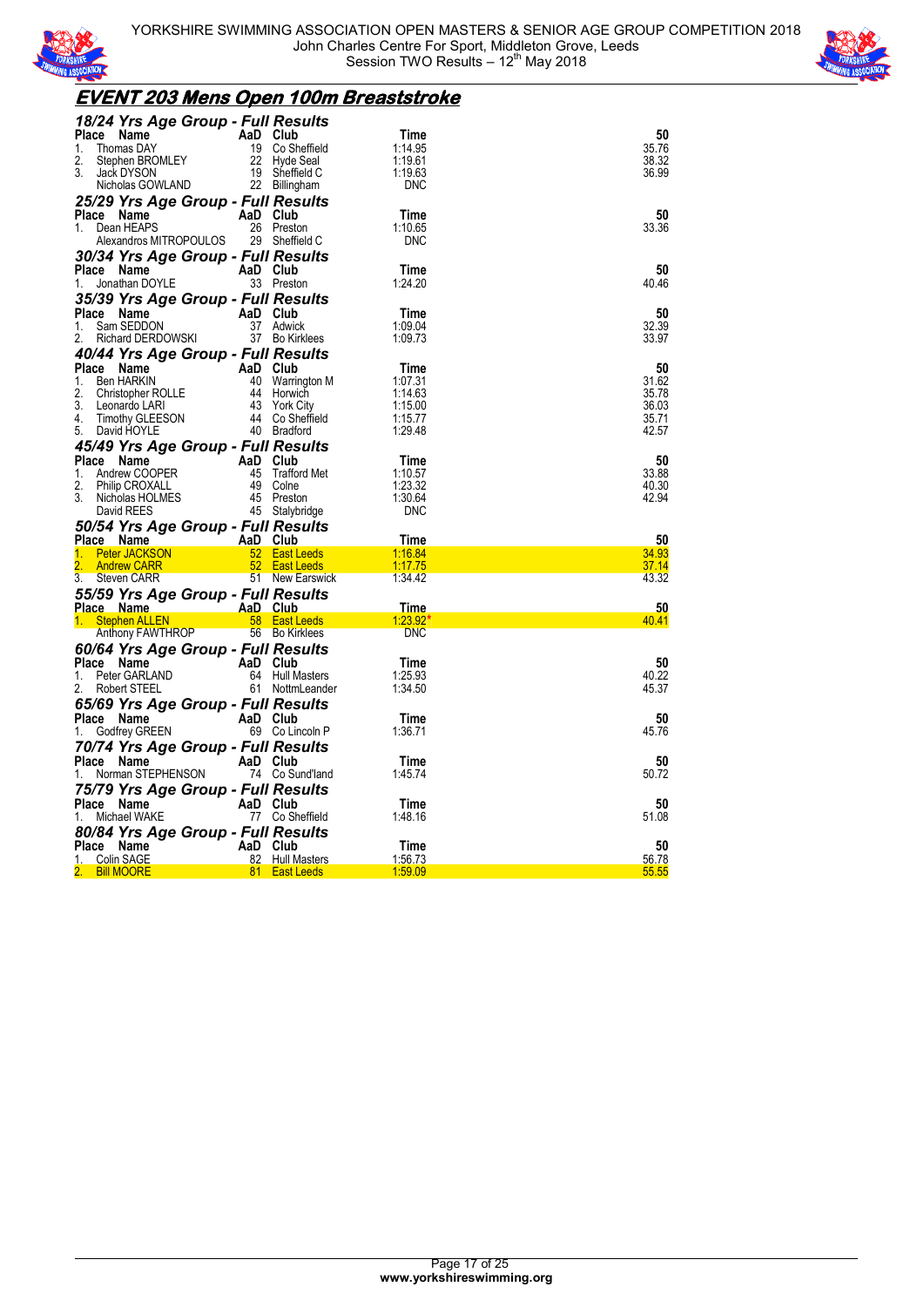



## **EVENT 204 Womens Open 50m Butterfly**

|       |       | 18/24 Yrs Age Group - Full Results                                                                                                 |                                                      |                                                                           |                       |
|-------|-------|------------------------------------------------------------------------------------------------------------------------------------|------------------------------------------------------|---------------------------------------------------------------------------|-----------------------|
| Place |       | Name                                                                                                                               | AaD Club                                             |                                                                           | Time                  |
| 1.    |       | Lauren PALMER-JONES<br>Rebecca BRITTEN<br>Katie HANDS<br>Eleanor GRIFFIN                                                           | 19                                                   | <b>Thanet Swim</b>                                                        | 30.05                 |
| 2.    |       |                                                                                                                                    | 21                                                   | Rotherham Mo                                                              | 30.22                 |
|       |       |                                                                                                                                    | 22                                                   | Preston                                                                   | 31.89                 |
|       |       |                                                                                                                                    | -22                                                  | Tadcaster                                                                 | 33.27                 |
|       |       |                                                                                                                                    | $\frac{19}{19}$                                      | Sheffield C                                                               | 35.50                 |
|       |       |                                                                                                                                    |                                                      |                                                                           |                       |
|       |       | 2.<br>S. Katie HANDS<br>4. Eleanor GRIFFIN<br>5. Rebecca BAMBER<br>6. Holly GLOSSOP<br>7. Danielle SEMIOR                          | 19                                                   | Sheffield C                                                               | 36.37                 |
|       |       |                                                                                                                                    | 20                                                   | Sheffield C                                                               | 36.45                 |
|       |       | Jade BREWER                                                                                                                        |                                                      | Leiston                                                                   | <b>DNC</b>            |
|       |       | Imogen FIFE                                                                                                                        | 22                                                   | Co Sund'land                                                              | DQ                    |
|       |       | 25/29 Yrs Age Group - Full Results                                                                                                 |                                                      |                                                                           |                       |
|       |       | Place Name                                                                                                                         | AaD Club                                             |                                                                           | Time                  |
| 1.    |       | Louise RICHARDS                                                                                                                    | 29                                                   | <b>Trafford Met</b>                                                       | 31.20                 |
| 2.    |       | Georgina GARDNER-STOCK                                                                                                             | 25                                                   | N'wich Seals                                                              | 32.38                 |
|       |       | 3. Hannah ROBSON                                                                                                                   |                                                      | 27 Boldon                                                                 | 38.74                 |
|       |       | 30/34 Yrs Age Group - Full Results                                                                                                 |                                                      |                                                                           |                       |
|       |       | Place Name                                                                                                                         | AaD Club                                             |                                                                           | Time                  |
| 1.    |       | Lucy RODWELL                                                                                                                       | 32                                                   | Sheffield C                                                               | 31.62                 |
| 2.    |       | Deborah CROSSLAND                                                                                                                  | 31                                                   | <b>Bo Kirklees</b>                                                        | 31.87                 |
|       |       | 3. Claire SNEE                                                                                                                     |                                                      | 31 Rotherham Mo                                                           | 34.48                 |
|       |       |                                                                                                                                    |                                                      |                                                                           |                       |
|       |       | 35/39 Yrs Age Group - Full Results                                                                                                 |                                                      |                                                                           |                       |
|       |       |                                                                                                                                    |                                                      |                                                                           | Time                  |
|       |       |                                                                                                                                    |                                                      |                                                                           | 32.68                 |
|       |       | Place Name<br>1. Rachel WHITWELL<br><b>40/44 Yrs Age Group - Full Results</b>                                                      |                                                      |                                                                           |                       |
|       |       | Name                                                                                                                               |                                                      |                                                                           |                       |
| Place |       |                                                                                                                                    |                                                      |                                                                           | Time                  |
|       |       | Susan TEALE                                                                                                                        | AaD Club<br>42                                       | <b>Bo Kirklees</b>                                                        | 31.61                 |
| 1.    |       |                                                                                                                                    |                                                      |                                                                           | 33.30                 |
|       |       |                                                                                                                                    |                                                      | 44 Warrington M                                                           |                       |
|       |       |                                                                                                                                    |                                                      |                                                                           | 33.68<br>43.36        |
|       |       | 1. Susan IEALE<br>2. Alison MACKAY 44 Warrington NG<br><b>3. Sally EVERS 43 East Leeds</b><br>4. Elizabeth IBBOTSON 40 Co Bradford |                                                      |                                                                           |                       |
|       |       | 45/49 Yrs Age Group - Full Results                                                                                                 |                                                      |                                                                           |                       |
|       |       |                                                                                                                                    |                                                      |                                                                           | Time                  |
|       |       | Place Name (1995)<br><u>1. Philippa RICKARD (1995)</u><br>1. Philippa RICKARD (1996)                                               |                                                      | 47 East Leeds                                                             | 32.62                 |
|       |       |                                                                                                                                    |                                                      | <b>Trafford Met</b>                                                       | 38.74                 |
|       |       |                                                                                                                                    |                                                      | King'f Scar                                                               | $\frac{33.29}{32.29}$ |
|       |       |                                                                                                                                    |                                                      | Kenilworth M                                                              | 39.82                 |
|       |       |                                                                                                                                    |                                                      | KingstonHull                                                              |                       |
|       |       | 2. Helen SADLER<br>3. Jayne BLIZZARD<br>4. Joanne ALEXANDER<br>5. Nina CURRAN<br>5. Dianne FOSTER<br>6. Dianne FOSTER<br>45        |                                                      |                                                                           | $\frac{41.05}{42.09}$ |
|       |       | 7. Angela RICHMOND                                                                                                                 |                                                      |                                                                           | 42.57                 |
|       |       | 8. Gail WRANGLES                                                                                                                   |                                                      | Erven a 45 KingstonHul<br>19 East Leeds<br>D 46 Bradford<br>18 East Leeds |                       |
|       |       |                                                                                                                                    |                                                      |                                                                           |                       |
|       | Place | 55/59 Yrs Age Group - Full Results<br>Place Name - AaD Club<br>1 Cerel LAMES                                                       |                                                      |                                                                           | Time                  |
|       |       | 1. Carol JAMES                                                                                                                     | 58                                                   | Sheffield C                                                               | 45.49                 |
|       |       | 60/64 Yrs Age Group - Full Results                                                                                                 |                                                      |                                                                           |                       |
|       |       | Place Name                                                                                                                         |                                                      |                                                                           | Time                  |
| 1.    |       | Joan EDWARDS                                                                                                                       |                                                      | Gates & Whick                                                             | 37.81                 |
| 2.    |       | Sally SHIELDS                                                                                                                      |                                                      | <b>Bo Kirklees</b>                                                        | 40.02                 |
|       |       |                                                                                                                                    | AaD Club<br>60 Gates<br>64 Bo Kir<br>64 Bo Kir<br>64 | <b>Bo Kirklees</b>                                                        | 41.97                 |
|       |       | 3. Wendy OFFORD                                                                                                                    |                                                      |                                                                           |                       |
|       |       | 70/74 Yrs Age Group - Full Results                                                                                                 |                                                      |                                                                           |                       |
|       | Place | Name<br>1. Patricia JACKSON                                                                                                        | AaD Club<br>71                                       | East Anglian                                                              | Time<br>47.30         |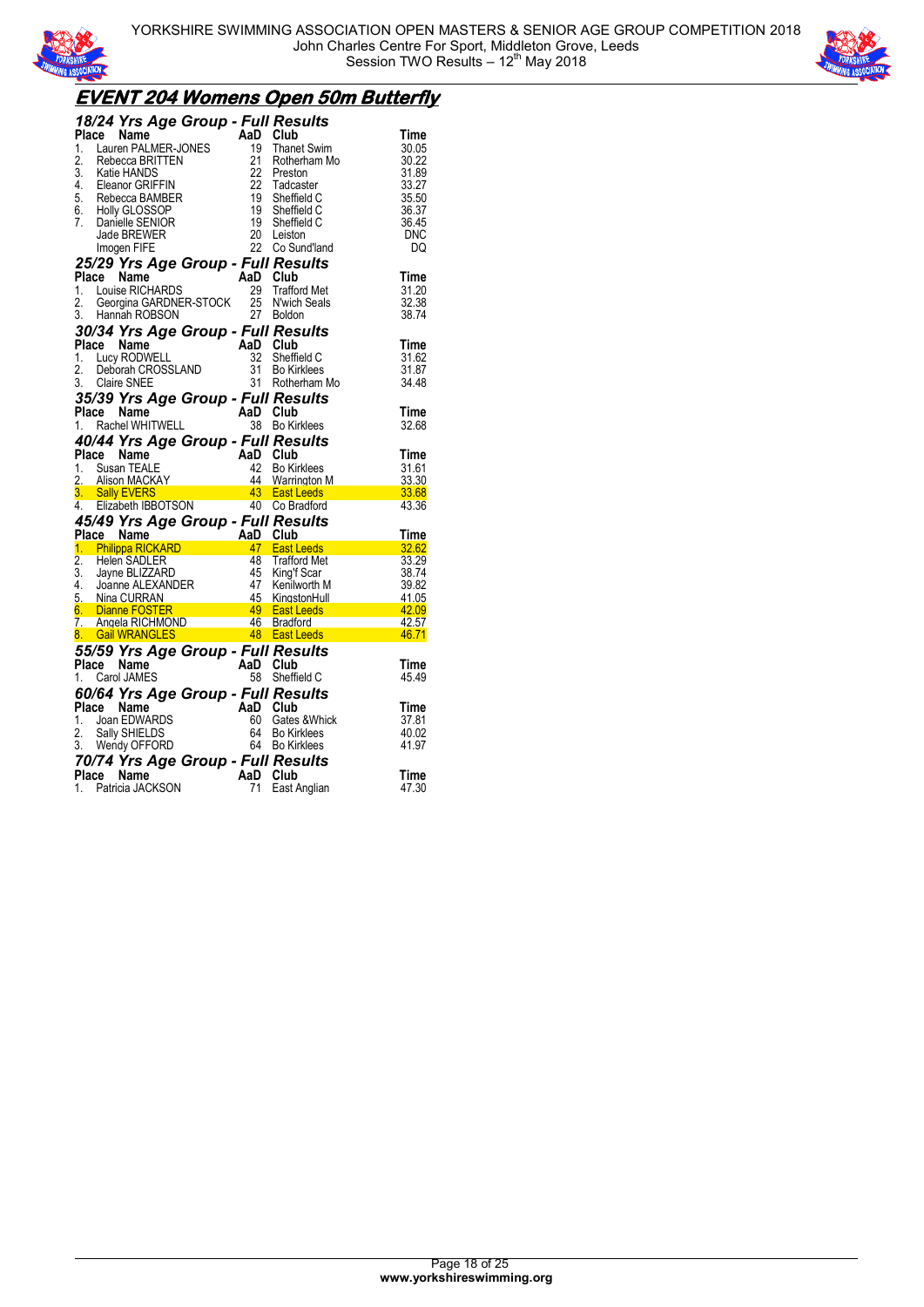



## **EVENT 205 Mens Open 50m Butterfly**

|                  | 18/24 Yrs Age Group - Full Results                                                                                                                                          |                                                 |                |                                                                                                                                                                                                                                                            |                 |                       |
|------------------|-----------------------------------------------------------------------------------------------------------------------------------------------------------------------------|-------------------------------------------------|----------------|------------------------------------------------------------------------------------------------------------------------------------------------------------------------------------------------------------------------------------------------------------|-----------------|-----------------------|
|                  |                                                                                                                                                                             |                                                 |                | Place Name<br>1. Ryan FLANAGAN<br>2. Robert BURTON<br>2. Robert BURTON<br>3. Nicholas GOWLAND<br>4. Joseph MCCUE<br>5. Aidan TEVLIN<br>6. Charley BOOTH<br>21 Hyde Seal                                                                                    | Cat             | Time                  |
|                  |                                                                                                                                                                             |                                                 |                |                                                                                                                                                                                                                                                            |                 | 25.30<br>26.08        |
|                  |                                                                                                                                                                             |                                                 |                |                                                                                                                                                                                                                                                            |                 | 27.01                 |
|                  |                                                                                                                                                                             |                                                 |                |                                                                                                                                                                                                                                                            |                 | 28.70                 |
|                  |                                                                                                                                                                             |                                                 |                |                                                                                                                                                                                                                                                            |                 | 28.71                 |
|                  |                                                                                                                                                                             |                                                 |                |                                                                                                                                                                                                                                                            |                 | 32.12                 |
|                  | 25/29 Yrs Age Group - Full Results                                                                                                                                          |                                                 |                |                                                                                                                                                                                                                                                            |                 |                       |
|                  |                                                                                                                                                                             |                                                 | AaD Club       |                                                                                                                                                                                                                                                            |                 | Time                  |
|                  |                                                                                                                                                                             |                                                 |                |                                                                                                                                                                                                                                                            |                 | 26.70                 |
|                  |                                                                                                                                                                             |                                                 |                | <b>Place Name</b><br>1. Simon WORNE<br>2. Aaron WATERHOUSE<br>2. Richard JAGGER<br>3. Richard JAGGER<br>29 East Leeds<br>2. Matthew LEES<br>25 Co Sund'land<br>25 Co Sund'land<br>2. Matthew LEES<br>2. Co Sund'land<br>2. Co Sund'land<br>2. Co Sund'land |                 | 26.73<br><b>26.82</b> |
|                  |                                                                                                                                                                             |                                                 |                |                                                                                                                                                                                                                                                            | <u> a san a</u> | 29.32                 |
|                  |                                                                                                                                                                             |                                                 |                |                                                                                                                                                                                                                                                            |                 | 33.70                 |
|                  |                                                                                                                                                                             |                                                 |                |                                                                                                                                                                                                                                                            |                 | 34.43                 |
| 7.               | Robert WHELAN<br>7. Robert WHELAN 28 Sheffield C<br>8. Alexander THOMPSON 27 Sheffield C                                                                                    |                                                 | 28             | Sheffield C                                                                                                                                                                                                                                                |                 | 35.51                 |
|                  |                                                                                                                                                                             |                                                 |                |                                                                                                                                                                                                                                                            |                 | 41.14                 |
|                  |                                                                                                                                                                             |                                                 |                |                                                                                                                                                                                                                                                            |                 |                       |
|                  |                                                                                                                                                                             |                                                 |                |                                                                                                                                                                                                                                                            | Cat             | Time<br>32.81         |
|                  |                                                                                                                                                                             |                                                 |                |                                                                                                                                                                                                                                                            |                 | 35.52                 |
|                  | <b>30/34 Yrs Age Group - Full Results<br/> Place Name AaD Club<br/> 1. Peter BRADBURY 31 Bo Kirklees<br/> 2. Richard HINSLEY 33 Lichfield<br/> Timothy BAGGULEY 33 BUCS</b> |                                                 |                |                                                                                                                                                                                                                                                            |                 | DNC                   |
|                  | 35/39 Yrs Age Group - Full Results                                                                                                                                          |                                                 |                |                                                                                                                                                                                                                                                            |                 |                       |
|                  |                                                                                                                                                                             |                                                 |                | Place Name Car Time<br>2. Paul BARNARD 37 Trafford Met<br>1. Chris KNEE 3.3 Trafford Met<br>2. Paul BARNARD 37 Trafford Met<br>3. Sam SEDDON 37 Adwick 27.97<br>4. Philip PRATT 37 East Leeds 28.30<br>5. Mark ROBINSON 35 Co Sund'land 29                 |                 |                       |
|                  |                                                                                                                                                                             |                                                 |                |                                                                                                                                                                                                                                                            |                 |                       |
|                  |                                                                                                                                                                             |                                                 |                |                                                                                                                                                                                                                                                            |                 |                       |
|                  |                                                                                                                                                                             |                                                 |                |                                                                                                                                                                                                                                                            |                 |                       |
|                  |                                                                                                                                                                             |                                                 |                |                                                                                                                                                                                                                                                            |                 |                       |
|                  |                                                                                                                                                                             |                                                 |                |                                                                                                                                                                                                                                                            |                 |                       |
|                  |                                                                                                                                                                             |                                                 |                |                                                                                                                                                                                                                                                            |                 |                       |
|                  | 8. Liam MCKAY<br>9. Michael RIMMINGTON<br>Richard ROYAL                                                                                                                     |                                                 |                | 38 ORCA SWPC<br>38 Warrington M<br>38 Hull Masters                                                                                                                                                                                                         |                 | 30.66                 |
|                  |                                                                                                                                                                             |                                                 |                |                                                                                                                                                                                                                                                            |                 | 30.77                 |
|                  | Richard ROYAL                                                                                                                                                               |                                                 |                |                                                                                                                                                                                                                                                            |                 | DQ                    |
|                  | 40/44 Yrs Age Group - Full Results                                                                                                                                          |                                                 |                |                                                                                                                                                                                                                                                            |                 |                       |
| Place<br>1.      | Name<br>Trevor ELAND                                                                                                                                                        |                                                 | AaD Club<br>42 | Warrington M                                                                                                                                                                                                                                               | Cat             | Time<br>26.39         |
| 2.               | Graeme ATHERTON                                                                                                                                                             |                                                 |                | 43 Warrington M                                                                                                                                                                                                                                            |                 | 27.58                 |
|                  | 3. Christopher RIX                                                                                                                                                          |                                                 |                | 42 Warrington M                                                                                                                                                                                                                                            |                 | 28.44                 |
|                  | 4. Mark HAMMOND<br>5. Richard SYMONS                                                                                                                                        |                                                 | 41             | Garstang                                                                                                                                                                                                                                                   |                 | 29.36                 |
|                  |                                                                                                                                                                             |                                                 | 44             | <b>Trafford Met</b>                                                                                                                                                                                                                                        |                 | 30.09                 |
| 7.               | 6. Martin SQUIRE                                                                                                                                                            |                                                 | 44<br>44       | <b>Brighouse</b><br>New Earswick                                                                                                                                                                                                                           |                 | 34.89<br>35.86        |
| 8.               | Johnathan RIDSDALE<br>David HOYLE<br>Kevin PICKERING                                                                                                                        |                                                 | 40             | <b>Bradford</b>                                                                                                                                                                                                                                            |                 | 40.59                 |
|                  |                                                                                                                                                                             |                                                 | 43             | Pocklington                                                                                                                                                                                                                                                |                 | DNC                   |
|                  | Ben SHAW                                                                                                                                                                    |                                                 |                | 42 East Leeds                                                                                                                                                                                                                                              |                 | <b>DNC</b>            |
|                  | 45/49 Yrs Age Group - Full Results                                                                                                                                          |                                                 |                |                                                                                                                                                                                                                                                            |                 |                       |
|                  | Place Name                                                                                                                                                                  | an Res<br>AaD Club<br>A8 East <sup>1</sup><br>Y |                |                                                                                                                                                                                                                                                            | Cat             | Time                  |
|                  | 1. Paul CLEMENCE                                                                                                                                                            |                                                 |                | 48 East Leeds<br>49 York City                                                                                                                                                                                                                              |                 | <u>26.90</u>          |
| $\overline{2}$ . | <b>Scott BROWN</b><br>3. Sean O'FLAHERTY                                                                                                                                    |                                                 |                | 46 Bo Kirklees                                                                                                                                                                                                                                             |                 | 30.06<br>30.64        |
|                  | 4. Mark CRANE                                                                                                                                                               |                                                 | 46             | <b>Bradford</b>                                                                                                                                                                                                                                            |                 | 33.03                 |
|                  | 5 Matthew RUDD                                                                                                                                                              |                                                 |                | 45 Hull Masters                                                                                                                                                                                                                                            |                 | 33.38                 |
| 6.               | <b>Steven PRICE</b>                                                                                                                                                         |                                                 | 48             | Brighouse                                                                                                                                                                                                                                                  |                 | 34.43                 |
| 7.               | Alan WEDDELL                                                                                                                                                                |                                                 | 46             | Ashington                                                                                                                                                                                                                                                  |                 | 37.68                 |
|                  | Kenneth FLETT<br>David REES                                                                                                                                                 |                                                 | 46<br>45       | Chesterfield<br>Stalybridge                                                                                                                                                                                                                                |                 | <b>DNC</b><br>DNC     |
|                  |                                                                                                                                                                             |                                                 |                |                                                                                                                                                                                                                                                            |                 |                       |
| Place            | 50/54 Yrs Age Group - Full Results<br>Name                                                                                                                                  |                                                 | AaD            | Club                                                                                                                                                                                                                                                       | Cat             | Time                  |
|                  | 1. Jonathan SAUNDERS                                                                                                                                                        |                                                 | 52             | Co Sheffield                                                                                                                                                                                                                                               |                 | 30.77                 |
| 2.1              | Lyn HUGHES                                                                                                                                                                  |                                                 |                | 54 East Leeds                                                                                                                                                                                                                                              |                 | 35.82                 |
|                  | 55/59 Yrs Age Group - Full Results                                                                                                                                          |                                                 |                |                                                                                                                                                                                                                                                            |                 |                       |
|                  | Place Name                                                                                                                                                                  |                                                 | AaD            | <b>Club</b>                                                                                                                                                                                                                                                | <u>Cat</u>      | <u>Time</u>           |
| 1.               | David EMERSON                                                                                                                                                               |                                                 | 56             | <b>East Leeds</b>                                                                                                                                                                                                                                          |                 | $27.06*$              |
| 2.               | Alec JOHNSON                                                                                                                                                                |                                                 | 56             | <b>Trafford Met</b>                                                                                                                                                                                                                                        |                 | 28.23                 |
| 3.               | <b>Arthur APLIN</b>                                                                                                                                                         |                                                 |                | 55 Newcastle                                                                                                                                                                                                                                               |                 | 36.02                 |
|                  | 60/64 Yrs Age Group - Full Results                                                                                                                                          |                                                 |                |                                                                                                                                                                                                                                                            |                 |                       |
| Place            | Name                                                                                                                                                                        |                                                 | AaD            | Club                                                                                                                                                                                                                                                       | Cat             | Time                  |
| 1.<br>2.         | David BRADFORD<br>John WEAVER                                                                                                                                               |                                                 | 60<br>64       | Sheffield C<br>Aquabears                                                                                                                                                                                                                                   |                 | 33.33<br>39.33        |
|                  | Peter FRENCH                                                                                                                                                                |                                                 | 60             | Newcastle                                                                                                                                                                                                                                                  |                 | DNC                   |
|                  | 65/69 Yrs Age Group - Full Results                                                                                                                                          |                                                 |                |                                                                                                                                                                                                                                                            |                 |                       |
| Place            | Name                                                                                                                                                                        |                                                 | AaD            | Club                                                                                                                                                                                                                                                       | Cat             | Time                  |
| 1.               | <b>Brian TAYLOR</b>                                                                                                                                                         |                                                 | 68             | Adwick                                                                                                                                                                                                                                                     |                 | 36.83                 |
| 2.               | Graeme SHUTT                                                                                                                                                                |                                                 | 69             | Co Sund'land                                                                                                                                                                                                                                               |                 | 46.03                 |
|                  | 70/74 Yrs Age Group - Full Results                                                                                                                                          |                                                 |                |                                                                                                                                                                                                                                                            |                 |                       |
| Place            | Name                                                                                                                                                                        |                                                 | AaD            | Club                                                                                                                                                                                                                                                       | Cat             | Time                  |
| 1.               | <b>Bill REDFERN</b>                                                                                                                                                         |                                                 | 72             | Co Chester                                                                                                                                                                                                                                                 |                 | 37.26                 |
| 2.               | Norman STEPHENSON                                                                                                                                                           |                                                 | 74             | Co Sund'land                                                                                                                                                                                                                                               |                 | 47.48                 |
|                  | 75/79 Yrs Age Group - Full Results                                                                                                                                          |                                                 |                |                                                                                                                                                                                                                                                            |                 |                       |
| Place            | Name                                                                                                                                                                        |                                                 | AaD            | Club                                                                                                                                                                                                                                                       | Cat             | Time                  |
| 1.               | Neil MACKINNON                                                                                                                                                              |                                                 | 77             | <b>Trafford Met</b>                                                                                                                                                                                                                                        |                 | 38.24                 |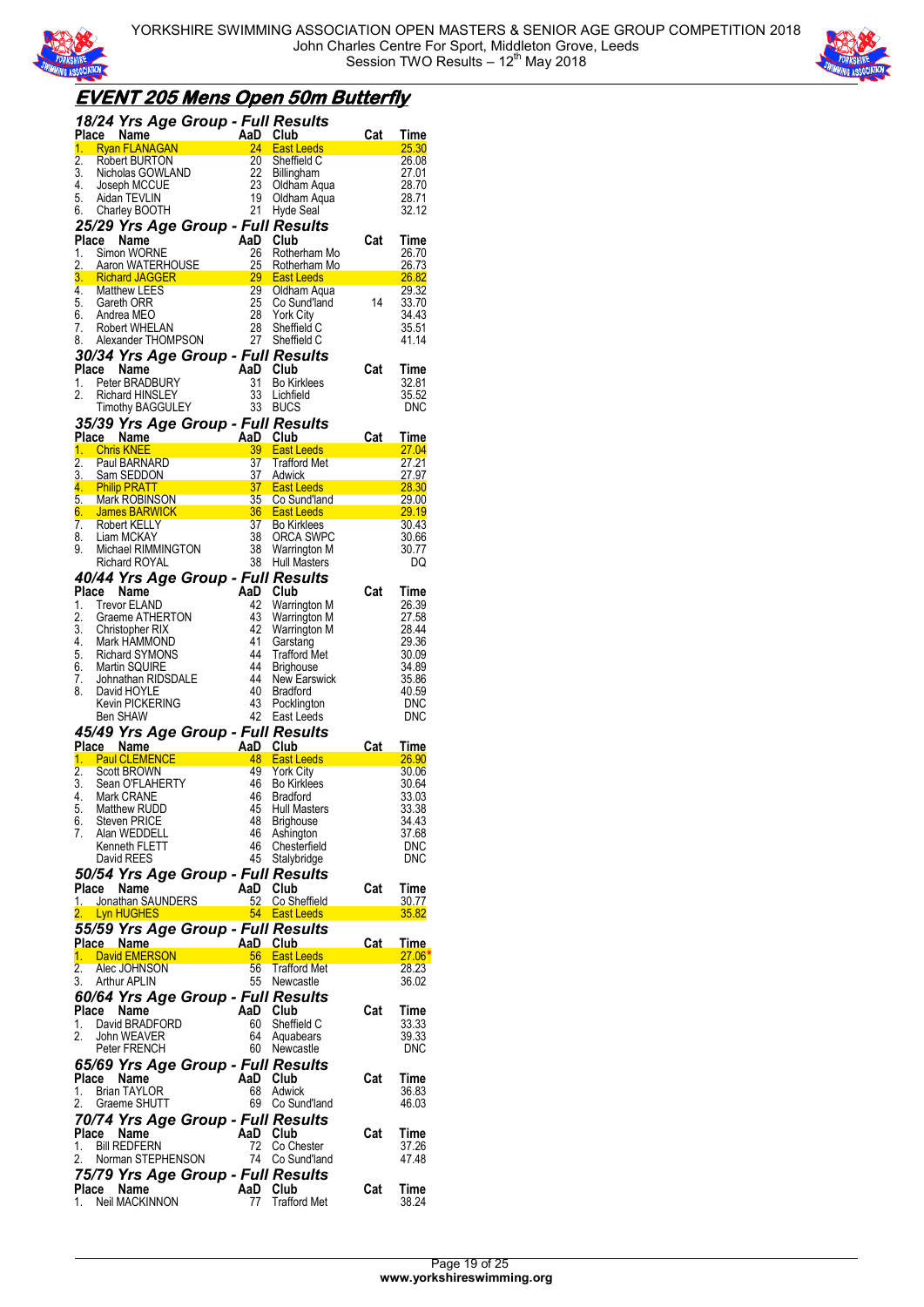



## **EVENT 206 Womens Open 100m IM**

|              | 18/24 Yrs Age Group - Full Results                                                                                                                                                         |          |                 |                                                                                                                                                                                                                                                                |                                                                                                                                                                                                |
|--------------|--------------------------------------------------------------------------------------------------------------------------------------------------------------------------------------------|----------|-----------------|----------------------------------------------------------------------------------------------------------------------------------------------------------------------------------------------------------------------------------------------------------------|------------------------------------------------------------------------------------------------------------------------------------------------------------------------------------------------|
|              | $\frac{1}{2}$ Protocol CRIFFIN And $\frac{1}{2}$ Protocol CRIFFIN $\frac{2}{2}$ Protocol Club                                                                                              |          |                 | ace Name<br>Eleanor GRIFFIN<br>Helen PHILLIPS<br>Rebecca BAMBER<br>Danielle SENIOR<br>Lean BRAMALL<br>Lean BRAMALL<br>Lean BRAMALL<br>CLOSSOP<br>19 Sheffield C<br>CLOSSOP<br>19 Sheffield C<br>CLOSSOP<br>19 Sheffield C<br>CLOSSOP<br>19 Sheffield C<br>CLOS | Time                                                                                                                                                                                           |
|              |                                                                                                                                                                                            |          |                 |                                                                                                                                                                                                                                                                | 1:13.49<br>$\begin{array}{llll}\n & & 1:13.49 \\ \text{East Leeds} & & 1:18.70 \\ \text{Sheffield C} & & 1:20.55 \\ \text{Sheffield} & & 1:22.53 \\ \text{Sheffield} & & 1:23.10\n\end{array}$ |
|              | 2. Helen PHILLIPS                                                                                                                                                                          |          |                 |                                                                                                                                                                                                                                                                |                                                                                                                                                                                                |
| 3.<br>4.     |                                                                                                                                                                                            |          |                 |                                                                                                                                                                                                                                                                |                                                                                                                                                                                                |
| 5.           |                                                                                                                                                                                            |          |                 |                                                                                                                                                                                                                                                                |                                                                                                                                                                                                |
|              | 6. Holly GLOSSOP                                                                                                                                                                           |          |                 |                                                                                                                                                                                                                                                                | 1:23.20                                                                                                                                                                                        |
|              |                                                                                                                                                                                            |          |                 | 25/29 Yrs Age Group - Full Results                                                                                                                                                                                                                             |                                                                                                                                                                                                |
|              |                                                                                                                                                                                            |          |                 |                                                                                                                                                                                                                                                                | Time                                                                                                                                                                                           |
|              |                                                                                                                                                                                            |          |                 |                                                                                                                                                                                                                                                                |                                                                                                                                                                                                |
|              |                                                                                                                                                                                            |          |                 |                                                                                                                                                                                                                                                                |                                                                                                                                                                                                |
|              |                                                                                                                                                                                            |          |                 | 23/23 The Age of Contract Contract Contract Contract Contract Contract Contract Contract Contract Contract Contract Contract Contract Contract Contract Contract Contract Contract Contract Contract Contract Contract Contrac                                 | $\begin{array}{r} \n 115.00 \\  \hline\n 119.83 \\  \hline\n 1:26.93\n \end{array}$                                                                                                            |
|              | 30/34 Yrs Age Group - Full Results                                                                                                                                                         |          |                 |                                                                                                                                                                                                                                                                |                                                                                                                                                                                                |
| Place Name   |                                                                                                                                                                                            | AaD Club |                 |                                                                                                                                                                                                                                                                | Time                                                                                                                                                                                           |
|              | 1. Holly GLENN                                                                                                                                                                             |          |                 | 34 Trafford Met                                                                                                                                                                                                                                                | 1:20.05                                                                                                                                                                                        |
|              | 2. Rachel HINCHCLIFFE                                                                                                                                                                      |          | 30 <sup>2</sup> | <b>Bo Kirklees</b>                                                                                                                                                                                                                                             | 1:23.12                                                                                                                                                                                        |
|              | 35/39 Yrs Age Group - Full Results                                                                                                                                                         |          |                 |                                                                                                                                                                                                                                                                |                                                                                                                                                                                                |
|              |                                                                                                                                                                                            |          | AaD Club        |                                                                                                                                                                                                                                                                | Time                                                                                                                                                                                           |
|              |                                                                                                                                                                                            |          | 38              | <b>Bo Kirklees</b>                                                                                                                                                                                                                                             | 1:12.99                                                                                                                                                                                        |
|              | <b>Place Name (2008)</b><br>1. Rachel WHITWELL<br>2. Caroline MARSH<br>2. Caroline MARSH                                                                                                   |          |                 | 39 Bo Kirklees                                                                                                                                                                                                                                                 | 1:18.87                                                                                                                                                                                        |
|              | 40/44 Yrs Age Group - Full Results                                                                                                                                                         |          |                 |                                                                                                                                                                                                                                                                |                                                                                                                                                                                                |
|              |                                                                                                                                                                                            |          |                 |                                                                                                                                                                                                                                                                | Time                                                                                                                                                                                           |
|              |                                                                                                                                                                                            |          |                 | <b>Bradford</b>                                                                                                                                                                                                                                                | 1:25.51                                                                                                                                                                                        |
|              | Prace Name<br>1. Sheryl CLAPHAM<br>Joanne ROBINSON<br>44 Co Br<br>15/10 Y                                                                                                                  |          |                 | 44 Co Bradford                                                                                                                                                                                                                                                 | <b>DNC</b>                                                                                                                                                                                     |
|              | 45/49 Yrs Age Group - Full Results                                                                                                                                                         |          |                 |                                                                                                                                                                                                                                                                |                                                                                                                                                                                                |
|              | <b>457/45 TTS Age Street And Club</b><br><b>Place Name BROOK</b><br>1. Joanne BROOK 49 Bo Kings<br>2. Nina CURRAN 45 Kings<br>3. Suzanne PATTERSON 48 Bo Kings<br>4. Joanne SMITH 47 Boldo |          |                 |                                                                                                                                                                                                                                                                | Time                                                                                                                                                                                           |
|              |                                                                                                                                                                                            |          |                 | <b>Bo Kirklees</b>                                                                                                                                                                                                                                             | 1:29.55                                                                                                                                                                                        |
|              |                                                                                                                                                                                            |          |                 | KingstonHull                                                                                                                                                                                                                                                   | 1:34.56                                                                                                                                                                                        |
|              |                                                                                                                                                                                            |          |                 | Bo Kirklees                                                                                                                                                                                                                                                    | 1:36.71                                                                                                                                                                                        |
|              | 4. Joanne SMITH                                                                                                                                                                            |          |                 | 47 Boldon                                                                                                                                                                                                                                                      | 1:45.38                                                                                                                                                                                        |
|              |                                                                                                                                                                                            |          |                 | 50/54 Yrs Age Group - Full Results                                                                                                                                                                                                                             |                                                                                                                                                                                                |
| Place Name   |                                                                                                                                                                                            |          |                 | AaD Club<br>50 Bradford<br>51 Boldon<br>53 Co Sheff<br>54 Ryedale                                                                                                                                                                                              | Time                                                                                                                                                                                           |
|              | 1. Ruth RHODES                                                                                                                                                                             |          |                 | <b>Bradford</b>                                                                                                                                                                                                                                                | 1:21.67                                                                                                                                                                                        |
|              |                                                                                                                                                                                            |          |                 |                                                                                                                                                                                                                                                                | 1:22.03                                                                                                                                                                                        |
|              | 1. Null NHODES<br>2. Jayne SIMPSON<br>3. Wendy FIGURES<br>4. Lynne DAWSON                                                                                                                  |          |                 |                                                                                                                                                                                                                                                                | 1:33.56                                                                                                                                                                                        |
|              |                                                                                                                                                                                            |          |                 | Boldon<br>Co Sheffield<br>Chanaltown                                                                                                                                                                                                                           | 1:35.86                                                                                                                                                                                        |
| 5. Jane EVES |                                                                                                                                                                                            |          |                 |                                                                                                                                                                                                                                                                | 1:44.25                                                                                                                                                                                        |
|              | 55/59 Yrs Age Group - Full Results                                                                                                                                                         |          |                 |                                                                                                                                                                                                                                                                |                                                                                                                                                                                                |
|              | riace Name<br>1. Jean PHILIPSON 55 South<br>2. Susanne GRIFFITHS 59 New B                                                                                                                  |          |                 |                                                                                                                                                                                                                                                                | Time                                                                                                                                                                                           |
|              |                                                                                                                                                                                            |          |                 | 55 South Hunsle                                                                                                                                                                                                                                                | 1:39.69                                                                                                                                                                                        |
|              |                                                                                                                                                                                            |          |                 | 59 New Earswick                                                                                                                                                                                                                                                | 1:48.07                                                                                                                                                                                        |
|              | <b>65/69 Yrs Age Group - Full Results<br/>Place Name AaD Club<br/>Hilary CRICK 69 Fast Leeds</b>                                                                                           |          |                 |                                                                                                                                                                                                                                                                |                                                                                                                                                                                                |
|              |                                                                                                                                                                                            |          |                 |                                                                                                                                                                                                                                                                | Time                                                                                                                                                                                           |
|              | <b>Hilary CRICK</b>                                                                                                                                                                        |          |                 | 69 East Leeds                                                                                                                                                                                                                                                  | DNC                                                                                                                                                                                            |
|              | 70/74 Yrs Age Group - Full Results                                                                                                                                                         |          |                 |                                                                                                                                                                                                                                                                |                                                                                                                                                                                                |
| Place Name   |                                                                                                                                                                                            |          | AaD Club        |                                                                                                                                                                                                                                                                | Time                                                                                                                                                                                           |
| 1.           | Patricia JACKSON                                                                                                                                                                           |          | 71              | East Anglian                                                                                                                                                                                                                                                   | 1:44.21                                                                                                                                                                                        |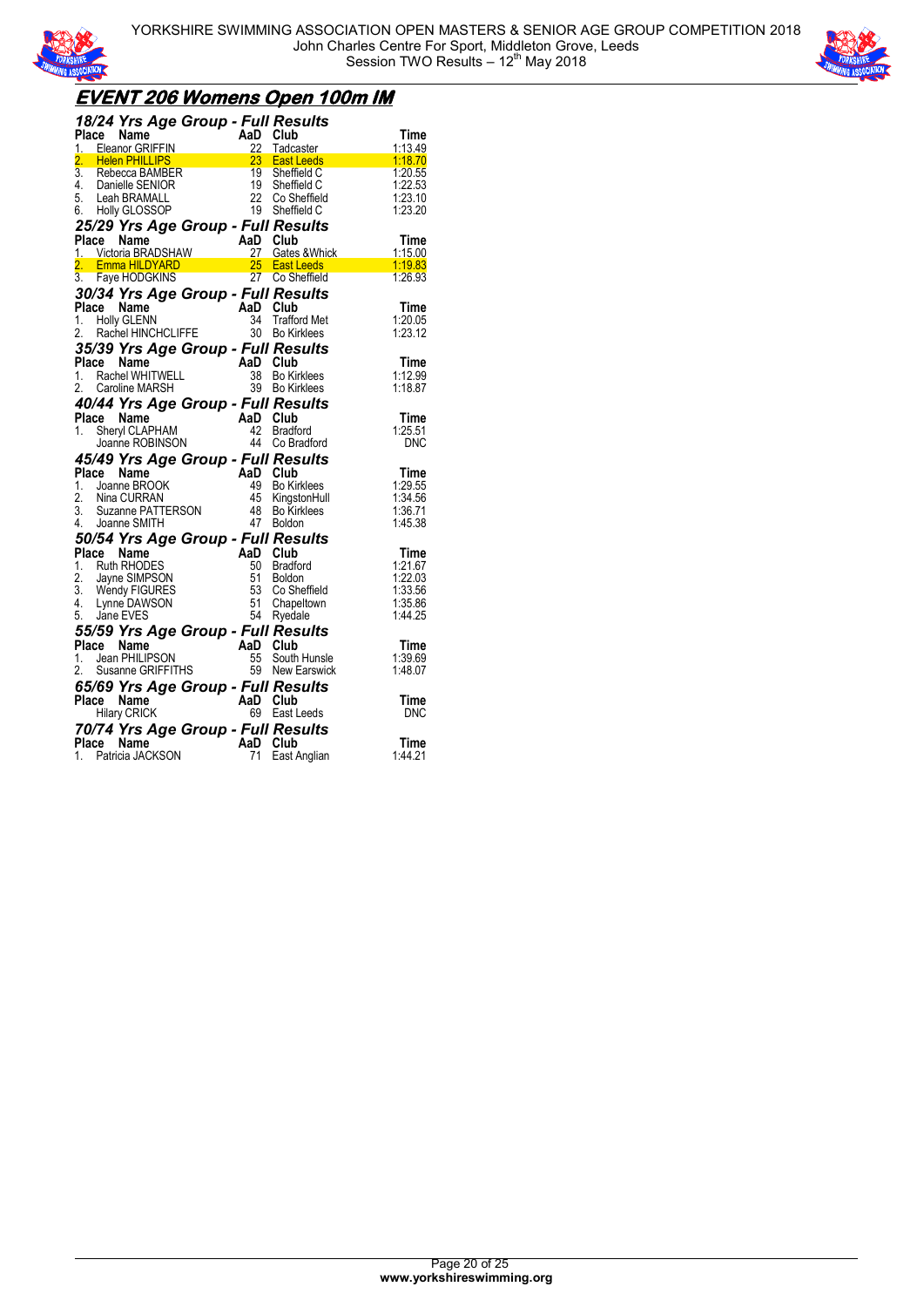



## **EVENT 207 Mens Open 100m IM**

|                  | <b>18/24 Yrs Age Group - Full Results<br/> Place Name AaD Club<br/> 1. Ryan FLANAGAN 24 East Leeds</b>                                                                                                                                         |                                    |            |                                                                                                                                                                            | <u>Time</u>           |
|------------------|------------------------------------------------------------------------------------------------------------------------------------------------------------------------------------------------------------------------------------------------|------------------------------------|------------|----------------------------------------------------------------------------------------------------------------------------------------------------------------------------|-----------------------|
|                  |                                                                                                                                                                                                                                                |                                    |            | an <b>Suuv</b><br><mark>24 East Leeds</mark><br>19 Co.Sheffert                                                                                                             | 58.25                 |
| $\overline{2}$ . | Thomas DAY                                                                                                                                                                                                                                     |                                    | 19         | Co Sheffield                                                                                                                                                               | 1:05.01               |
|                  | 3. Charley BOOTH                                                                                                                                                                                                                               | 21 Hyde Seal                       |            |                                                                                                                                                                            | 1:15.02               |
|                  | 25/29 Yrs Age Group - Full Results                                                                                                                                                                                                             |                                    |            |                                                                                                                                                                            |                       |
| Place            |                                                                                                                                                                                                                                                |                                    | AaD Club   |                                                                                                                                                                            |                       |
|                  | Name                                                                                                                                                                                                                                           |                                    |            |                                                                                                                                                                            | Time<br>59.29         |
|                  | 1. Kalon VEALE<br>2. James WARREN<br>2. James WARREN<br>3. Alexandros MITROPOULOS<br>4. Matthew LEES<br>5. Alexander THOMPSON<br>25/20 Varia Arra Cureage 2. The Thomas<br>25/20 Varia Arra Cureage 2. The Thomas<br>25/20 Varia Cureage 2. Th |                                    |            | <b>East Leeds</b>                                                                                                                                                          | $\frac{1}{2}$ 1:03.34 |
|                  |                                                                                                                                                                                                                                                |                                    |            |                                                                                                                                                                            | 1.06.77               |
|                  |                                                                                                                                                                                                                                                |                                    |            | Oldham Aqua                                                                                                                                                                | 1:10.93               |
|                  |                                                                                                                                                                                                                                                |                                    |            |                                                                                                                                                                            | 1:27.62               |
|                  | 35/39 Yrs Age Group - Full Results                                                                                                                                                                                                             |                                    |            |                                                                                                                                                                            |                       |
|                  | Place Name                                                                                                                                                                                                                                     | AaD Club<br>$\frac{37}{37}$ Bo Kir |            |                                                                                                                                                                            | Time                  |
|                  | 1. Robert KELLY                                                                                                                                                                                                                                |                                    |            | <b>Bo Kirklees</b>                                                                                                                                                         | 1:10.55               |
|                  | Sam SEDDON                                                                                                                                                                                                                                     |                                    |            | 37 Adwick                                                                                                                                                                  | <b>DNC</b>            |
|                  |                                                                                                                                                                                                                                                |                                    |            |                                                                                                                                                                            |                       |
|                  | 40/44 Yrs Age Group - Full Results<br>Place Name                                                                                                                                                                                               |                                    |            |                                                                                                                                                                            |                       |
|                  | 1. Stewart WORTHY                                                                                                                                                                                                                              | AaD Club<br>40 Bo Kin<br>41 Bo Kin |            | <b>Bo Kirklees</b>                                                                                                                                                         | Time<br>1:07.07       |
|                  | 2. Martin TEMPLE                                                                                                                                                                                                                               |                                    |            | <b>Bo Kirklees</b>                                                                                                                                                         | 1:15.18               |
|                  |                                                                                                                                                                                                                                                |                                    |            |                                                                                                                                                                            |                       |
|                  | 45/49 Yrs Age Group - Full Results                                                                                                                                                                                                             |                                    |            |                                                                                                                                                                            |                       |
| Place            | Name                                                                                                                                                                                                                                           | ina.<br>Kabupatèn                  | AaD Club   |                                                                                                                                                                            | Time                  |
|                  | 1. Andrew COOPER                                                                                                                                                                                                                               |                                    | 45         | <b>Trafford Met</b>                                                                                                                                                        | 1:04.51               |
|                  | 2. Nicholas HOLMES                                                                                                                                                                                                                             |                                    |            | 45 Preston                                                                                                                                                                 | 1:25.34               |
|                  | 50/54 Yrs Age Group - Full Results<br>Place Name - AaD Club                                                                                                                                                                                    |                                    |            |                                                                                                                                                                            |                       |
|                  | Place Name                                                                                                                                                                                                                                     |                                    | AaD Club   |                                                                                                                                                                            | Time                  |
| 1.               | Jonathan SAUNDERS                                                                                                                                                                                                                              |                                    |            | 52 Co Sheffield                                                                                                                                                            | 1:14.08               |
|                  | 55/59 Yrs Age Group - Full Results                                                                                                                                                                                                             |                                    |            |                                                                                                                                                                            |                       |
|                  |                                                                                                                                                                                                                                                |                                    |            | Place Name<br>1. Russell MASON<br>1. Russell MASON<br>2. Stephen BOTTOMLEY<br>3. Stephen ALLEN<br>Anthony FAWTHROP<br>56 Bo Kirklees<br>Anthony FAWTHROP<br>56 Bo Kirklees | Time                  |
|                  |                                                                                                                                                                                                                                                |                                    |            |                                                                                                                                                                            | 1:06.16               |
|                  |                                                                                                                                                                                                                                                |                                    |            |                                                                                                                                                                            | 1:13.27               |
|                  |                                                                                                                                                                                                                                                |                                    |            |                                                                                                                                                                            | 1:14.19               |
|                  |                                                                                                                                                                                                                                                |                                    |            |                                                                                                                                                                            | <b>DNC</b>            |
|                  | 60/64 Yrs Age Group - Full Results                                                                                                                                                                                                             |                                    |            |                                                                                                                                                                            |                       |
|                  | Place Name                                                                                                                                                                                                                                     |                                    | AaD Club   |                                                                                                                                                                            | Time                  |
|                  | 1. Simon VEALE                                                                                                                                                                                                                                 |                                    | 62         | Totnes                                                                                                                                                                     | 1:10.68               |
| 2.               | David BRADFORD                                                                                                                                                                                                                                 |                                    | 60         | Sheffield C                                                                                                                                                                | 1:19.58               |
|                  | 3. Peter GARLAND                                                                                                                                                                                                                               |                                    | 64         | <b>Hull Masters</b>                                                                                                                                                        | 1:21.74               |
|                  | 4. Robert STEEL                                                                                                                                                                                                                                |                                    | 61         | NottmLeander<br>Agusboare                                                                                                                                                  | 1:24.73               |
|                  | 5. John WEAVER                                                                                                                                                                                                                                 |                                    | 64         | Aquabears                                                                                                                                                                  | 1:30.24               |
|                  | 65/69 Yrs Age Group - Full Results                                                                                                                                                                                                             |                                    |            |                                                                                                                                                                            |                       |
|                  | riace <b>Name</b><br>1. Godfrey GREEN 69 Colub<br>2. Graeme SHUTT 60 Colum                                                                                                                                                                     |                                    |            |                                                                                                                                                                            | Time                  |
|                  |                                                                                                                                                                                                                                                |                                    |            | Co Lincoln P                                                                                                                                                               | 1:34.93               |
|                  |                                                                                                                                                                                                                                                |                                    |            | Co Sund'land                                                                                                                                                               | 1:47.74               |
|                  | 70/74 Yrs Age Group - Full Results                                                                                                                                                                                                             |                                    |            |                                                                                                                                                                            |                       |
|                  | Place Name                                                                                                                                                                                                                                     |                                    |            |                                                                                                                                                                            | Time                  |
|                  | 1. Norman STEPHENSON                                                                                                                                                                                                                           |                                    | $AaD$ Club | Co Sund'land                                                                                                                                                               | 1:40.37               |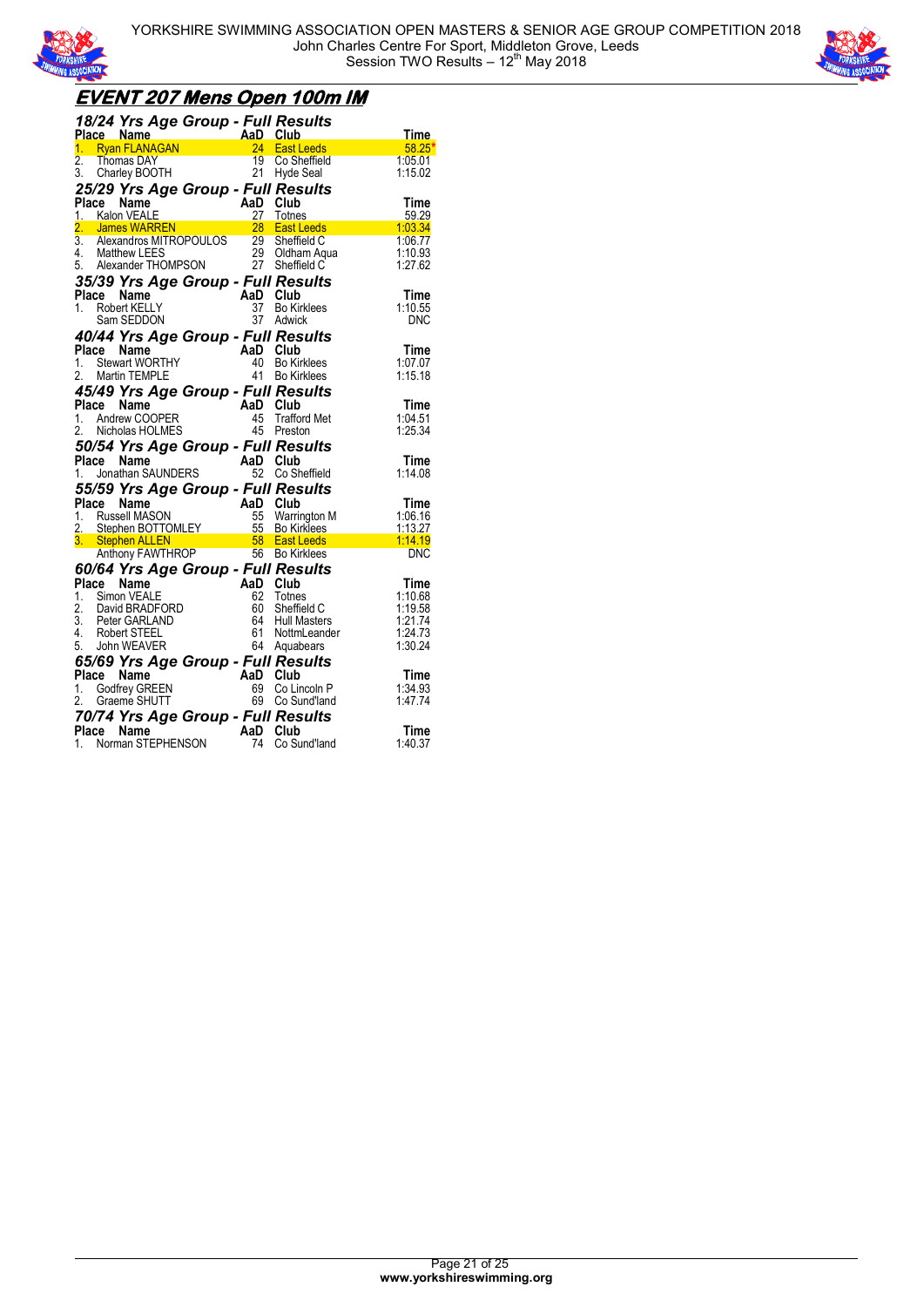



### **EVENT 208 Womens Open 100m Freestyle**

| 18/24 Yrs Age Group - Full Results                  |                 |                                      |                           |                |
|-----------------------------------------------------|-----------------|--------------------------------------|---------------------------|----------------|
| Place<br>Name                                       | AaD Club        |                                      | Time                      | 50             |
| Katie JEPSON<br>1.                                  | 22              | Preston                              | 57.85                     | 28.01          |
| 2.<br>Rebecca BRITTEN                               | 21              | Rotherham Mo                         | 1:00.49                   | 28.80          |
| 3.<br>Harriet SMITH                                 | 24              | Co Sheffield                         | 1:11.61                   | 34.37          |
| 4.<br>Rebecca BAMBER                                | 19              | Sheffield C                          | 1:11.63                   | 34.10          |
| 5.<br><b>Holly GLOSSOP</b>                          | 19              | Sheffield C                          | 1:12.20                   |                |
| 6.<br>Danielle SENIOR                               | 19              | Sheffield C                          | 1:12.97                   | 34.67          |
| 7.<br>Imogen FIFE                                   | 22              | Co Sund'land<br>20 Leiston           | 1:30.13<br><b>DNC</b>     | 43.45          |
| Jade BREWER                                         |                 |                                      |                           |                |
| 25/29 Yrs Age Group - Full Results                  |                 |                                      |                           |                |
| Place<br>Name                                       | AaD<br>29       | Club                                 | Time                      | 50             |
| Louise RICHARDS<br>1.<br>2.<br>Victoria BRADSHAW    | 27              | <b>Trafford Met</b><br>Gates & Whick | 1:04.89<br>1:05.29        | 31.57          |
| 3.<br>Emma HILDYARD                                 | 25              | <b>East Leeds</b>                    | 1:11.23                   |                |
| 4.<br><b>Faye HODGKINS</b>                          | 27              | Co Sheffield                         | 1:12.78                   | 35.14          |
| 5.<br><b>Amy HICKS</b>                              | 26 <sup>2</sup> | <b>East Leeds</b>                    | 1:15.50                   | 34.87          |
| 6.<br>Jessica WELLS                                 | 27              | Preston                              | 1:16.09                   |                |
| Kimberley BELL                                      | 27              | Manch Tri                            | <b>DNC</b>                |                |
| 30/34 Yrs Age Group - Full Results                  |                 |                                      |                           |                |
| Place Name                                          | AaD Club        |                                      | Time                      | 50             |
| 1.<br><b>Michelle TENWICK</b>                       | 32              | <b>East Leeds</b>                    | 1:06.94                   | 32.42          |
| 2.<br><b>Holly GLENN</b>                            | 34              | <b>Trafford Met</b>                  | 1:11.79                   |                |
| 3.<br>Sarah HULME                                   | 33              | South Hunsle                         | 1:36.51                   | 39.21          |
| Laura BOWDEN                                        |                 | 31 Manch Tri                         | <b>DNC</b>                |                |
| 35/39 Yrs Age Group - Full Results                  |                 |                                      |                           |                |
| Place<br>Name                                       | AaD Club        |                                      | Time                      | 50             |
| Emma WILLS<br>1.                                    | 39              | York City                            | 1:01.95                   | 30.18          |
| 2.<br>Sara LANG                                     |                 | 38 Southport                         | 1:10.25                   | 32.98          |
| 40/44 Yrs Age Group - Full Results                  |                 |                                      |                           |                |
| Place<br>Name                                       | AaD Club        |                                      | Time                      | 50             |
| Susan TEALE<br>1.                                   | 42              | <b>Bo Kirklees</b>                   | 1:05.95                   | 31.24          |
| 2.<br><b>Sally EVERS</b>                            | 43              | <b>East Leeds</b>                    | 1:08.29                   | 32.33          |
| 3.<br>Emma GODFREY                                  |                 | 43 Bo Kirklees                       | 1:35.73                   |                |
| Joanne ROBINSON                                     |                 | 44 Co Bradford                       | <b>DNC</b>                |                |
| Fiona COOKE                                         |                 | 42 S B Stingray                      | <b>DNC</b>                |                |
| 45/49 Yrs Age Group - Full Results                  |                 |                                      |                           |                |
| Place<br>Name                                       | AaD Club        |                                      | Time                      | 50             |
| Samantha ALMOND<br>1.<br>2.<br>Jayne BLIZZARD       | 47<br>45        | South Hunsle<br><b>King't Scar</b>   | 1:13.93<br><u>1:14.61</u> | 34.43          |
| 3.<br><b>Gail WRANGLES</b>                          |                 | 48 East Leeds                        | 1:18.63                   | 38.28          |
| 4.<br>Suzanne PATTERSON                             |                 | 48 Bo Kirklees                       | 1:20.56                   | 39.34          |
| Melissa BRITTEN                                     |                 | 47 Rotherham Mo                      | <b>DNC</b>                |                |
| 50/54 Yrs Age Group - Full Results                  |                 |                                      |                           |                |
|                                                     |                 |                                      |                           |                |
|                                                     |                 |                                      |                           |                |
| Place<br>Name<br>1.                                 | AaD<br>54       | Club                                 | Time                      | 50<br>32.50    |
| Judy BROWN<br>2.<br>Ruth RHODES                     | 50              | Warrington M                         | 1:08.27                   |                |
| 3.<br>Kath MINGHELLA                                |                 | Bradford<br>54 King'f Scar           | 1:11.88<br>1:15.24        | 34.46<br>36.04 |
|                                                     |                 |                                      |                           |                |
| 55/59 Yrs Age Group - Full Results                  |                 |                                      |                           |                |
| Place<br>Name<br><b>Carol JAMES</b><br>1.           | AaD Club<br>58  | Sheffield C                          | Time<br>1:26.12           | 50<br>41.47    |
| <b>Jayne DRESSER</b>                                |                 | 55 East Leeds                        | 1:27.53                   | 42.81          |
|                                                     |                 |                                      |                           |                |
| 60/64 Yrs Age Group - Full Results<br>Place<br>Name | AaD Club        |                                      | Time                      | 50             |
| Joan EDWARDS<br>1.                                  | 60              | Gates &Whick                         | 1:13.88                   | 35.72          |
| 2.<br>Sally SHIELDS                                 |                 | 64 Bo Kirklees                       | 1:20.16                   |                |
| 3.<br>Lindy WOODROW                                 |                 | 64 Co Sund'land                      | 1:46.26                   | 49.21          |
| 4.<br>Suzanne CLARKSON                              |                 | 63 Hull Masters                      | 2:04.79                   | 57.41          |
| 65/69 Yrs Age Group - Full Results                  |                 |                                      |                           |                |
| Place Name                                          | AaD Club        |                                      | Time                      | 50             |
| Diana KAYE<br>1.                                    |                 | 65 Bo Kirklees                       | 1:35.13                   | 44.96          |
|                                                     |                 |                                      |                           |                |
| 70/74 Yrs Age Group - Full Results<br>Name<br>Place | AaD Club        |                                      | Time                      | 50             |
| Rachel BARTON<br>1.                                 | 70              | <b>Trafford Met</b>                  | 1:17.10<br>1:34.92        | 37.12          |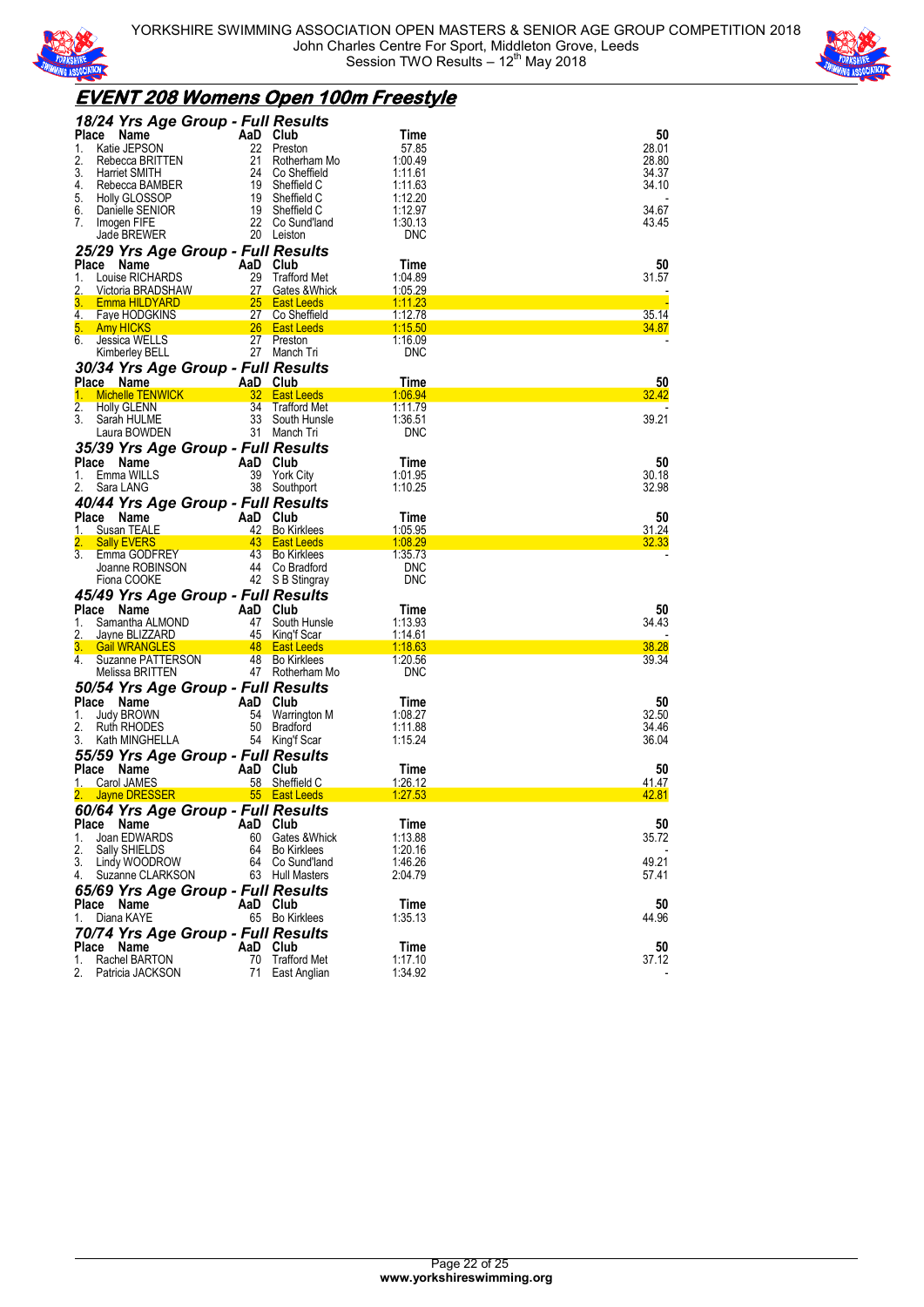



## **EVENT 209 Mens Open 100m Freestyle**

| 18/24 Yrs Age Group - Full Results                         |                |                                           |     |                    |                |
|------------------------------------------------------------|----------------|-------------------------------------------|-----|--------------------|----------------|
| <b>Place</b><br>Name                                       | AaD            | Club                                      | Cat | Time               | 50             |
| Jack FLANAGAN<br>1.                                        | 21             | Hyde Seal                                 |     | 55.99              |                |
| 2.<br>George RUSSELL<br>3.<br>Joseph MCCUE                 | 21<br>23       | Rotherham Mo<br>Oldham Aqua               |     | 57.56<br>57.67     | 27.45<br>27.72 |
| 4.<br>Nicholas GOWLAND                                     | 22             | <b>Billingham</b>                         |     | 57.88              | 27.95          |
| 5.<br><b>Jack BENNETT</b>                                  | 24             | <b>ORCA SWPC</b>                          |     | 1:00.11            | 28.89          |
| 6.<br>Joshua APPLETON                                      | 19             | <b>East Leeds</b>                         |     | 1:00.78            | <b>29.11</b>   |
| 7.<br>Stephen BROMLEY                                      | 22             | Hyde Seal                                 |     | 1:00.85            | 29.46          |
| 8.<br>Jack DYSON                                           | 19             | Sheffield C                               |     | 1:03.52            | 30.46          |
| 25/29 Yrs Age Group - Full Results                         |                |                                           |     |                    |                |
| <b>Place</b><br><b>Name</b><br><b>Richard JAGGER</b><br>1. | 29             | AaD Club<br><b>East Leeds</b>             | Cat | Time<br>53.08      | 50             |
| 2.<br>Aaron WATERHOUSE                                     | 25             | Rotherham Mo                              |     | 53.64              | <u> 26.01</u>  |
| 3.<br><b>James WARREN</b>                                  | 28             | <b>East Leeds</b>                         |     | 56.43              | 27.17          |
| 4.<br>George MORREAL                                       | 26             | Oldham Aqua                               |     | 56.92              | 27.56          |
| 5.<br>Gareth ORR                                           | 25             | Co Sund'land                              |     | 14 1:10.48         | 32.78          |
| 6.<br>Robert WHELAN<br>Simon WORNE                         | 28<br>26       | Sheffield C<br>Rotherham Mo               |     | 1:11.76<br>DNC     | 34.11          |
| 30/34 Yrs Age Group - Full Results                         |                |                                           |     |                    |                |
| Place<br>Name                                              | AaD            | Club                                      | Cat | Time               | 50             |
| James WARDLE<br>1.                                         | 33             | Kenilworth M                              |     | 53.00              | 25.15          |
| 2.<br>Mark HEPPLES                                         | 34             | Scarborough                               |     | 58.82              |                |
| 3.<br><b>Matthew EAST</b>                                  | 31             | <b>Trafford Met</b>                       |     | 1:01.94            | 30.08          |
| 4.<br>Simon JENSON                                         | 31             | <b>Hull Masters</b>                       |     | 1:02.50            | 30.11          |
| 5.<br>Peter BRADBURY<br>6.<br>Jonathan DOYLE               | 31<br>33       | <b>Bo Kirklees</b><br>Preston             |     | 1:07.60<br>1:12.01 | 32.01          |
| <b>James FRANKLAND</b><br>7.                               | 30             | <b>East Leeds</b>                         |     | 1:13.38            | 36.31          |
| 35/39 Yrs Age Group - Full Results                         |                |                                           |     |                    |                |
| <b>Place</b><br>Name                                       | AaD Club       |                                           | Cat | Time               | 50             |
| Paul BARNARD<br>1.                                         | 37             | <b>Trafford Met</b>                       |     | 53.64              | 26.11          |
| <b>James BARWICK</b>                                       | 36             | <b>East Leeds</b>                         |     | 59.08              | 28.16          |
| 3.<br>Robert KELLY                                         | 37             | <b>Bo Kirklees</b>                        |     | <u>1:01.29</u>     | 29.43          |
| 4.<br><b>Chris KNEE</b><br>5.<br>Richard ROYAL             | 39<br>38       | <b>East Leeds</b><br><b>Hull Masters</b>  |     | 1:03.41<br>1.03.67 | 24.24<br>29.80 |
| 6.<br>Gregan CLARKSON                                      |                | 36 Hull Masters                           |     | 1:06.01            |                |
| 40/44 Yrs Age Group - Full Results                         |                |                                           |     |                    |                |
| Place<br>Name                                              | AaD            | Club                                      | Cat | Time               | 50             |
| 1.<br>Christopher RIX                                      | 42             | Warrington M                              |     | 55.67              | 26.59          |
| 2.<br>Graeme ATHERTON                                      | 43             | <b>Warrington M</b>                       |     | 57.92              | 27.95          |
| 3.<br><b>Ben SHAW</b>                                      | 42             | <b>East Leeds</b>                         |     | 57.95              | 28.26          |
| 4.<br><b>Stewart WORTHY</b><br>5.<br>Mark HAMMOND          | 40<br>41       | <b>Bo Kirklees</b><br>Garstang            |     | 59.88<br>1:00.11   | 28.81          |
|                                                            |                |                                           |     |                    |                |
|                                                            |                |                                           |     |                    |                |
| 6.<br><b>Timothy GLEESON</b><br>7.<br>Martin SQUIRE        | 44<br>44       | Co Sheffield<br><b>Brighouse</b>          |     | 1:00.44<br>1:04.25 | 28.81          |
| 8.<br>Martin TEMPLE                                        | 41             | <b>Bo Kirklees</b>                        |     | 1:04.92            |                |
| 9.<br>Johnathan RIDSDALE                                   | 44             | New Earswick                              |     | 1:11.07            | 33.44          |
| David HOYLE                                                | 40             | <b>Bradford</b>                           |     | <b>DNC</b>         |                |
| 45/49 Yrs Age Group - Full Results                         |                |                                           |     |                    |                |
| <b>Place</b><br>Name                                       | AaD            | Club                                      | Cat | Time               | 50             |
| Scott BROWN<br>1.                                          | 49             | <b>York City</b>                          |     | 59.80              | 28.15          |
| 2.<br>Sean O'FLAHERTY<br>3.<br>Mark REDMAN                 | 46<br>48       | <b>Bo Kirklees</b><br><b>Trafford Met</b> |     | 1:01.35<br>1:02.65 | 29.47<br>29.76 |
| Philip CROXALL<br>4.                                       |                | 49 Colne                                  |     | 1:04.27            |                |
| 5.<br>Michael BOYLE                                        |                | 49 Trafford Met                           |     | 1:08.83            | 33.75          |
| 6.<br>Joseph GAVELLE                                       |                | 48 Rotherham Mo                           |     | 1:10.15            | 33.49          |
| 7.<br><b>Richard WITTY</b>                                 |                | 49 King'f Scar                            |     | 1:10.64            | 34.20          |
| Nicholas HOLMES<br>8.<br>9.<br>Alan WEDDELL                |                | 45 Preston<br>46 Ashington                |     | 1:13.47<br>1:17.33 | 35.73<br>37.00 |
| Kenneth FLETT                                              |                | 46 Chesterfield                           |     | <b>DNC</b>         |                |
| 50/54 Yrs Age Group - Full Results                         |                |                                           |     |                    |                |
| Place Name                                                 | AaD Club       |                                           | Cat | Time               | 50             |
| <b>Garry VICKERS</b><br>1.                                 |                | 50 Horwich                                |     | 57.60              | 27.69          |
| 2.<br>David HOLMES                                         |                | 50 Hyde Seal                              |     | 1:00.64            | 29.04          |
| 3.<br>Alex METCALFE<br>4.<br>David HOGG                    | 51             | Preston<br>54 East Leeds                  |     | 1:02.65<br>1:02.78 | 29.88<br>30.02 |
| 5.<br>Jonathan SAUNDERS                                    |                | 52 Co Sheffield                           |     | 1:03.26            | 30.12          |
| 6. David BORTHWICK                                         |                | 50 East Anglian                           |     | 1:07.56            | 33.47          |
| Massimo LEONE                                              |                | 52 Rotherham Mo                           |     | <b>DNC</b>         |                |
| 55/59 Yrs Age Group - Full Results                         |                |                                           |     |                    |                |
| Place Name                                                 | AaD Club       |                                           | Cat | Time               | 50             |
| Stephen BOTTOMLEY<br>1.                                    |                | 55 Bo Kirklees                            |     | 1:05.17            |                |
| 2.<br>Mark JONES                                           |                | 58 Warrington M                           |     | 1:07.90            |                |
| 60/64 Yrs Age Group - Full Results                         |                |                                           |     |                    |                |
| Place Name<br>1.<br>Neville BARTON                         | AaD Club<br>64 | <b>Trafford Met</b>                       | Cat | Time<br>1:02.48    | 50<br>29.76    |
| 2.<br>David BRADFORD                                       | 60             | Sheffield C                               |     | 1:06.79            | 31.96          |
| Peter FRENCH                                               |                | 60 Newcastle                              |     | <b>DNC</b>         |                |
| 70/74 Yrs Age Group - Full Results                         |                |                                           |     |                    |                |
| Place Name                                                 | AaD Club       |                                           | Cat | Time               | 50             |
| <b>Bill REDFERN</b><br>1.                                  |                | 72 Co Chester                             |     | 1:14.23            | 36.47          |
| 2.<br>David NORVILLE                                       | 71             | New Earswick                              |     | 1:28.59            | 41.64          |
| Colin GERRARD                                              |                | 71 RichmondDale                           |     | <b>DNC</b>         |                |
| 75/79 Yrs Age Group - Full Results                         |                |                                           |     |                    |                |
| Place Name<br>Neil MACKINNON<br>1.                         | AaD Club<br>77 | <b>Trafford Met</b>                       | Cat | Time<br>1:22.14    | 50             |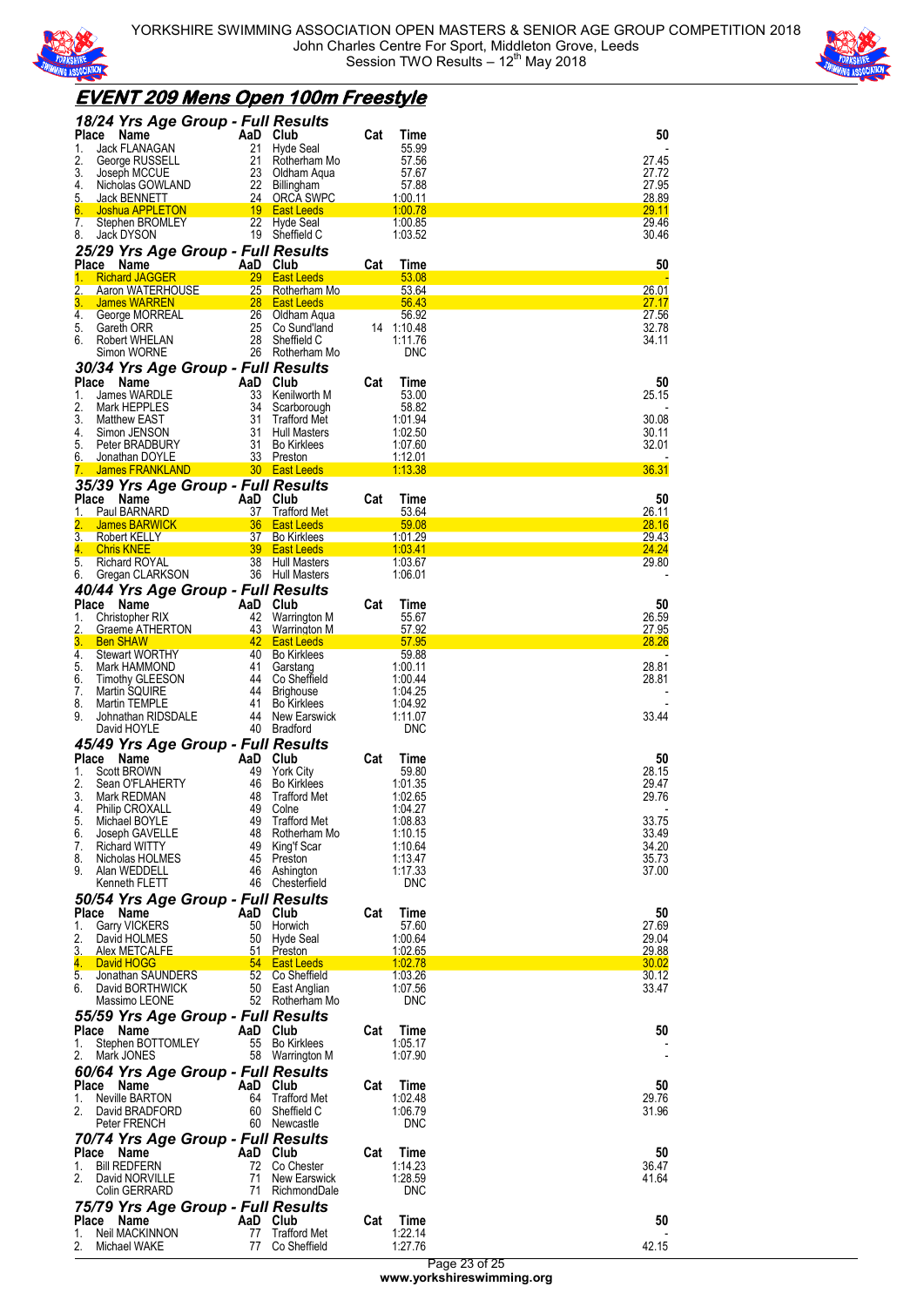



## **Place Name 61 AaD Club Cat Time 61**<br>1. Colin SAGE 62 Hull Masters 1:39.23 45.75 **EVENT 210 Womens Open 50m Backstroke**

*80/84 Yrs Age Group - Full Results*

| <b>18/24 Yrs Age Group - Full Results<br/> Place Name AaD Club<br/> 1. Rebecca BRITTEN 21 Rotherham Mo<br/> 2. Lauren PALMER-JONES 19 Thanet Swim<br/> 3. Rebecca BAMBER 19 Sheffield C<br/> 4. Lauren GATE 19 Sheffield C<br/> 4. Lauren GATE 19 Sheffi</b> |                       |             |
|--------------------------------------------------------------------------------------------------------------------------------------------------------------------------------------------------------------------------------------------------------------|-----------------------|-------------|
|                                                                                                                                                                                                                                                              |                       | Time        |
|                                                                                                                                                                                                                                                              |                       | 30.72       |
|                                                                                                                                                                                                                                                              |                       | 32.31       |
|                                                                                                                                                                                                                                                              |                       | 35.58       |
|                                                                                                                                                                                                                                                              |                       | 37.30       |
| 25/29 Yrs Age Group - Full Results                                                                                                                                                                                                                           |                       |             |
|                                                                                                                                                                                                                                                              |                       |             |
|                                                                                                                                                                                                                                                              |                       |             |
|                                                                                                                                                                                                                                                              |                       |             |
|                                                                                                                                                                                                                                                              |                       |             |
|                                                                                                                                                                                                                                                              |                       |             |
|                                                                                                                                                                                                                                                              |                       |             |
| 25/29 Trs Age Group - Furn Resurs<br>Place Name AaD Club<br>1. Louise RICHARDS 28 Trafford Met 33.30<br>2. Emma HILDYARD 25 East Leeds 35.29<br>3. Victoria BRADSHAW 27 Gates & Whick 36.78<br>4. Leanne TURNER 28 Hyde Seal 36.84<br>5. H                   |                       |             |
| <b>30/34 Yrs Age Group - Full Results<br/> Place Name AaD Club<br/> 1. Lucy RODWELL 32 Sheffield C<br/> 2. Claire SNEE 31 Rotherham Mo<br/> 3. Joanne GRIME 32 Preston</b>                                                                                   |                       |             |
|                                                                                                                                                                                                                                                              |                       | Time        |
|                                                                                                                                                                                                                                                              |                       | 34.03       |
|                                                                                                                                                                                                                                                              | 31 Rotherham Mo       | 35.90       |
| 3. Joanne GRIME                                                                                                                                                                                                                                              | 32 Preston            | 36.19       |
| <b>35/39 Yrs Age Group - Full Results<br/> Place Name AaD Club<br/> 1. Rachel WHITWELL 38 Bo Kirklees<br/> 2. Sara LANG 38 Southport<br/> 3. Beatrix LANGARA 35 Bo Kirklees</b>                                                                              |                       |             |
|                                                                                                                                                                                                                                                              |                       | Time        |
|                                                                                                                                                                                                                                                              |                       | 33.24       |
|                                                                                                                                                                                                                                                              |                       | 36.27       |
|                                                                                                                                                                                                                                                              |                       | 43.22       |
| <b>40/44 Yrs Age Group - Full Results<br/>Place Name AaD Club<br/>1. Carolyn MACKAY 44 Warrington M<br/>2. Tanya GREEN 44 New Earswick</b>                                                                                                                   |                       |             |
|                                                                                                                                                                                                                                                              |                       | Time        |
|                                                                                                                                                                                                                                                              | 44 Warrington M       | 37.78       |
|                                                                                                                                                                                                                                                              |                       | 43.02       |
| 2. Tanya Green<br><b>45/49 Yrs Age Group - Full Results<br/> Place Name AaDLER</b><br>2. Sarah COATSWORTH<br>2. Sarah COATSWORTH<br>3. Samantha ALMOND<br>4. Joanne BROOK<br>5. Angela RICHMOND<br>5. Angela RICHMOND<br>5. Angela RICHMOND<br>5. Angela     |                       |             |
|                                                                                                                                                                                                                                                              |                       | <b>Time</b> |
|                                                                                                                                                                                                                                                              |                       | 34.96       |
|                                                                                                                                                                                                                                                              |                       | 38.80       |
|                                                                                                                                                                                                                                                              |                       | 39.38       |
|                                                                                                                                                                                                                                                              |                       | 42.43       |
|                                                                                                                                                                                                                                                              |                       | 44.55       |
|                                                                                                                                                                                                                                                              |                       | DNC         |
| <b>50/54 Yrs Age Group - Full Results<br/> Place Name AaD Club<br/> 1. Judy BROWN 54 Warrington M<br/> 2. Jayne SIMPSON 51 Boldon<br/> 3. Lynne DAWSON 51 Chapeltown</b>                                                                                     |                       |             |
|                                                                                                                                                                                                                                                              |                       | Time        |
|                                                                                                                                                                                                                                                              | 54 Warrington M       | 36.27       |
|                                                                                                                                                                                                                                                              |                       | 36.59       |
|                                                                                                                                                                                                                                                              |                       | 43.24       |
|                                                                                                                                                                                                                                                              |                       |             |
|                                                                                                                                                                                                                                                              |                       | Time        |
|                                                                                                                                                                                                                                                              |                       | 38.71       |
|                                                                                                                                                                                                                                                              |                       |             |
| 55/59 Yrs Age Group - Full Results<br>Place Name<br>1. Carolyn IRVINE<br>2. Jean PHILIPSON 55 Bo Kirklees<br>3. Jayne DRESSER 55 East Leeds                                                                                                                  | $\frac{44.03}{48.53}$ |             |
| <b>60/64 Yrs Age Group - Full Results<br/>Place Name AaD Club<br/>1. Wendy OFFORD 64 Bo Kirklees</b>                                                                                                                                                         |                       |             |
|                                                                                                                                                                                                                                                              |                       | Time        |
|                                                                                                                                                                                                                                                              |                       | 43.70       |
| 70/74 Yrs Age Group - Full Results                                                                                                                                                                                                                           |                       |             |
| Place Name                                                                                                                                                                                                                                                   |                       | Time        |
| $\begin{array}{c} \overline{a} \\ AaD \\ \overline{b} \\ \overline{c} \end{array}$ Club<br>1. Patricia JACKSON                                                                                                                                               | East Anglian          | 48.44       |
|                                                                                                                                                                                                                                                              |                       |             |